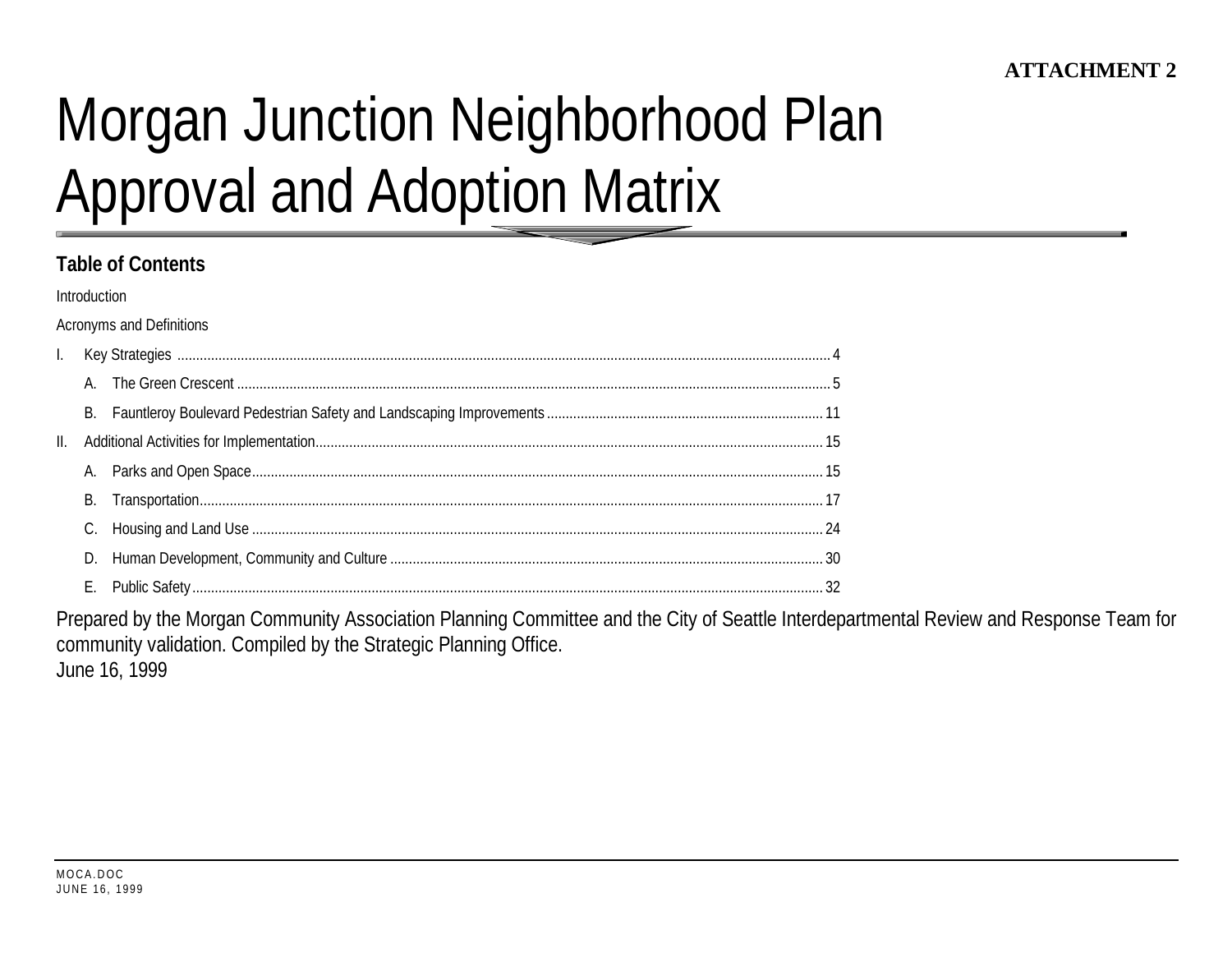## **Introduction**

# **PURPOSE, STRUCTURE AND FUNCTION OF THE APPROVAL AND ADOPTION MATRIX**

Through the City of Seattle's Neighborhood Planning Program, 37 neighborhoods all over Seattle are preparing neighborhood plans. These plans enable people in neighborhoods to articulate a collective vision for growth and change over the next 20 years and identify activities to help them achieve that vision. The plans are also intended to flesh out the City's Comprehensive Plan. Because each plan is unique, this Approval and Adoption Matrix has been designed as a standard format for the City to establish its work program in response to the recommended activities proposed in the specific neighborhood plan and to identify implementation actions to be factored into future work plans and tracked over time. The development of the sector work programs and a central database will be the primary tools to track implementation of the activities in all of the neighborhood plan matrices over time.

The matrix is divided into two sections:

I. *Key Strategies*: usually complex projects or related activities that the neighborhood considers critical to the successful implementation of the neighborhood plan.

II. *Additional Activities for Implementation:* activities that are not directly associated with a Key Strategy, ranging from high to low in priority and from immediate to very long range in anticipated timing.

The neighborhood planning group or its consultant generally fill in the Activity, Priority, Time Frame, Cost Estimate and Implementor columns. The City Response column reflects City department comments as compiled by the Strategic Planning Office. The City Action column in Section II and the narrative City response to each Key Strategy are initially filled-in by City departments and then reviewed, changed if appropriate, and finalized by City Council. Staff from almost every City department have participated in these planning efforts and in the preparation of this Matrix. Ultimately, the City Council will approve the Matrix and recognize the neighborhood plan by resolution.

Some neighborhood recommendations may need to be examined on a city-wide basis before the City can provide an appropriate response. This is usually because similar recommendations are being pursued in many neighborhoods and the City will need clear policy direction to ensure a consistent city-wide response. Such recommendations are being referred to the "Policy Docket", a list of policy issues that will be presented to City Council, for further discussion and action.

## **ACTIVITIES ALREADY ACCOMPLISHED BY THE MORGAN JUNCTION PLANNING COMMITTEE**

#### **Triangle Park Traffic Study**

The MoCA Planning Committee prepared and submitted a grant application, and subsequently received a grant from the City, to prepare a traffic analysis of the impacts of developing a community plaza north of the new Thriftway market, in the triangle bordered by 42nd Avenue SW, SW Morgan Street and Fauntleroy Way SW. The study is currently underway.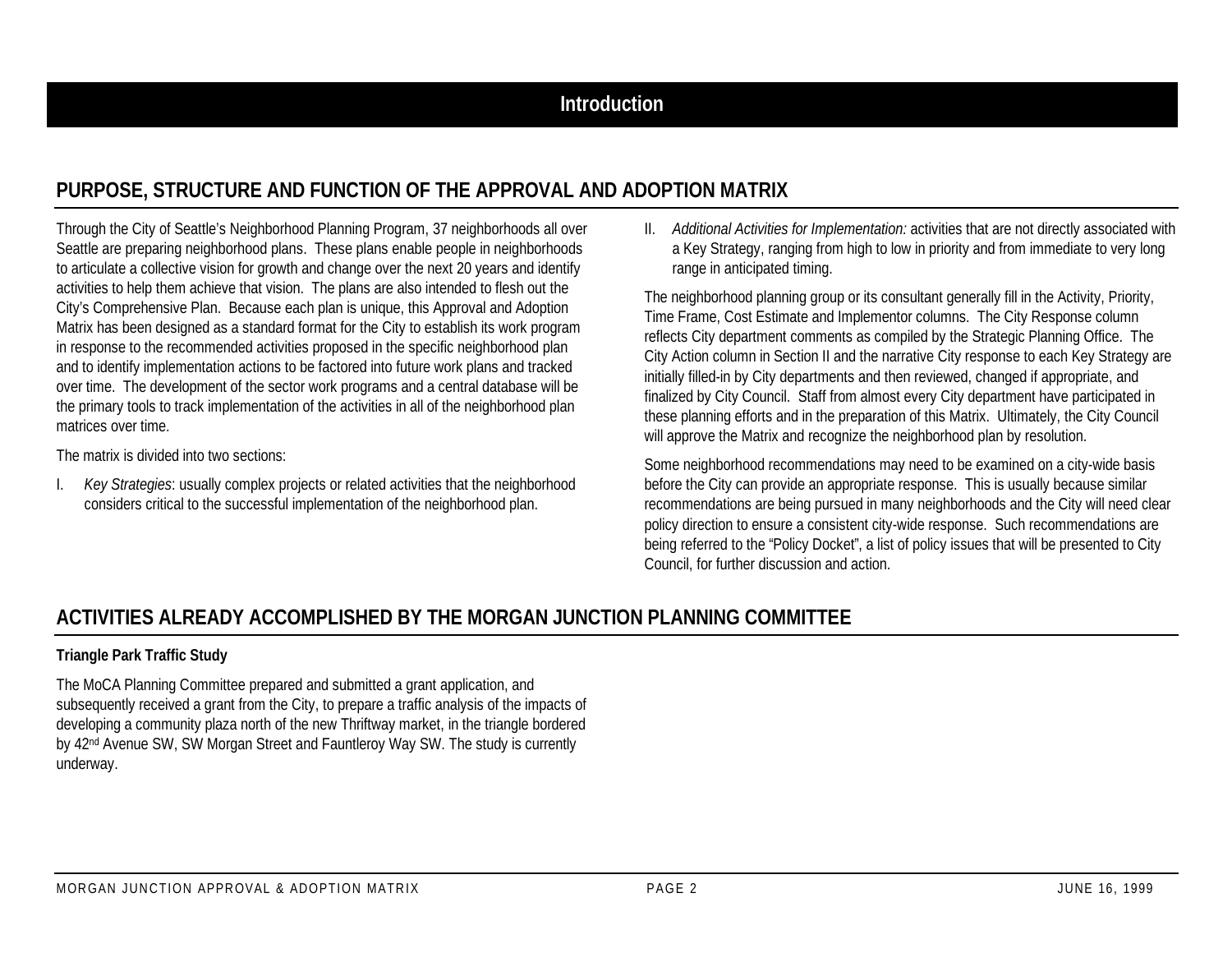## **Acronyms & Definitions**

- **DON** Department of Neighborhoods (City of Seattle)
- **DPR** Department of Parks and Recreation (City of Seattle)
- **ESD** Executive Services Department (City of Seattle)
- **GMR** General Mailed Release (DCLU Publication)
- **HSD** Human Services Department (formerly part of the Department of Housing and Human Services) (City of Seattle)
- **KCMetro** King County Metro Transit Division
- **MoCA** Morgan Community Association
- **NMF** Neighborhood Matching Fund (Department of Neighborhoods)
- **NPO** Neighborhood Planning Office (City of Seattle)
- **OED** Office of Economic Development (City of Seattle)
- **OFE** Office for Education (City of Seattle, Strategic Planning Office)
- **OH** Office of Housing (formerly part of the Department of Housing and Human Services) (City of Seattle)
- **OIR** Office of Intergovernmental Relations (City of Seattle)
- **OUC** Office of Urban Conservation (City of Seattle, Department of Neighborhoods)
- **ROW** Right-of-way
- **SAC** Seattle Arts Commission (City of Seattle)
- **SCL** Seattle SCL (City of Seattle)
- **SEATRAN** Seattle Transportation Department (Formerly part of the Seattle Engineering Department [SED]) (City of Seattle)
- **SHA** Seattle Housing Administration
- **Sound Transit** (Formerly Regional Transit Authority [RTA])
- **SPD** Seattle Police Department (City of Seattle)
- **SPL** Seattle Public Library (City of Seattle)
- **SPO** Strategic Planning Office (Formerly part of the Office of Management and Planning [OMP]) (City of Seattle)
- **SPU** Seattle Public Utilities (City of Seattle)
- **SSD** Seattle School District
- **WSDOT** Washington State Department of Transportation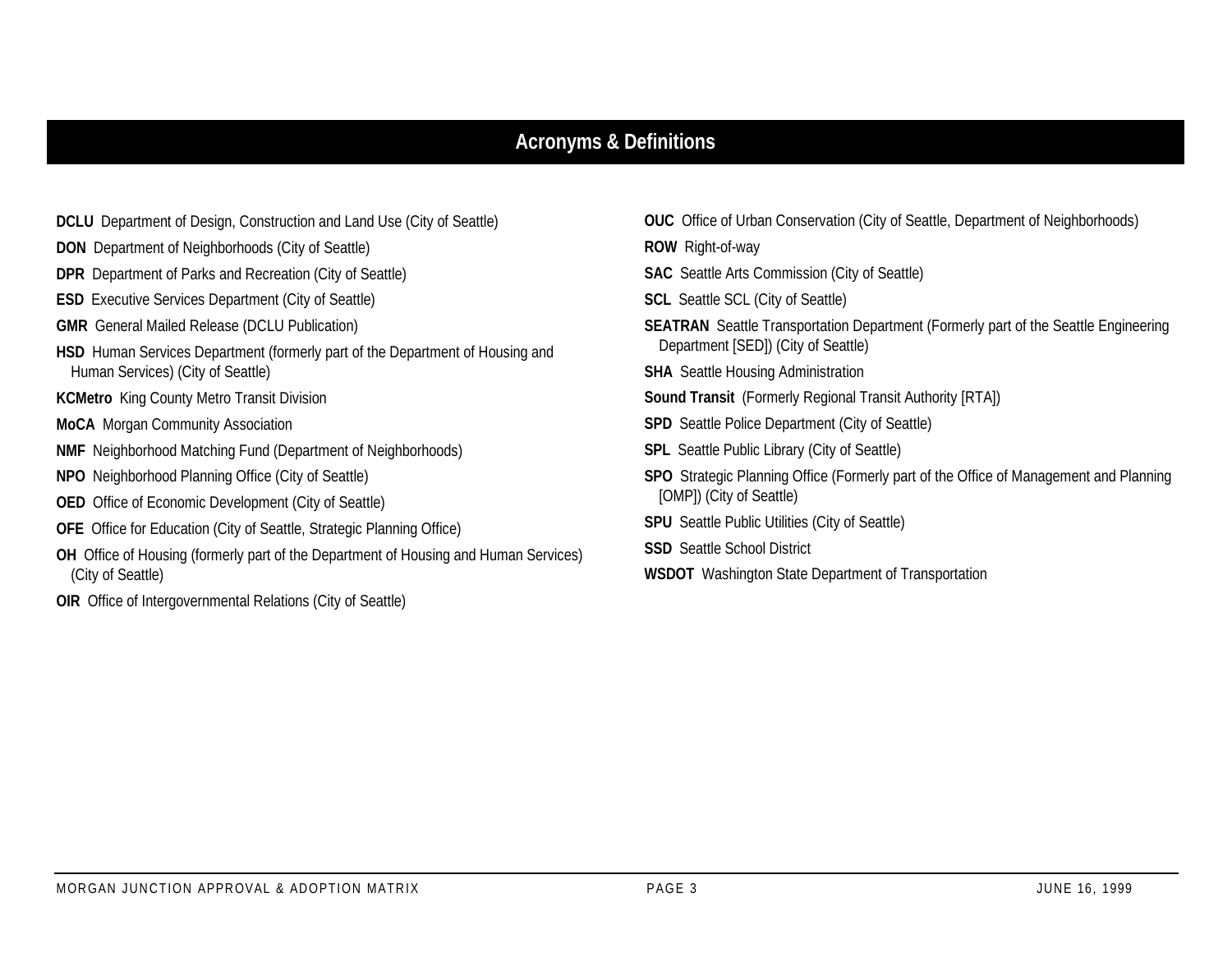# **I. Key Strategies**

Each Key Strategy consists of activities for a single complex project or theme that the neighborhood considers critical to achieving its vision for the future. While the Key Strategies are high priorities for the neighborhood, they are also part of a twenty-year plan, so the specific activities within each Key Strategy may be implemented over the span of many years.

The Executive recognizes the importance of the Key Strategies to the neighborhood that developed them. Given the number of Key Strategies that will be proposed from the 37 planning areas, priorities will have to be set and projects phased over time. The Executive will coordinate efforts to sort through the Key Strategies. During this sorting process, the departments will work together to create a sector work program which includes evaluation of Key Strategy elements. This may include developing rough cost

estimates for the activities within each Key Strategy; identifying potential funding sources and mechanisms; establishing priorities for the Key Strategies within each plan, as well as priorities among plans; and developing phased implementation and funding strategies. The City will involve neighborhoods in a public process so that neighborhoods can help to establish citywide priorities. Activities identified in this section will be included in the City's tracking database for monitoring neighborhood plan implementation.

The department most involved with the activities for a Key Strategy is designated as the lead, as indicated by bold typeface. Otherwise, DON is designated as the lead. Other participating departments are also identified.

The City Response lists activities already underway, and other tasks that the City has committed to commence during the 1999-2000 biennium.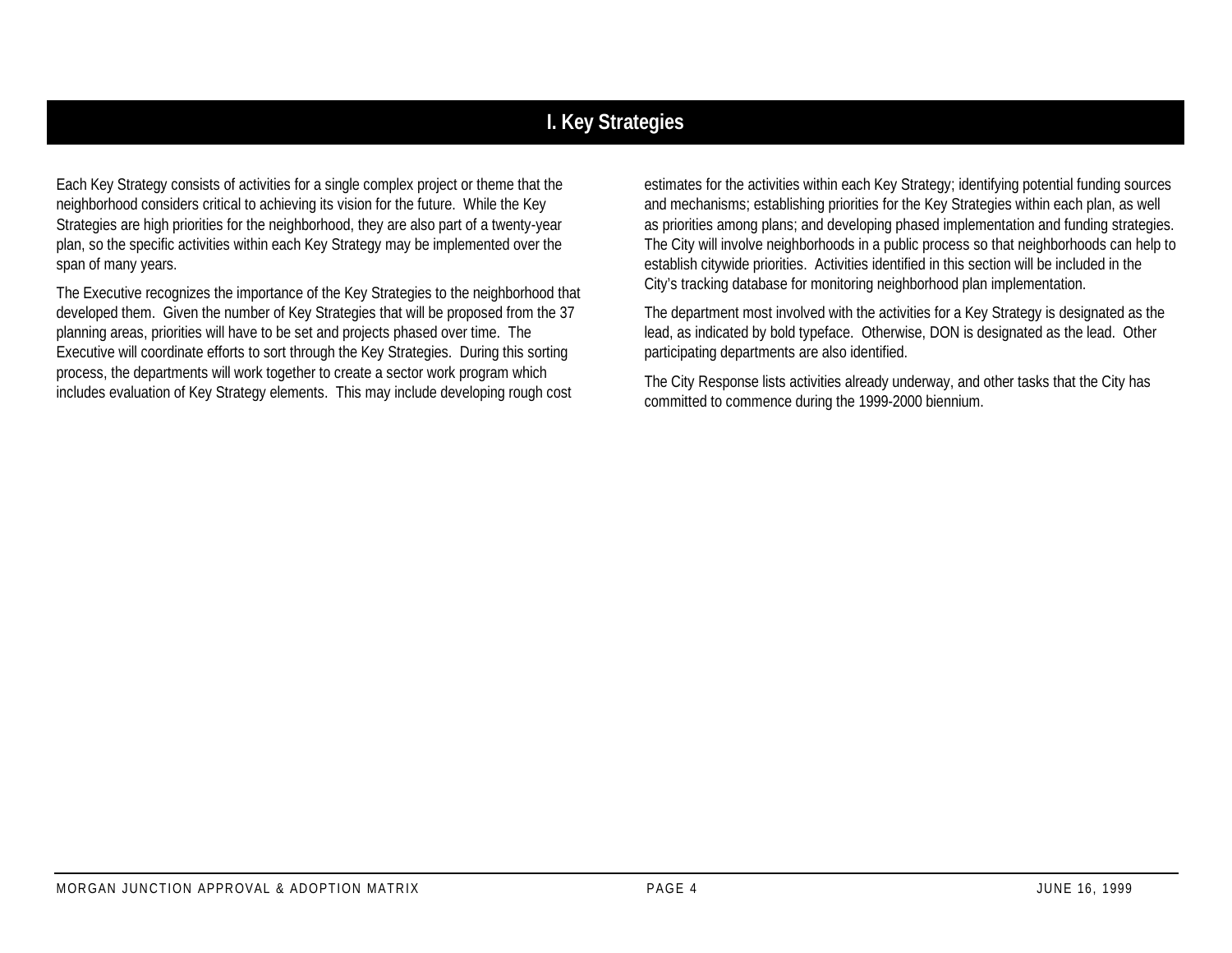# **Description**

The Morgan Junction Planning Area and Urban Village do not meet the open space goals of the 1994 Seattle Comprehensive Plan and 1993 Parks and Recreation Comprehensive Plan for a residential urban village. These goals call for a minimum of 1/3 acre of open space per 100 residents, accessible open spaces for neighborhood parks and/or village commons, and a community garden, none of which exist in the Morgan Junction Planning Area, or urban village. Thus, it is a high priority for the area to meet these goals through the development of a Green Crescent. Due to its topography, the Morgan Junction Planning Area contains several valuable areas of natural, and mostly undeveloped, open space. The Green Crescent strategy will, through a series of actions, connect these open spaces and other parks and recreation facilities in the neighborhood, thus creating a continuous green crescent of parks and open space opportunities for the community.

# **Integrated City Response**

This strategy is consistent with the Comprehensive Plan. It is designed to improve the quality of the environment through providing parks and open space opportunities for residents. The neighborhood may want to consider utilizing their early implementation dollars to pursue some of the smaller recommended improvements.

While directed toward a single goal, the individual activities in this strategy could be implemented independent of one another.

**Lead Department:** DPR

**Participating Departments:** SPU, SEATRAN, DON, SCL, SPO

#### *Tasks to be Undertaken in 1999-2000*

- 1. DPR will work with the community to identify funding sources for acquisition and development of utility properties as open space as they become available.
- 2. DPR will continue working with the community to identify opportunities for redevelopment of Lincoln Park Annex.
- 3. Identify those activities in this Key Strategy that are good candidates for next steps for implementation considering priorities, possible funding sources and departmental staffing capabilities through the southeast sector implementation plan.
- 4. Identify next steps for continued implementation.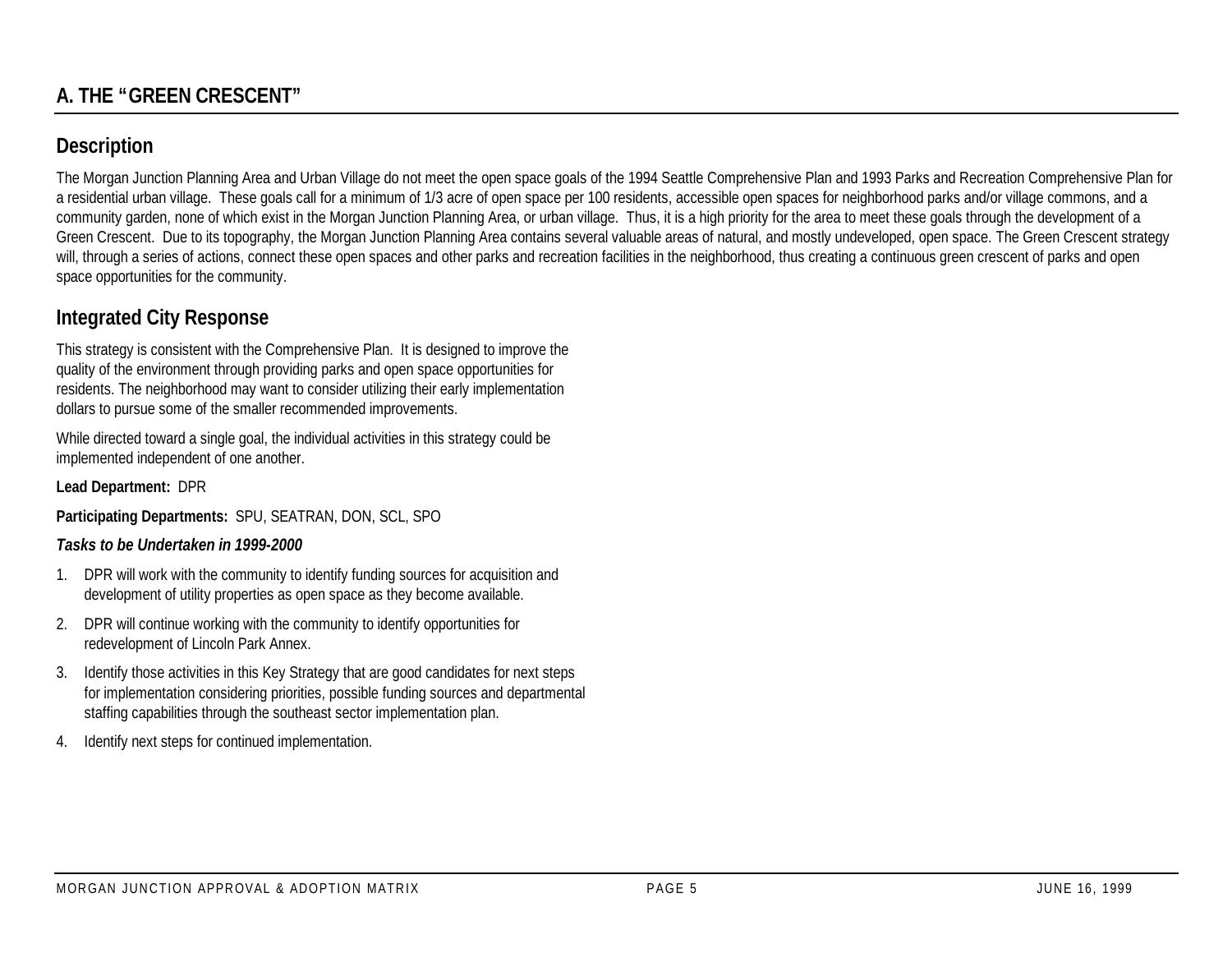|                   | A. The Green Crescent                                                                                                                                                                                                                                                                                                                                                                                                                                                                                                                                                                                                                                                                        |                 |                      |                  |                                       |                                                                                                                                                                                                                                                                                                                                                                                                                                                                                                                                                                                                                                                                                                                                                                                                                                                                                                                                                                                                                                                                                                                                                                                                                                                                                                                    |  |  |  |  |  |
|-------------------|----------------------------------------------------------------------------------------------------------------------------------------------------------------------------------------------------------------------------------------------------------------------------------------------------------------------------------------------------------------------------------------------------------------------------------------------------------------------------------------------------------------------------------------------------------------------------------------------------------------------------------------------------------------------------------------------|-----------------|----------------------|------------------|---------------------------------------|--------------------------------------------------------------------------------------------------------------------------------------------------------------------------------------------------------------------------------------------------------------------------------------------------------------------------------------------------------------------------------------------------------------------------------------------------------------------------------------------------------------------------------------------------------------------------------------------------------------------------------------------------------------------------------------------------------------------------------------------------------------------------------------------------------------------------------------------------------------------------------------------------------------------------------------------------------------------------------------------------------------------------------------------------------------------------------------------------------------------------------------------------------------------------------------------------------------------------------------------------------------------------------------------------------------------|--|--|--|--|--|
| $\#$              | <b>Activity</b>                                                                                                                                                                                                                                                                                                                                                                                                                                                                                                                                                                                                                                                                              | <b>Priority</b> | <b>Time</b><br>Frame | Cost<br>Estimate | Implementor                           | <b>City Response</b>                                                                                                                                                                                                                                                                                                                                                                                                                                                                                                                                                                                                                                                                                                                                                                                                                                                                                                                                                                                                                                                                                                                                                                                                                                                                                               |  |  |  |  |  |
|                   | Parks and Open Space                                                                                                                                                                                                                                                                                                                                                                                                                                                                                                                                                                                                                                                                         |                 |                      |                  |                                       |                                                                                                                                                                                                                                                                                                                                                                                                                                                                                                                                                                                                                                                                                                                                                                                                                                                                                                                                                                                                                                                                                                                                                                                                                                                                                                                    |  |  |  |  |  |
| <b>KIS</b><br>1.1 | Develop a Green Crescent that would run from the<br>Reservoir park at 35th Ave SW and SW Myrtle St.,<br>through the SW Orchard Street Ravine, to the Lincoln<br>Park Annex, through the Pelly Place/Lowman Beach<br>Park area, and, potentially, up through the SW Eddy<br>St. Ravine or other greenlink into the center of the<br>Morgan Junction business district. Development of<br>each element of the Green Crescent should be<br>preceded by a feasibility study which would assess<br>environmental impacts to sensitive ecosystems, slope<br>stability, adjacent and surrounding property owner<br>concerns, maintenance, safety, funding and legal<br>implications, as applicable. | H               | $2 - 6$              |                  | DPR,<br>SEATRAN,<br>SPU,<br>Community | The Southwest Neighborhood Development Manager will work<br>with the community to clarify the green crescent concept<br>sufficiently to make a feasibility study possible, and will assist the<br>community in seeking early implementation funding, a<br>Neighborhood Matching Fund Grant or other resources to<br>conduct the study. As presented, the vision is not clear enough<br>for SEATRAN to do a technical review and provide appropriate<br>feedback on the idea's workability, its cost, what steps would be<br>needed to implement this idea, potential issues with<br>implementation, who needs to be involved in implementation,<br>where this work would be logically pursued first, etc. SEATRAN<br>would want to review ideas for changes in the ROW through the<br>street use permit process.<br>In recognition of concerns expressed by the residents around the<br>Eddy Street Ravine area, there shall be no commitment to<br>development of the Eddy Street Ravine until sufficient other<br>portions of the Green Crescent have been developed to illustrate<br>its effects. The City, in cooperation with the community, will<br>determine if and when this has occurred. Encourage community<br>groups and neighbors to continue to work together to find<br>common ground on the issue. |  |  |  |  |  |
| <b>KIS</b><br>1.2 | Acquire the SCL substation on Morgan Street for<br>possible future park/plaza space and/or<br>reconfiguration of street intersections in order to<br>support the Green Crescent while at the same time<br>improving traffic flow and pedestrian safety.                                                                                                                                                                                                                                                                                                                                                                                                                                      | H               | $2 - 6$              |                  | DPR,<br>SCL,<br><b>ESD</b>            | At present, this property has not been declared surplus; however,<br>following the prescribed City property disposal process, SCL will<br>notify ESD when the Morgan Street substation is no longer<br>needed. The substation is expected to be surplussed in 2004.<br>ESD will work with City departments and interested<br>neighborhood groups to evaluate and make recommendations on<br>the disposition of the property while trying to fulfill neighborhood<br>goals as a high priority.                                                                                                                                                                                                                                                                                                                                                                                                                                                                                                                                                                                                                                                                                                                                                                                                                      |  |  |  |  |  |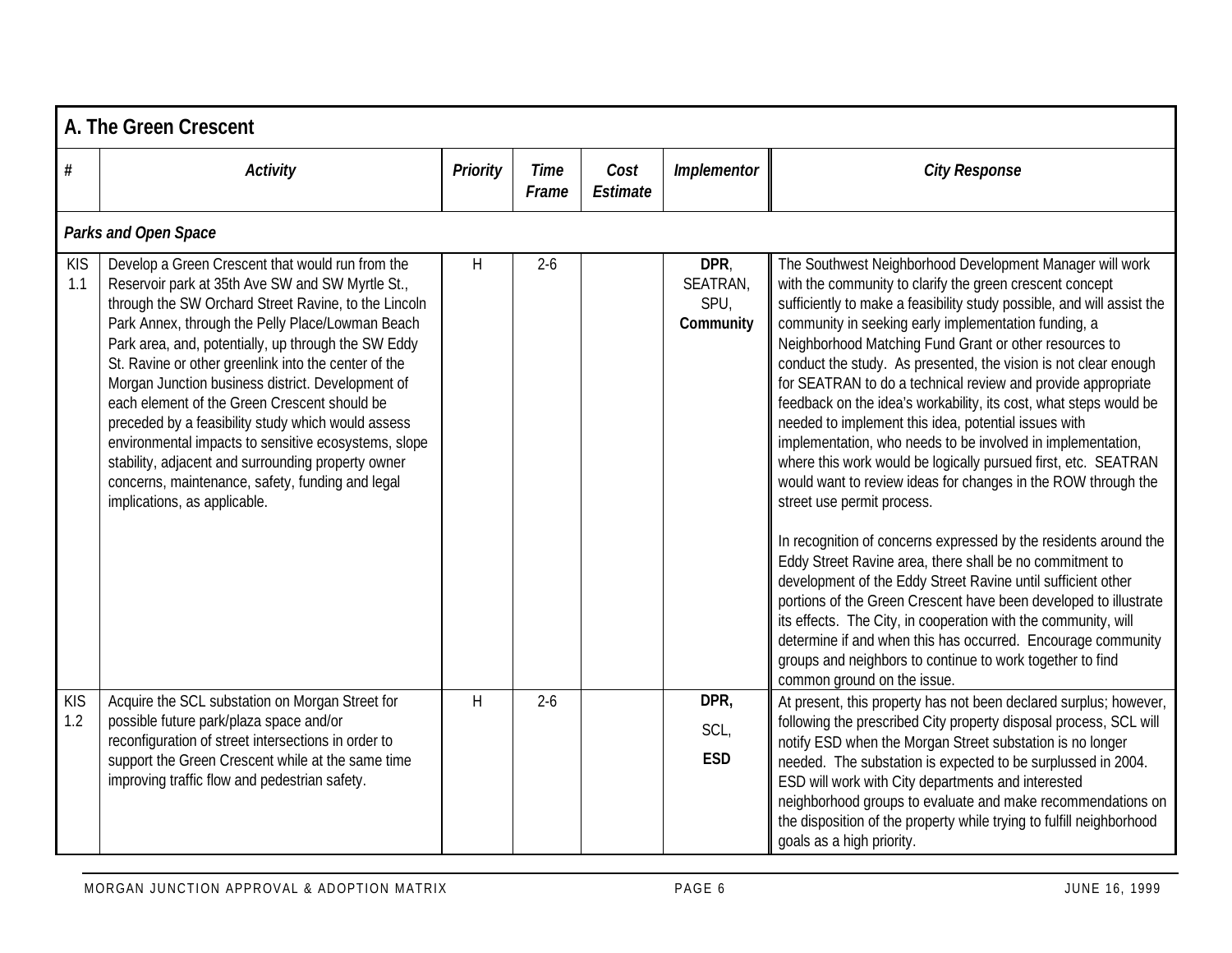|                    | A. The Green Crescent                                                                                                                                                                                                                                                                                                            |                 |                      |                  |                                                   |                                                                                                                                                                                                                                                                                                                                                                                                                                                                                                                                                                                                                                                                                           |  |  |  |
|--------------------|----------------------------------------------------------------------------------------------------------------------------------------------------------------------------------------------------------------------------------------------------------------------------------------------------------------------------------|-----------------|----------------------|------------------|---------------------------------------------------|-------------------------------------------------------------------------------------------------------------------------------------------------------------------------------------------------------------------------------------------------------------------------------------------------------------------------------------------------------------------------------------------------------------------------------------------------------------------------------------------------------------------------------------------------------------------------------------------------------------------------------------------------------------------------------------------|--|--|--|
| #                  | <b>Activity</b>                                                                                                                                                                                                                                                                                                                  | <b>Priority</b> | <b>Time</b><br>Frame | Cost<br>Estimate | Implementor                                       | <b>City Response</b>                                                                                                                                                                                                                                                                                                                                                                                                                                                                                                                                                                                                                                                                      |  |  |  |
|                    |                                                                                                                                                                                                                                                                                                                                  |                 |                      |                  |                                                   | SCL is considering how it can make substations available to<br>neighborhoods without requiring General Fund purchase of the<br>properties.<br>As these opportunities arise, DPR will work with the community<br>to identify funding sources for acquisition and development.<br>DPR does not have funding for acquisition of new properties.<br>There may be grant sources (such as the Conservation Futures<br>Tax and other funding sources) which could provide the funding<br>for purchase. Many grants require a match and funding is<br>extremely limited. DPR's Open Space program funding is<br>already committed.<br>This concept is not developed enough for SEATRAN to provide |  |  |  |
|                    |                                                                                                                                                                                                                                                                                                                                  |                 |                      |                  |                                                   | specific comments on the technical feasibility of connecting these<br>parcels. If the property acquisition is pursued, SEATRAN will<br>work more closely with the community and ESD on these issues.                                                                                                                                                                                                                                                                                                                                                                                                                                                                                      |  |  |  |
| <b>KIS</b><br>1.3  | Preserve the Eddy Street ravine as a natural<br>ecosystem. In consideration of any future<br>enhancements of the ravine, balance the sensitivity of<br>the Eddy Street ravine ecosystem and impacts on<br>neighboring residents with public access via the Green<br>Crescent.                                                    | M               | $2 - 6$              |                  | DPR,<br>Community,<br>SPU,<br><b>SEATRAN</b>      | Please see the response to KIS 1.1.                                                                                                                                                                                                                                                                                                                                                                                                                                                                                                                                                                                                                                                       |  |  |  |
| <b>KIS</b><br>1.3B | Utilize the Eddy Street right-of-way, where it meets<br>California Avenue SW, to create a pocket park in the<br>business district and create a natural separation<br>between the pocket park and the SW Eddy Street<br>ravine. In the event of future enhancements of the<br>ravine, redesign of the buffer may be needed.       | M               | $2 - 6$              |                  | <b>DPR</b><br>Community<br>SPU,<br><b>SEATRAN</b> | This recommendation will be referred to the Southwest<br>Neighborhood Development Manager for prioritization.<br>There could be problems with developing open space in the<br>ROW. Rules state that if ROW is vacated, it must go back to the<br>property owner. SEATRAN is investigating this issue.                                                                                                                                                                                                                                                                                                                                                                                     |  |  |  |
| <b>KIS</b><br>1.4  | Encourage the maintenance and restoration of native<br>habitat and species in existing open space sites,<br>including Pelly Place, SW Orchard Street Ravine, and<br>the Lincoln Park Annex, as well as other areas such<br>as the Eddy Street ravine. Sponsor programs to<br>increase awareness of property owners of the native | H               | $2 - 6$              |                  | DPR,<br>Community<br><b>DON</b>                   | DPR takes restoration of native species into account when<br>planning for and considering maintenance issues.<br>DON will provide technical support for outreach activities. This<br>activity would be appropriate for a Neighborhood Matching Fund<br>grant.                                                                                                                                                                                                                                                                                                                                                                                                                             |  |  |  |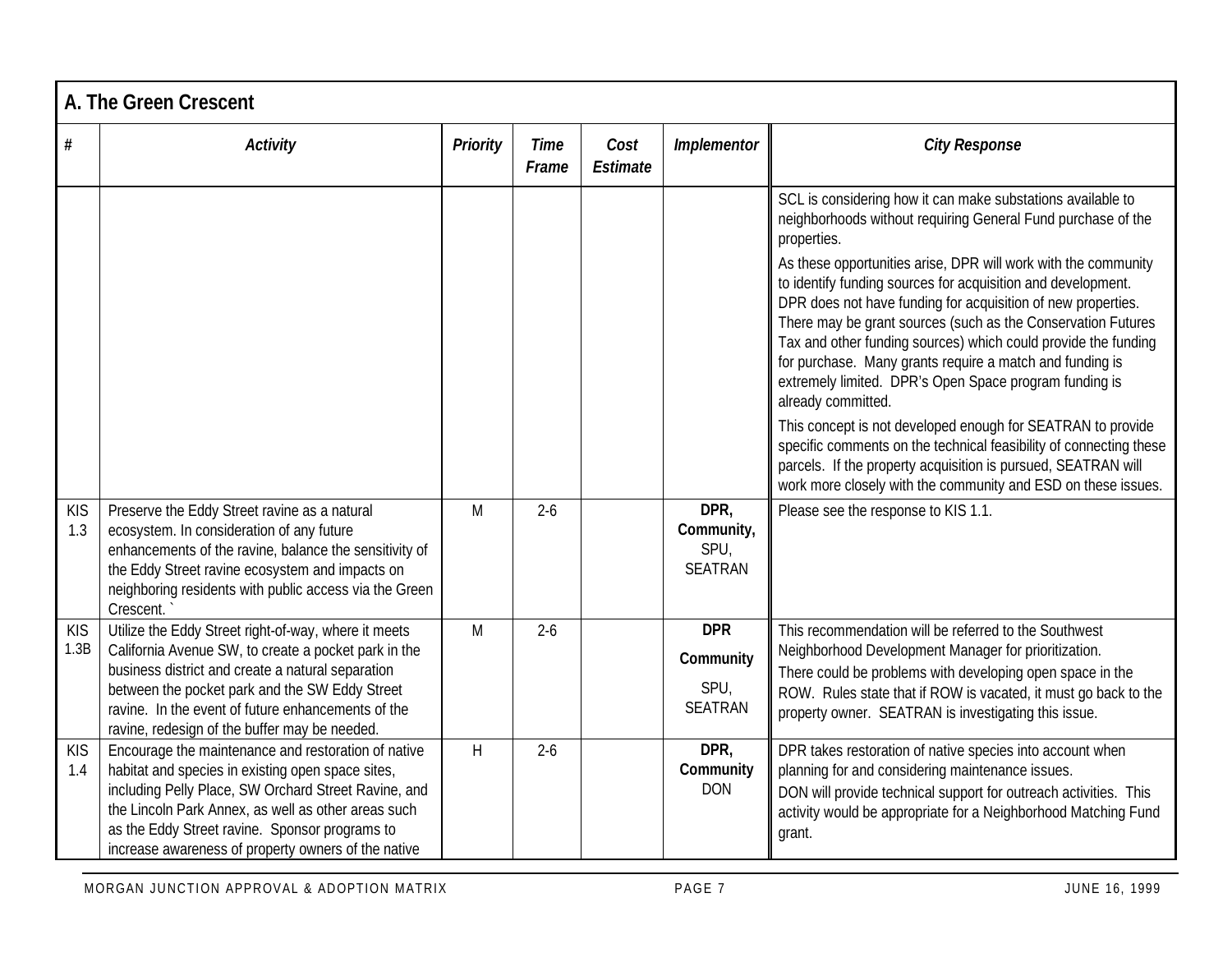|                   | A. The Green Crescent                                                                                                                                                                                    |              |                      |                  |                                                                                    |                                                                                                                                                                                                                                                                                                                                                                                                                                                                                                                                                                                                                                                                     |
|-------------------|----------------------------------------------------------------------------------------------------------------------------------------------------------------------------------------------------------|--------------|----------------------|------------------|------------------------------------------------------------------------------------|---------------------------------------------------------------------------------------------------------------------------------------------------------------------------------------------------------------------------------------------------------------------------------------------------------------------------------------------------------------------------------------------------------------------------------------------------------------------------------------------------------------------------------------------------------------------------------------------------------------------------------------------------------------------|
| $\#$              | <b>Activity</b>                                                                                                                                                                                          | Priority     | <b>Time</b><br>Frame | Cost<br>Estimate | Implementor                                                                        | <b>City Response</b>                                                                                                                                                                                                                                                                                                                                                                                                                                                                                                                                                                                                                                                |
|                   | habitat and species and actions they can take to<br>maintain them.                                                                                                                                       |              |                      |                  |                                                                                    |                                                                                                                                                                                                                                                                                                                                                                                                                                                                                                                                                                                                                                                                     |
| <b>KIS</b><br>1.5 | Develop a community garden, potentially located at<br>the Lincoln Park Annex.                                                                                                                            | H            | $1 - 2$              |                  | DPR,<br>Community,<br><b>DON</b>                                                   | DPR and DON P-Patchstaff have started working with the<br>Morgan community on ideas for redeveloping the Lincoln Park<br>Annex and creating a community garden. DPR supports<br>community gardens on park property in many cases. Through a<br>collaborative planning effort at the site, the community and<br>department can discuss the appropriate types of garden activities<br>that will be open to the broader public for the Lincoln Park Annex.<br>There may be problems with Lincoln Annex as a site for a<br>community garden as it is a slide area.<br>The neighborhood has been awarded a Neighborhood Matching<br>Fund grant to work on this activity. |
| <b>KIS</b><br>1.6 | Redevelop and renovate the Lincoln Park Annex<br>with a panoramic viewpoint and picnic area, natural<br>terraced seating on the existing slope and<br>interpretive signage.                              | H            | $5 - 8$              |                  | <b>DPR</b>                                                                         | DPR supports this idea and would work with the community on<br>redevelopment of the site should funding be secured. DPR would<br>want to work with the community to ensure that any<br>improvements did not threaten the slide area. Terraced seating is<br>also very expensive - the community may want to consider<br>relative costs when setting priorities.<br>The neighborhood has been awarded a Neighborhood Matching<br>Fund grant to work on this activity.                                                                                                                                                                                                |
| <b>KIS</b><br>1.7 | Improve the SW Orchard Street Ravine by restoring<br>native plant and wildlife habitat, constructing a<br>neighborhood trail and stairways, and installing<br>interpretive or educational signage.       | $\mathbf{I}$ | $5 - 8$              |                  | DPR,<br>Community                                                                  | DPR will work with the community to explore the feasibility of<br>these ideas. SEATRAN will review specific ideas for changes in<br>the ROW through the street use permit process.<br>This project may qualify for a Neighborhood Matching Fund grant<br>for design and implementation for renovations.                                                                                                                                                                                                                                                                                                                                                             |
| <b>KIS</b><br>1.8 | When the open reservoir at 35 <sup>th</sup> Ave SW and SW<br>Myrtle St. is covered, move the security fencing<br>closer to the reservoir and create usable open<br>space for family-oriented activities. | $\mathsf{L}$ | $8 - 12$             |                  | DPR, SPU,<br>(SPU is lead<br>on lidding,<br>DPR lead on<br>creating park<br>space) | Lidding plan calls for a soft lid in about 10 years. A hard lid and<br>public access would need study and funding. SPU supports the<br>neighborhood's desire for creating public areas and is willing to<br>move the security fencing as close to the reservoir as water<br>quality standards will permit.<br>DPR will work with community on programming when the idding                                                                                                                                                                                                                                                                                           |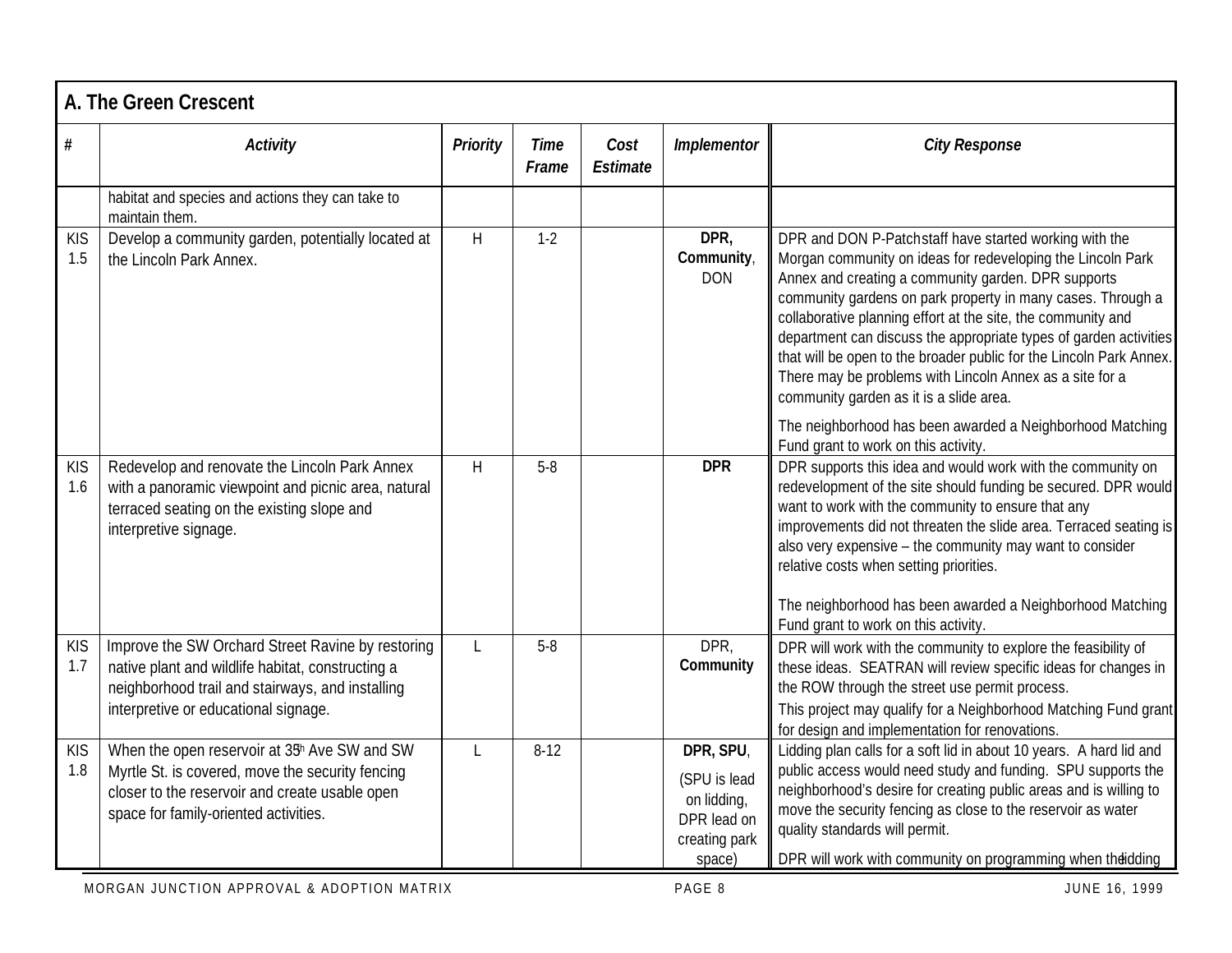|                    | A. The Green Crescent                                                                                                                              |          |                      |                  |                                     |                                                                                                                                                                                                                                                                                                                                                                                                                                                                                                                                              |  |  |  |  |
|--------------------|----------------------------------------------------------------------------------------------------------------------------------------------------|----------|----------------------|------------------|-------------------------------------|----------------------------------------------------------------------------------------------------------------------------------------------------------------------------------------------------------------------------------------------------------------------------------------------------------------------------------------------------------------------------------------------------------------------------------------------------------------------------------------------------------------------------------------------|--|--|--|--|
| $\#$               | <b>Activity</b>                                                                                                                                    | Priority | <b>Time</b><br>Frame | Cost<br>Estimate | Implementor                         | <b>City Response</b>                                                                                                                                                                                                                                                                                                                                                                                                                                                                                                                         |  |  |  |  |
|                    |                                                                                                                                                    |          |                      |                  | Community                           | occurs. This project may qualify for a Neighborhood Matching<br>Fund grant for design and implementation for renovations.                                                                                                                                                                                                                                                                                                                                                                                                                    |  |  |  |  |
| <b>KIS</b><br>1.9  | Create neighborhood trails map and install effective<br>signage to highlight the 'Green Crescent" route and<br>other green links.                  | L        | $5 - 8$              |                  | DPR,<br>Community<br><b>SEATRAN</b> | This is primarily a community based activity. If signageis placed<br>in the right-of-way, SEATRAN would want to review the signing<br>proposed through the Green Crescent. Please see the response<br>to KIS 1.1.                                                                                                                                                                                                                                                                                                                            |  |  |  |  |
| <b>KIS</b><br>1.10 | Work with appropriate city departments to ensure<br>adequate maintenance of all existing and future green<br>space elements in the Green Crescent. | H        | $2 - 6$              |                  | DPR,<br>Community,<br>SEATRAN       | The City agrees that maintenance is a very important element to<br>implement this plan. The Green Crescent concept needs to be<br>further refined in order to better understand potential<br>maintenance needs related to it. Also, see response to KIS 1.1.                                                                                                                                                                                                                                                                                 |  |  |  |  |
| <b>KIS</b><br>1.11 | Study the ecological, geotechnical and economic<br>feasibility of recreating the historic salmon stream<br>within the SW Eddy Street Ravine.       | L        | $5 - 8$              |                  | DPR,<br>Community,<br>SPU           | The activity could be initiated by the community through<br>obtaining a grant, possibly from the Neighborhood Matching<br>Fund. SPU can provide technical support to the community in<br>their endeavor.                                                                                                                                                                                                                                                                                                                                     |  |  |  |  |
|                    |                                                                                                                                                    |          |                      |                  |                                     | Since being notified of the neighborhood's desire to reclaim this<br>creek, SPU has been thoroughly investigating possible drainage<br>problems within the Eddy Street Ravine. There were no<br>drainage problems identified with this area. While SPU believes<br>this is a worthwhile activity, due to the lack of drainage problems<br>and the fact that Eddy Street Ravine is not part of West Seattle<br>major drainage infrastructure, this project would not qualify for<br>limited capital improvement funding under current policy. |  |  |  |  |
|                    |                                                                                                                                                    |          |                      |                  |                                     | SPU is in the process of conducting the Drainage Policy Project<br>that will consider among other things the feasibility of expanding<br>the drainage utility's scope, to include restoration of streams that<br>are not part of the formal drainage system. Recommendations<br>are expected in mid to late 1999.                                                                                                                                                                                                                            |  |  |  |  |
|                    |                                                                                                                                                    |          |                      |                  |                                     | SEATRAN would want to review ideas for any changes in the<br>ROW through the street use permit process.                                                                                                                                                                                                                                                                                                                                                                                                                                      |  |  |  |  |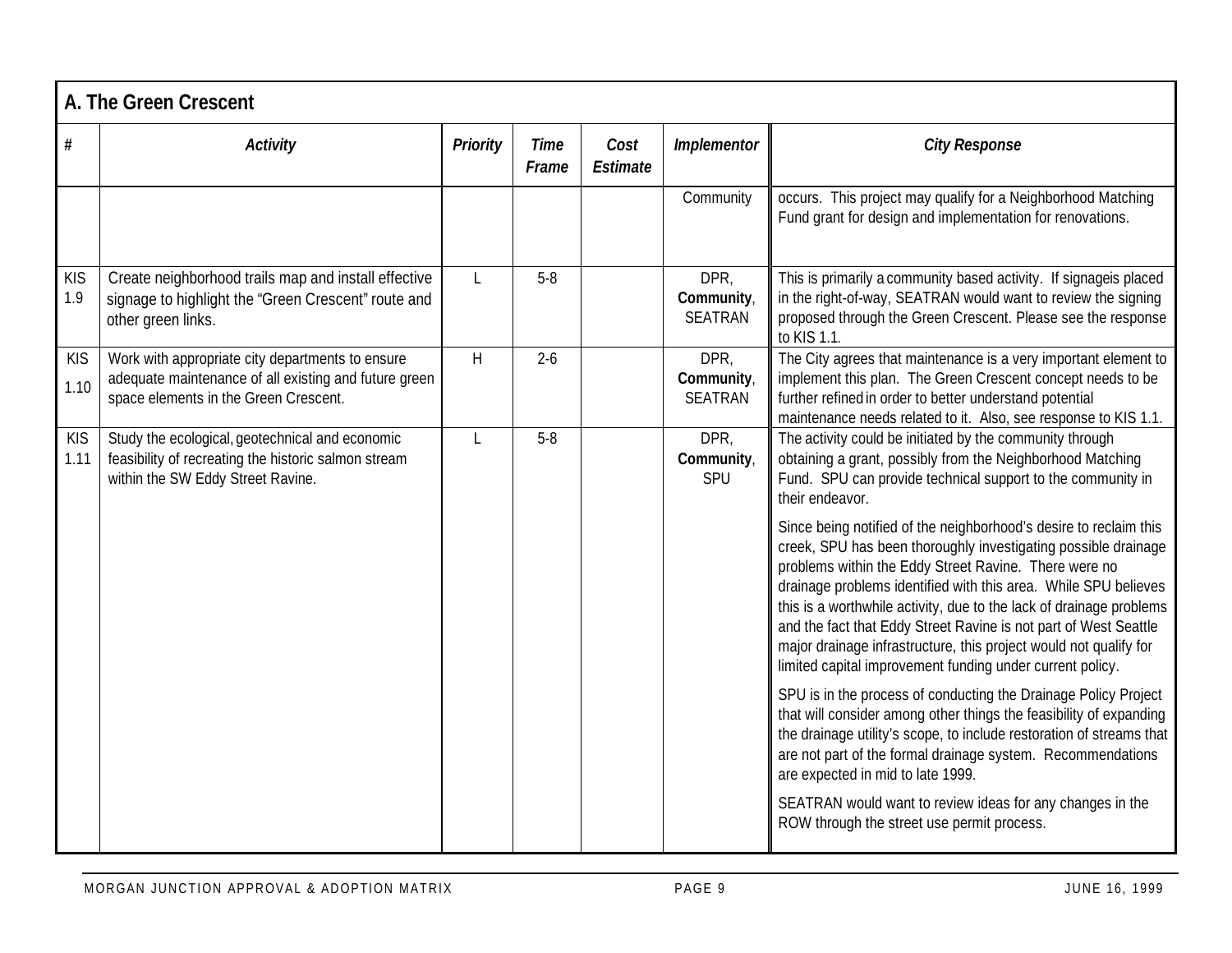|                    | A. The Green Crescent                                                                                                                                                                                                                                                                                                                                                                                                                                                                                                                                                                                                                                                                                                                                                                                                                                                                                                                                                                                                                                                                                                                                                                                                                                                                                                                                                                                                                                                                                                                                                                                                                                                                                                                                             |                 |                          |                  |             |                                                                                                   |
|--------------------|-------------------------------------------------------------------------------------------------------------------------------------------------------------------------------------------------------------------------------------------------------------------------------------------------------------------------------------------------------------------------------------------------------------------------------------------------------------------------------------------------------------------------------------------------------------------------------------------------------------------------------------------------------------------------------------------------------------------------------------------------------------------------------------------------------------------------------------------------------------------------------------------------------------------------------------------------------------------------------------------------------------------------------------------------------------------------------------------------------------------------------------------------------------------------------------------------------------------------------------------------------------------------------------------------------------------------------------------------------------------------------------------------------------------------------------------------------------------------------------------------------------------------------------------------------------------------------------------------------------------------------------------------------------------------------------------------------------------------------------------------------------------|-----------------|--------------------------|------------------|-------------|---------------------------------------------------------------------------------------------------|
| $\#$               | <b>Activity</b>                                                                                                                                                                                                                                                                                                                                                                                                                                                                                                                                                                                                                                                                                                                                                                                                                                                                                                                                                                                                                                                                                                                                                                                                                                                                                                                                                                                                                                                                                                                                                                                                                                                                                                                                                   | <b>Priority</b> | <b>Time</b><br>Frame     | Cost<br>Estimate | Implementor | <b>City Response</b>                                                                              |
|                    |                                                                                                                                                                                                                                                                                                                                                                                                                                                                                                                                                                                                                                                                                                                                                                                                                                                                                                                                                                                                                                                                                                                                                                                                                                                                                                                                                                                                                                                                                                                                                                                                                                                                                                                                                                   |                 |                          |                  |             | Please see the response to KIS 1.1.                                                               |
| <b>Land Use</b>    |                                                                                                                                                                                                                                                                                                                                                                                                                                                                                                                                                                                                                                                                                                                                                                                                                                                                                                                                                                                                                                                                                                                                                                                                                                                                                                                                                                                                                                                                                                                                                                                                                                                                                                                                                                   |                 |                          |                  |             |                                                                                                   |
| <b>KIS</b><br>1.12 | Amend the Urban Village Boundary to be delineated<br>as follows: The point of beginning is at the intersection<br>of Fauntleroy Way SW and 39h Avenue SW (the<br>northeast corner of the urban village). From there, the<br>boundary runs southwesterly alongFauntleroy Way<br>SW to SW Juneau Street; thence west along SW<br>Juneau Street to 44th Avenue SW; thence south along<br>44th Avenue SW to SW Graham Street; thence east<br>along SW Graham Street to the alley between<br>California Avenue SW and 44 <sup>h</sup> Avenue SW; thence<br>south along said alley to SW Eddy Street; thence<br>southwesterly along SW Eddy Street to the lot line<br>separating parcels 762620-0040 and 7626200045;<br>thence southeasterly along said lot line to SW<br>Beveridge Place; thence southwesterly along SW<br>Beveridge Place to 45th Avenue SW; thence southerly<br>along 45th Avenue SW and Fauntleroy Way SW to SW<br>Myrtle Street; thence easterly along SW Myrtle Street<br>to California Avenue SW; thence north along<br>California Avenue SW to SWFrontenac Street; thence<br>easterly along SW Frontenac Street to the alignment<br>of the west margin of 42 <sup>d</sup> Avenue SW (if extended);<br>thence north along said west margin to 42 <sup>d</sup> Avenue<br>SW; thence north along 42 <sup>rd</sup> Avenue SW to SW Holly<br>Street; thence east along SW Holly Street to the alley<br>between 41 <sup>st</sup> Avenue SW and 42 <sup>nd</sup> Avenue SW;<br>thence north along said alley to SW Morgan Street;<br>thence east along SW Morgan Street to the alley<br>between 39th Avenue SW and 40th Avenue SW (and<br>Fauntleroy Way); thence north along said alley to SW<br>Juneau Street; thence east along SW Juneau Street to | H               | Upon<br>plan<br>adoption |                  | SPO         | Legislation to amend the boundary as proposed is included in the<br>Approval and Adoption packet. |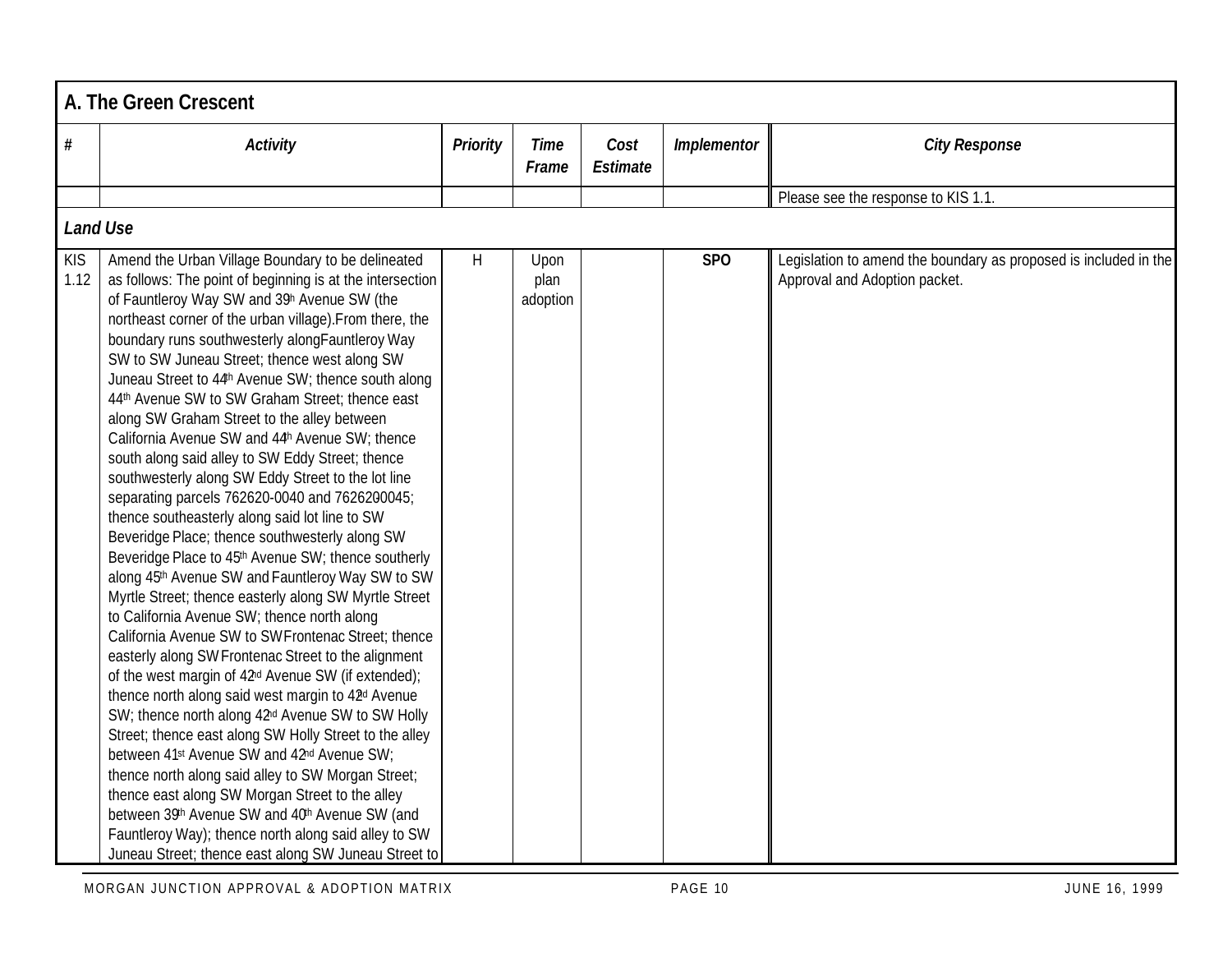| A. The Green Crescent                                                           |          |               |                  |                    |                      |
|---------------------------------------------------------------------------------|----------|---------------|------------------|--------------------|----------------------|
| <b>Activity</b>                                                                 | Priority | Time<br>Frame | Cost<br>Estimate | <i>Implementor</i> | <b>City Response</b> |
| 39th Avenue SW; thence north along 39th Avenue SW<br>to the Point of Beginning. |          |               |                  |                    |                      |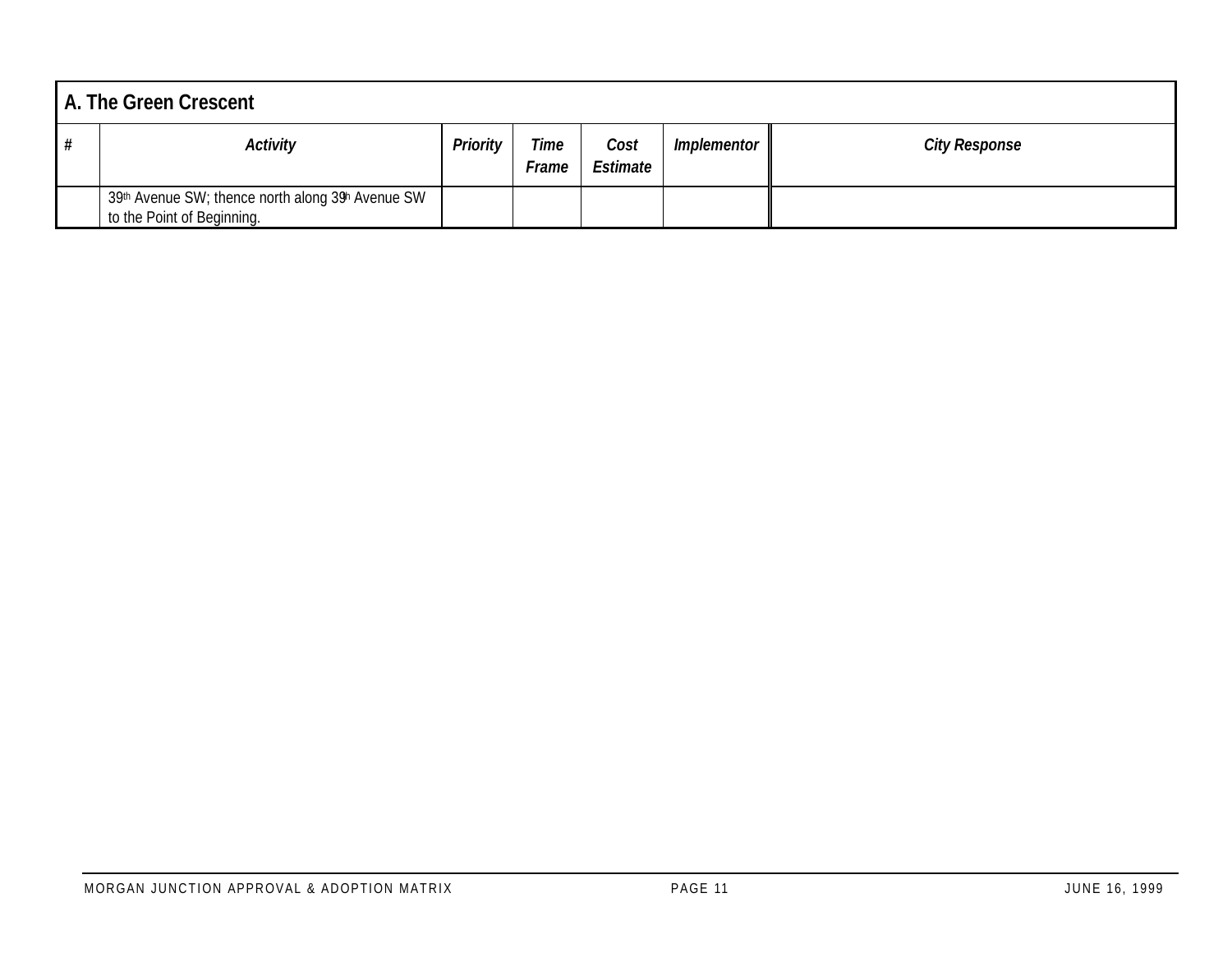# **Description**

Fauntleroy Way SW is one of the mainarterials serving West Seattle and Vashon Island. Because Fauntleroy Way serves the Washington State Ferry terminal a Fauntleroy Cove, traffic volumes can be heavy with through-traffic, creating significant obstacles for neighborhood residents wishing to cross the arterial. As it meanders through the Morgan Junction neighborhood from northeast to southwest, the Fauntleroy Way right-of-way cuts across the original grid system of north-south streets leaving triangular remnants of street right-of-way. These triangular remnants provide opportunities for beautification of the corridor with landscaping. This strategy is a combination of actions intended to both take advantage of opportunities for aesthetic enhancement and improve safety and accessibility for neighborhood vehicular and pedestrian traffic.

# **Integrated City Response**

This Key Strategy consists of a number of transportation recommendations and streetscape improvements to promote pedestrian and bicycle access and to facilitate vehicular travel. The City supports the neighborhood in efforts to improve mobility throughout the urban village and create public space at the entryways to this neighborhood. Many of the recommendations listed here are at a conceptual level and will need to be developed further before their feasibility can be evaluated. Resources within the City to develop these kinds of transportation improvements are limited. Priorities will need to be identified through the Sector Work Program to focus City efforts once resources are identified and become available.

#### **Lead Department:** SEATRAN

**Participating Departments:** DON, DPR, SPU, SPO, DCLU

#### *Activities Already Underway*

1. A traffic study for a community plaza at Morgan Street and Fauntleroy Way is

underway.

#### *Tasks to be Undertaken in 1999-2000*

- 1. SEATRAN will comment on the completed traffic study and plans for closure of SW Morgan St.
- 2. The neighborhood development manager will help the community to consider the priority of the various activities of this key strategy.
- 3. Identify those activities in this Key Strategy that are good candidates for next steps for implementation considering priorities, possible funding sources and departmental staffing capabilities through the southeast sector implementation plan.
- 4. Identify next steps for continued implementation.

|                    | B. Fauntleroy Way Pedestrian Safety and Landscape Improvement Strategy                                                                                                       |                 |               |                  |                              |                                                                                                                                                                                                                                                                                                 |  |  |  |  |  |  |
|--------------------|------------------------------------------------------------------------------------------------------------------------------------------------------------------------------|-----------------|---------------|------------------|------------------------------|-------------------------------------------------------------------------------------------------------------------------------------------------------------------------------------------------------------------------------------------------------------------------------------------------|--|--|--|--|--|--|
|                    | Activity                                                                                                                                                                     | <b>Priority</b> | Time<br>Frame | Cost<br>Estimate | Implementor                  | <b>City Response</b>                                                                                                                                                                                                                                                                            |  |  |  |  |  |  |
|                    | <b>Transportation</b>                                                                                                                                                        |                 |               |                  |                              |                                                                                                                                                                                                                                                                                                 |  |  |  |  |  |  |
| <b>KIS</b><br>-2.1 | Evaluate the Fauntleroy Way SW corridor<br>for opportunities to improve vehicle, bicycle<br>and pedestrian safety, accessibility, and<br>traffic flow, and provide aesthetic | H               | $2 - 6$       |                  | <b>SEATRAN,</b><br>Community | The Neighborhood DevelopmentManager, and SEATRAN willassit with<br>this effort, and will help to determine next steps for this activity as part of the<br>review of the West Seattle Transportation Action Agenda.<br>The next step is to explore/develop a range of potential designs for this |  |  |  |  |  |  |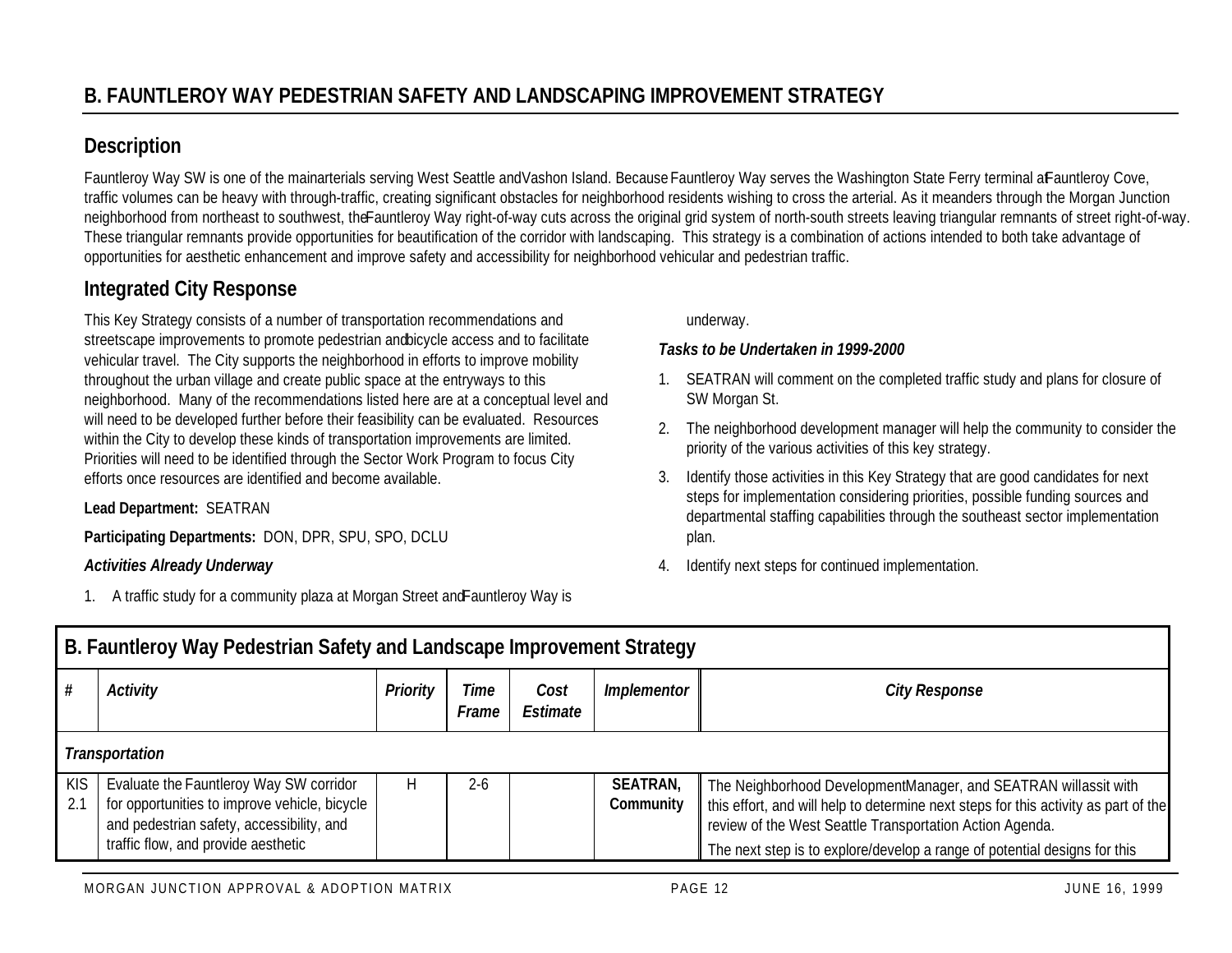| $\#$              | Activity                                                                                                                                                                                                                                                                                                                                                                                                                                                                                                                                      | Priority                | <b>Time</b><br>Frame | Cost<br>Estimate | Implementor          | <b>City Response</b>                                                                                                                                                                                                                                                                                                                                            |
|-------------------|-----------------------------------------------------------------------------------------------------------------------------------------------------------------------------------------------------------------------------------------------------------------------------------------------------------------------------------------------------------------------------------------------------------------------------------------------------------------------------------------------------------------------------------------------|-------------------------|----------------------|------------------|----------------------|-----------------------------------------------------------------------------------------------------------------------------------------------------------------------------------------------------------------------------------------------------------------------------------------------------------------------------------------------------------------|
|                   | landscaping improvements that maintain or<br>improve existing traffic flow.                                                                                                                                                                                                                                                                                                                                                                                                                                                                   |                         |                      |                  |                      | recommendation. Overall this activity will need further conceptual design<br>and preliminary engineering and will be of a high cost with a long period of                                                                                                                                                                                                       |
|                   | • Analyze traffic volumes (existing and<br>future), delay times, and travel times                                                                                                                                                                                                                                                                                                                                                                                                                                                             |                         |                      |                  |                      | project development. Medians may also create access issues with both<br>driveways and the ferry queue.                                                                                                                                                                                                                                                          |
|                   | when considering potential new traffic<br>and/or pedestrian signals, and analyze<br>retaining on-street parking and bus<br>zones; consider bicycle lanes<br>• Improve bus stops and pedestrian<br>crossings by installing painted<br>crosswalks, curb bulbs, pedestrian<br>median refuges, and pedestrian signals<br>as appropriate<br>• Redesign California Ave SW<br>intersection for improved neighborhood<br>traffic circulation.<br>Note: this recommendation is consistent<br>with the Friends of the Junction Plan<br>recommendations. |                         |                      |                  |                      | As presented, the vision is not clear enough for SEATRAN to do a technical<br>review and provide appropriate feedback on the idea's workability, its cost,<br>what steps would be needed to implement this idea, potential issues with<br>implementation, who needs to be involved in implementation, where this<br>work would be logically pursued first, etc. |
| <b>KIS</b><br>2.2 | Reconfigure and channel 'non-standard"<br>Fauntleroy Way SW intersections;<br>landscape unused street right-of-way and<br>islands:                                                                                                                                                                                                                                                                                                                                                                                                            | M                       | $2 - 6$              |                  | <b>SEATRAN</b>       | The next step in pursuit of these ideas would be further conceptual design.<br>SEATRAN will want to review ideas for changes in ROW through the street<br>use permit process. Relocating streets as this suggests is very costly work.<br>It is not fully clear what is proposed for improvement at each of these<br>intersections.                             |
|                   | 40th Ave SW/SW Juneau St./39th<br>Avenue SW<br>45th Ave/Holly Place<br>Lincoln Park Drive<br>$\bullet$                                                                                                                                                                                                                                                                                                                                                                                                                                        |                         |                      |                  |                      | With many competing needs, these intersectionreconstructions probably<br>would not compete well for limited transportation funds. Individual<br>landscaping improvements may qualify for NMF grants.                                                                                                                                                            |
| <b>KIS</b><br>2.3 | In order to mitigate current traffic circulation                                                                                                                                                                                                                                                                                                                                                                                                                                                                                              | $\overline{\mathsf{H}}$ |                      |                  | <b>SEATRAN</b>       | The MoCA Planning Committee prepared and submitted a grant application,                                                                                                                                                                                                                                                                                         |
|                   | and pedestrian safety problems at the<br>intersection of 42nd, Fauntleroy, and                                                                                                                                                                                                                                                                                                                                                                                                                                                                |                         |                      |                  | Consultant,<br>DCLU, | and subsequently received a grant from the City, to prepare a traffic<br>analysis of the impacts of developing a community plaza north of the new                                                                                                                                                                                                               |
|                   | Morgan, assess the feasibility of                                                                                                                                                                                                                                                                                                                                                                                                                                                                                                             |                         |                      |                  | KC/Metro,            | Thriftway market, in the triangle bordered by 42 <sup>d</sup> Avenue SW, SW Morgan                                                                                                                                                                                                                                                                              |
|                   | reconfiguring the intersection. Prepare a                                                                                                                                                                                                                                                                                                                                                                                                                                                                                                     |                         |                      |                  | Community,           | Street and Fauntleroy Way SW. SEATRAN has been active in support of a                                                                                                                                                                                                                                                                                           |
|                   | traffic study to determine the positive and                                                                                                                                                                                                                                                                                                                                                                                                                                                                                                   |                         |                      |                  |                      | MoCA planning group request for examining this intersection. A study has                                                                                                                                                                                                                                                                                        |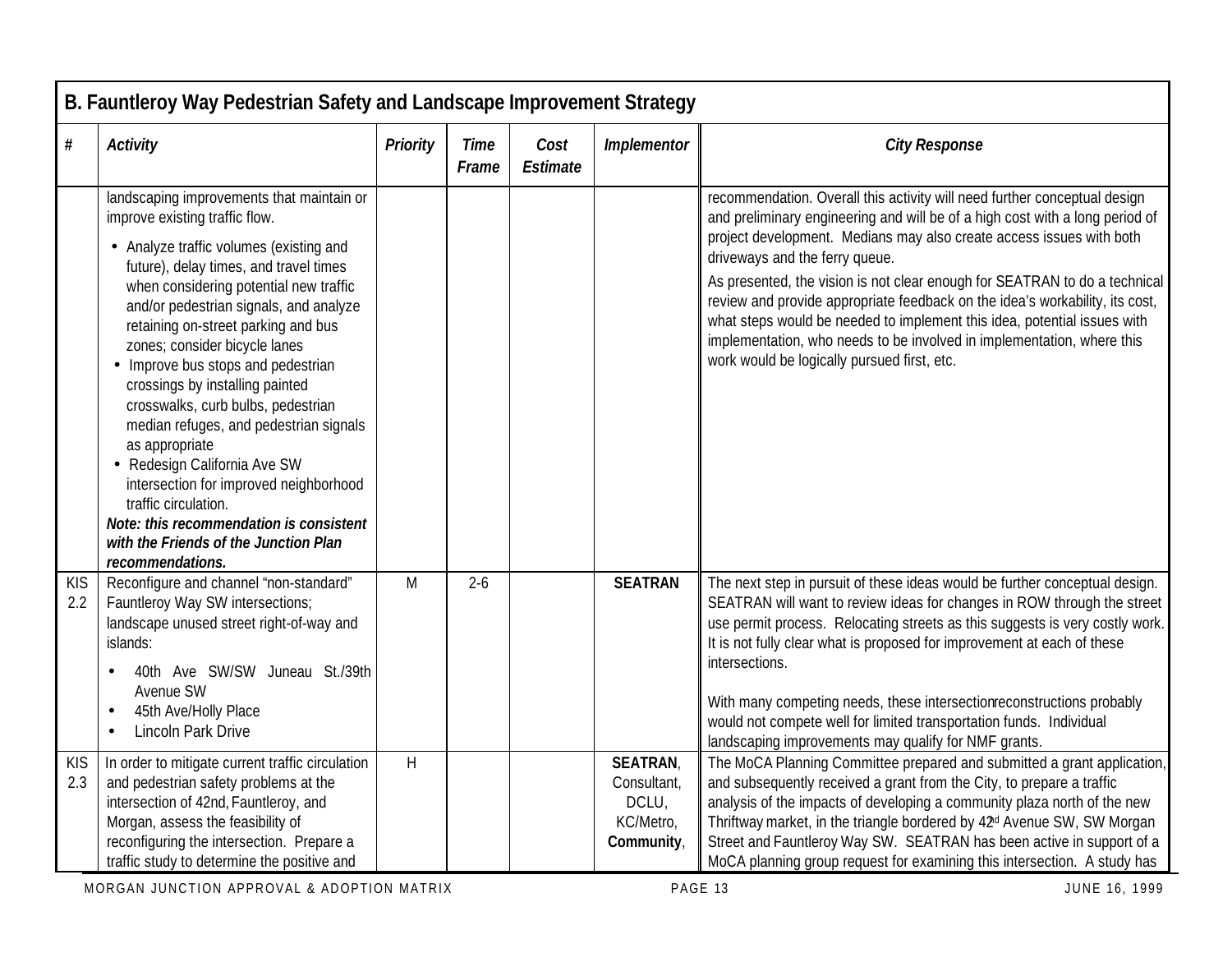|                   | B. Fauntleroy Way Pedestrian Safety and Landscape Improvement Strategy                                                                                                                                                                                                                                                                                                                                                                                                                                                                                                                                                         |                 |                      |                  |                               |                                                                                                                                                                                                                                                                                                                                                                                                                                                                                                                                                                                                                                                                                                                                                                                                                                                           |  |  |  |  |  |
|-------------------|--------------------------------------------------------------------------------------------------------------------------------------------------------------------------------------------------------------------------------------------------------------------------------------------------------------------------------------------------------------------------------------------------------------------------------------------------------------------------------------------------------------------------------------------------------------------------------------------------------------------------------|-----------------|----------------------|------------------|-------------------------------|-----------------------------------------------------------------------------------------------------------------------------------------------------------------------------------------------------------------------------------------------------------------------------------------------------------------------------------------------------------------------------------------------------------------------------------------------------------------------------------------------------------------------------------------------------------------------------------------------------------------------------------------------------------------------------------------------------------------------------------------------------------------------------------------------------------------------------------------------------------|--|--|--|--|--|
| $\#$              | <b>Activity</b>                                                                                                                                                                                                                                                                                                                                                                                                                                                                                                                                                                                                                | <b>Priority</b> | <b>Time</b><br>Frame | Cost<br>Estimate | Implementor                   | <b>City Response</b>                                                                                                                                                                                                                                                                                                                                                                                                                                                                                                                                                                                                                                                                                                                                                                                                                                      |  |  |  |  |  |
|                   | negative transportation and safety impacts<br>of the development of a pedestrian plaza in<br>the triangle bordered by 42nd Avenue SW,<br>SW Morgan Street, and Fauntleroy Way<br>SW. The study should examine the<br>following:                                                                                                                                                                                                                                                                                                                                                                                                |                 |                      |                  | <b>DON</b>                    | been set up with the support of the matching fund grant. SEATRAN will<br>provide technical review throughout the community-led study.                                                                                                                                                                                                                                                                                                                                                                                                                                                                                                                                                                                                                                                                                                                     |  |  |  |  |  |
|                   | • The impacts resulting from possible re-<br>alignment of SW Morgan Street from<br>Fauntleroy Way SW to 42nd Avenue<br>SW, especially the effect on adjacent<br>residential streets, operations of the<br>Fauntleroy Way SW / California Ave. SW<br>intersection, and pedestrian safety.<br>• Consider installing a traffic signal at<br>Fauntleroy Way SW/42nd Avenue SW<br>intersection.<br>• Revising 42nd Avenue SW street<br>alignment to provide a better connection<br>between Fauntleroy Way and SW<br>Morgan Street (to/from the east).<br>• Improving bus stops and pedestrian<br>crossings at and around the plaza. |                 |                      |                  |                               |                                                                                                                                                                                                                                                                                                                                                                                                                                                                                                                                                                                                                                                                                                                                                                                                                                                           |  |  |  |  |  |
| <b>KIS</b><br>2.4 | Pending results of a traffic study (see KIS<br>2.3) develop a community plaza at the<br>intersection of Fauntleroy Way SW and SW<br>Morgan Street. In addition to landscaping,<br>other features the plaza might include are<br>an improved bus stop, shelter with café-<br>style tables and benches, a community<br>bulletin board, public art and, potentially, a<br>fountain.                                                                                                                                                                                                                                               | H               | $1-2$                |                  | SEATRAN,<br>DPR,<br>Community | DPR would be primarily responsible for the design of a community plaza if<br>there were a possibility DPR might be responsible for maintaining the<br>property. SEATRAN would be involved in this activity because this property<br>is in a street ROW, but to what extent is not known at this time. All of this is<br>dependent on the results of the traffic study.<br>SEATRAN is not aware of any traditional transportation grant fund sources<br>that would give funds for this type of improvement. If the study showed that<br>local street operations are workable with the closure of SW Morgan Street<br>and there is community consensus in support of the street's closure, there<br>would need to be a Council process for street use reclassification of this<br>particular block of SW Morgan Street. Reclassification of the street to a |  |  |  |  |  |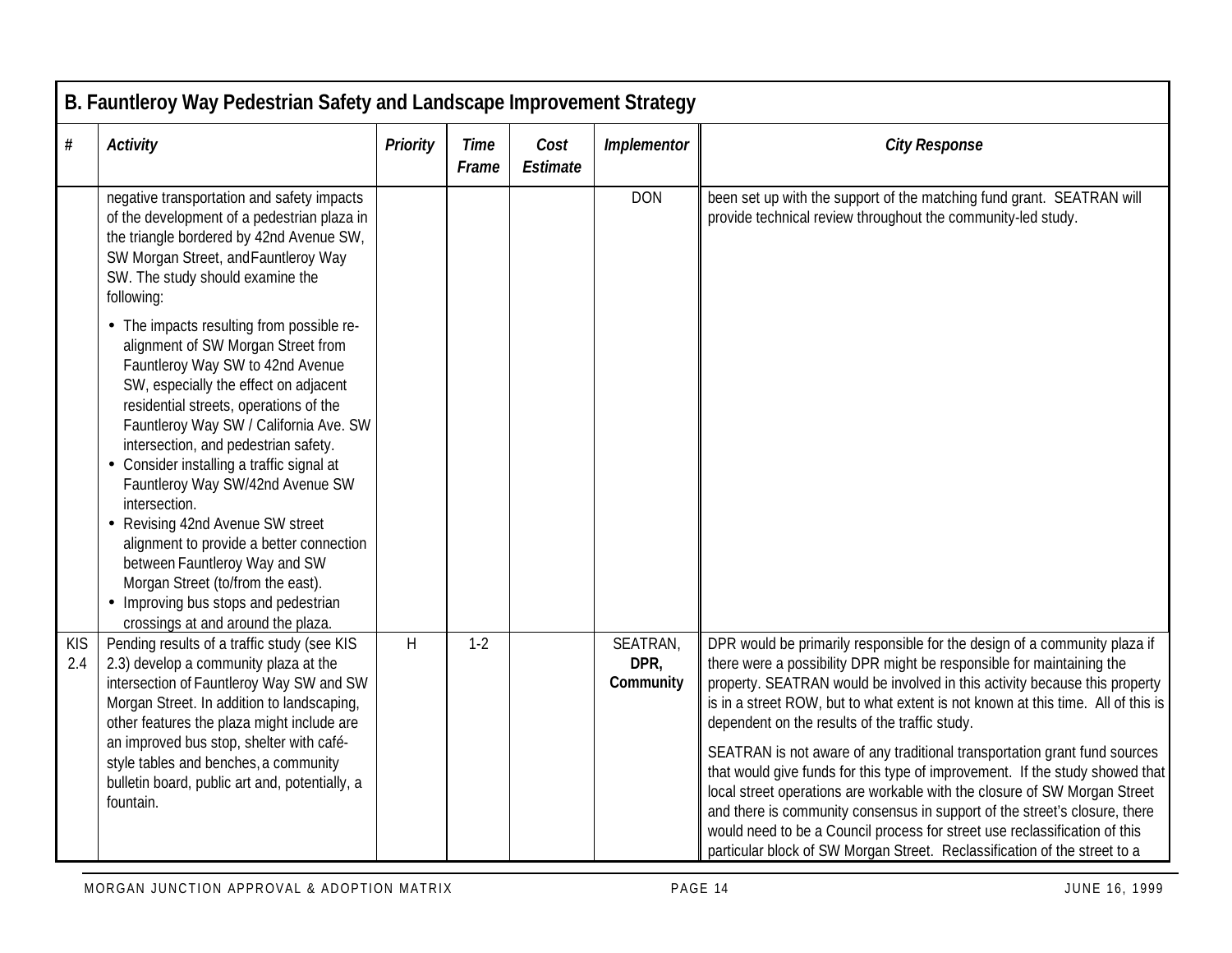|                   | B. Fauntleroy Way Pedestrian Safety and Landscape Improvement Strategy                                                                                           |          |               |                  |                         |                                                                                                                                                                                                                     |
|-------------------|------------------------------------------------------------------------------------------------------------------------------------------------------------------|----------|---------------|------------------|-------------------------|---------------------------------------------------------------------------------------------------------------------------------------------------------------------------------------------------------------------|
| $\#$              | Activity                                                                                                                                                         | Priority | Time<br>Frame | Cost<br>Estimate | Implementor             | <b>City Response</b>                                                                                                                                                                                                |
|                   |                                                                                                                                                                  |          |               |                  |                         | lower use status would allow for the street segment to be closed.                                                                                                                                                   |
|                   |                                                                                                                                                                  |          |               |                  |                         | Any recommdations will be reviewed by the Police and Fire departments to<br>assess impacts on emergency vehicle access.                                                                                             |
|                   |                                                                                                                                                                  |          |               |                  |                         | Please see the response to KIS 2.3.                                                                                                                                                                                 |
|                   | <b>Parks and Open Space</b>                                                                                                                                      |          |               |                  |                         |                                                                                                                                                                                                                     |
| <b>KIS</b><br>2.5 | Pending results of a traffic study (see KIS<br>2.1) design and develop Fauntleroy Way<br>SW improvements, including appropriate<br>landscaping and street trees. | M        | $2 - 6$       |                  | <b>SEATRAN</b>          | Please see the response to KIS 2.1. SEATRAN will have additional<br>comments when further conceptual design and community involvement<br>work is done.                                                              |
| KIS<br>2.6        | Develop a landscaped entryway in the<br>existing triangles on either side of                                                                                     | M        | $2 - 6$       |                  | SEATRAN,<br>Consultant, | This work would need to be initiated and led by the community, with<br>assistance from the neighborhood development manager. SEATRAN will                                                                           |
|                   | Fauntleroy Way SW at SW Juneau Street.                                                                                                                           |          |               |                  | Community               | want to review ideas/proposals for changes in the ROW through the street                                                                                                                                            |
|                   | Study other locations for gateway<br>improvements.                                                                                                               |          |               |                  |                         | use permit process.                                                                                                                                                                                                 |
| <b>KIS</b><br>2.7 | Develop green space at SW Holly Street<br>intersection with Fauntleroy Way and 45h<br>Avenue SW.                                                                 |          | $5 - 8$       |                  | <b>SEATRAN</b>          | This work would have to be initiated by the community, with assistance from<br>the neighborhood development manager. SEATRAN will want to review<br>ideas for changes in ROW through the street use permit process. |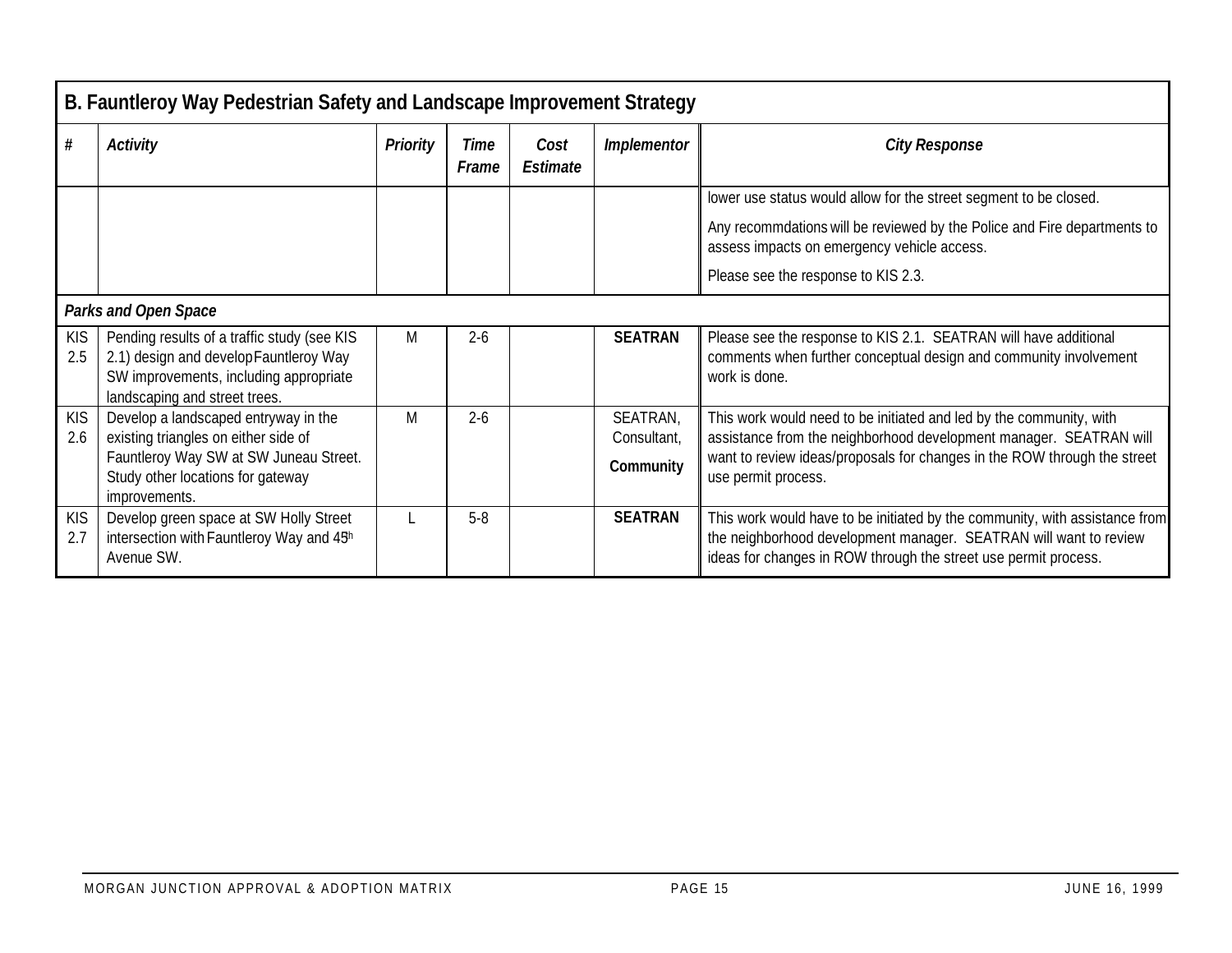# **II. Additional Activities For Implementation**

The activities listed in this section are not directly associated with a Key Strategy. The City has, when possible, identified next steps for implementation of each of these activities he response will specify: 1) activities already under way; 2) activities for which the City agrees to initiate next steps (will include a schedule for the work); 3) activities that will be considered as part of the sector work programs in the future as opportunities arise; 4) activities for which the community must take the lead (may be supported by City departments or existing programs); 5) issues that will be on the policy docket (the docket will assign responsibility for consideration of the issue and provide a schedule for reporting back to Council); and 6) activities which the City will not support. As with the activities listed for each Key Strategy in Section I, these activities intended to be implemented over the span of many years.

The Executive will coordinate efforts to sort through these activities. During this sorting process, the departments will work together to create sector work programs that will prioritize these activities. This may include developing rough cost estimates for each activity; identifying potential funding sources and mechanisms; establishing priorities within each plan, as well as priorities among plans; and developing phased implementation and funding strategies. The City will involve neighborhoods in a public process sbat neighborhoods can help to establish citywide priorities. Activities identified in this section will be included in the City's tracking database for monitoring neighborhood plan implementation.

| #    | <b>Activity</b>                                                                                                                                                                                                                                                                                                                                                                                            | Priority | Time<br>Frame | Cost<br>Estimate | Implementor                 | <b>City Response</b>                                                                                                                                                                                                                                                                                                                                                                                                                                                                                                                                                                                                  | <b>City Action</b>                                                                                                                                                                                                                                                                                                                                                                                                                                                                         |  |  |  |  |  |
|------|------------------------------------------------------------------------------------------------------------------------------------------------------------------------------------------------------------------------------------------------------------------------------------------------------------------------------------------------------------------------------------------------------------|----------|---------------|------------------|-----------------------------|-----------------------------------------------------------------------------------------------------------------------------------------------------------------------------------------------------------------------------------------------------------------------------------------------------------------------------------------------------------------------------------------------------------------------------------------------------------------------------------------------------------------------------------------------------------------------------------------------------------------------|--------------------------------------------------------------------------------------------------------------------------------------------------------------------------------------------------------------------------------------------------------------------------------------------------------------------------------------------------------------------------------------------------------------------------------------------------------------------------------------------|--|--|--|--|--|
|      | A. Parks and Open Space                                                                                                                                                                                                                                                                                                                                                                                    |          |               |                  |                             |                                                                                                                                                                                                                                                                                                                                                                                                                                                                                                                                                                                                                       |                                                                                                                                                                                                                                                                                                                                                                                                                                                                                            |  |  |  |  |  |
| AA1  | Provide, and identify with signage, an on-street<br>and on-alley non-motorized transportation<br>network coordinated with and complementary to<br>the open space and trail system.                                                                                                                                                                                                                         |          | $5 - 8$       |                  | <b>SEATRAN</b><br>Community | SEATRAN would need to be involved with<br>any signage placed in the right-of-way.<br>Please see the comments regarding<br>Activity AA2 below for additional<br>information.                                                                                                                                                                                                                                                                                                                                                                                                                                           | This recommendation will be<br>referred to the Southwest<br>Neighborhood Development<br>Manager for prioritization.                                                                                                                                                                                                                                                                                                                                                                        |  |  |  |  |  |
| AA 2 | Create "green street" links for pedestrians on<br>the alleyways east and west of California<br>Avenue SW, extending from Morgan Junction<br>north through the West Seattle Junction to the<br>Admiral district, named Junction Way East and<br>Junction Way West on parks and open space<br>plans.<br>Note: this recommendation is consistent<br>with The Friends of the Junction Plan<br>recommendations. |          | $5 - 8$       |                  | <b>SEATRAN</b>              | This idea raises issues for SEATRAN. In<br>particular the department is concerned<br>that it would promote pedestrian and bike<br>crossing at unusual mid-block locations<br>that would create a safety problem.<br>SEATRAN would not support this type of<br>design. In some cases, the idea of<br>making the alleys more pedestrian<br>friendly might be workable on an alley-by-<br>alley basis. In consideration of ideas like<br>this, it's important that the alleys retain<br>their ability to provide needed truck and<br>car access - for loading, utility service and<br>access to property off the alleys. | This recommendation will be<br>referred to the Southwest<br>Neighborhood Development<br>Manager for prioritization.<br>Issues regarding construction and<br>improvements in alleys have been<br>referred to the policy docket. A<br>report analyzing how alleys can<br>be integrated into the streetscape,<br>internal circulation and residential<br>and business needs of the<br>neighborhood will be presented to<br>Council in second quarter 2000.<br>The community needs to take the |  |  |  |  |  |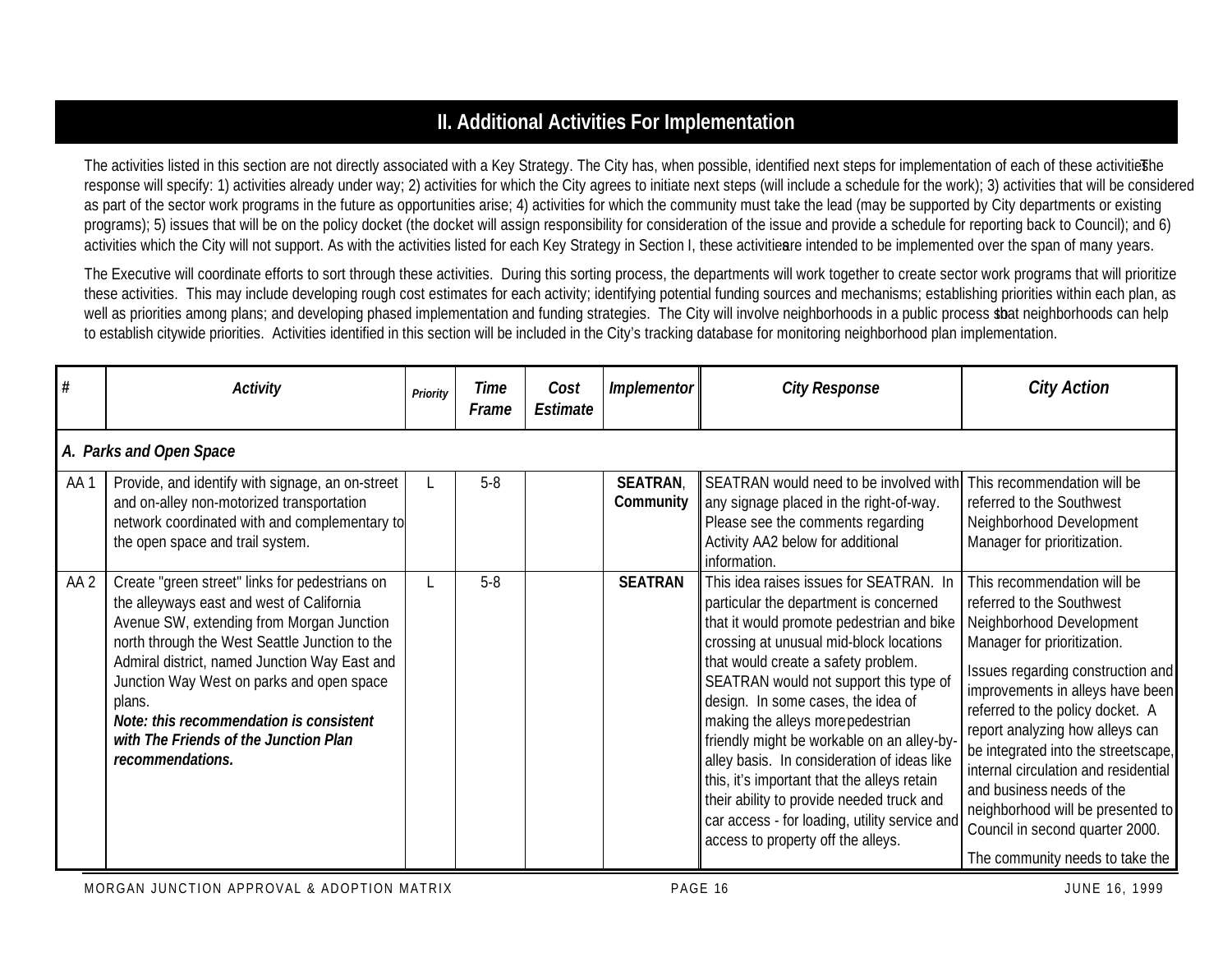| #               | <b>Activity</b>                                                                                                                                                                                                                                                                                                                                                 | Priority | <b>Time</b><br>Frame     | Cost<br><b>Estimate</b> | Implementor                                 | <b>City Response</b>                                                                                                                                                                                                                                                                                                                                                                                                                                                                                                                                                                                                                                                                                                                                                                                                   | <b>City Action</b>                                                                                                                                                                                                                                                                                                                                                                                                                         |
|-----------------|-----------------------------------------------------------------------------------------------------------------------------------------------------------------------------------------------------------------------------------------------------------------------------------------------------------------------------------------------------------------|----------|--------------------------|-------------------------|---------------------------------------------|------------------------------------------------------------------------------------------------------------------------------------------------------------------------------------------------------------------------------------------------------------------------------------------------------------------------------------------------------------------------------------------------------------------------------------------------------------------------------------------------------------------------------------------------------------------------------------------------------------------------------------------------------------------------------------------------------------------------------------------------------------------------------------------------------------------------|--------------------------------------------------------------------------------------------------------------------------------------------------------------------------------------------------------------------------------------------------------------------------------------------------------------------------------------------------------------------------------------------------------------------------------------------|
|                 |                                                                                                                                                                                                                                                                                                                                                                 |          |                          |                         |                                             | SEATRAN would want to review<br>proposals that would change the design<br>or operation of these alleys. To give good locations. SEATRAN will review<br>feedback about improvement ideas for the specific ideas for improvements<br>alley, SEATRAN needs specific<br>information about what changes are<br>proposed.<br>The term "Green Streets" has specific<br>design implications and is a designation<br>under the Comprehensive Plan.<br>Descriptions of the four types of Green<br>Streets are provided in the DCLU<br>Director's Rule 11-93/SED Director's Rule pedestrian signals and the<br>93-4. The use of this term may cause<br>confusion and may not fully represent the                                                                                                                                  | first steps and develop specific<br>recommendations for individual<br>upon receipt from the<br>neighborhood. Crosswalk issues<br>have been referred to the policy<br>docket for consideration by<br>Council. SEATRAN is conducting<br>a study of crosswalk safety.<br>SEATRAN will use the results of<br>this study to reconsider its<br>crosswalk policy. A report on both<br>crosswalk safety study is due to<br>committee in June 1999. |
| AA <sub>3</sub> | Develop a long-termstreet-tree planting<br>program to create a large grid overlay<br>complementary to the trail system. Streets<br>within this grid include SW Brandon St., SW<br>Juneau St., 49th Avenue SW, 46th Avenue SW,<br>SW Morgan St., SW Warsaw St., 38h and 39th<br>Avenues SW, 35th Avenue SW, SW Kenyon St.,<br>SW Thistle St., and SW Webster St. | M        | $2 -$<br>comple-<br>tion |                         | SEATRAN,<br>Community,<br>SCL<br><b>DON</b> | community's vision in this<br>recommendation.<br>SEATRAN would be willing to join with<br>other departments and the community in<br>a discussion about tree plantings along<br>neighborhood streets. The focus of<br>SEATRAN's tree programs is on tree<br>planting and tree maintenance along<br>arterial streets. SCL focuses on non-<br>arterial streets. SCL offers a community<br>tree planting program (also known as the<br>Urban Tree Replacement Program) by<br>providing communities with a minimum of<br>100 trees. SCL works with communities to<br>assess project sites, provide trees,<br>prepare planting sites, and provide limited<br>care for open space or street side<br>plantings. Community volunteers and<br>residents plant the trees and the adjacent<br>property owners assume ownership and | This recommendation will be<br>referred to the Southwest<br>Neighborhood Development<br>Manager for prioritization.                                                                                                                                                                                                                                                                                                                        |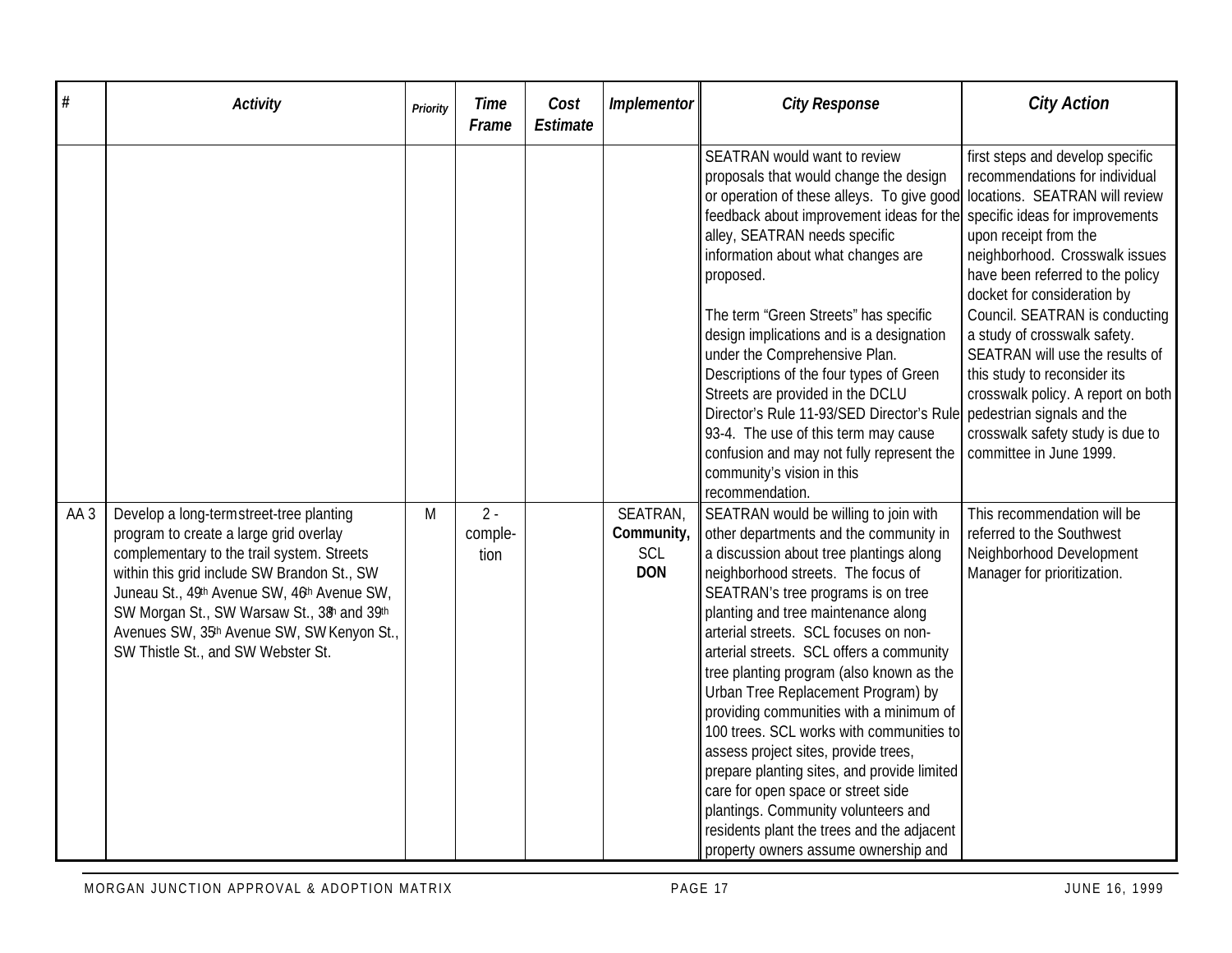| $\#$            | <b>Activity</b>                                                                                                                                                                                                                                                                                                                                                                                                                                   | Priority | <b>Time</b><br>Frame | Cost<br><b>Estimate</b> | Implementor                          | <b>City Response</b>                                                                                                                                                                                                                                                                                                                                                                                                                                                                                                            | <b>City Action</b>                                                                                                                                                                                                                                                                                                                                                                                                                                                           |
|-----------------|---------------------------------------------------------------------------------------------------------------------------------------------------------------------------------------------------------------------------------------------------------------------------------------------------------------------------------------------------------------------------------------------------------------------------------------------------|----------|----------------------|-------------------------|--------------------------------------|---------------------------------------------------------------------------------------------------------------------------------------------------------------------------------------------------------------------------------------------------------------------------------------------------------------------------------------------------------------------------------------------------------------------------------------------------------------------------------------------------------------------------------|------------------------------------------------------------------------------------------------------------------------------------------------------------------------------------------------------------------------------------------------------------------------------------------------------------------------------------------------------------------------------------------------------------------------------------------------------------------------------|
|                 |                                                                                                                                                                                                                                                                                                                                                                                                                                                   |          |                      |                         |                                      | maintenance. All projects are reviewed<br>by the City Arborist for permit approval.<br>DON could assist in the funding portion<br>through either Millennium Project or<br>Neighborhood Matching Fund monies.                                                                                                                                                                                                                                                                                                                    |                                                                                                                                                                                                                                                                                                                                                                                                                                                                              |
| AA4             | Improve California Avenue SW streetscape with<br>the installation of landscaping and street trees.                                                                                                                                                                                                                                                                                                                                                | H        | $2 - 6$              |                         | SEATRAN,<br>Community,<br><b>DON</b> | This would have to be initiated and led by<br>the community. This activity may qualify<br>for a NMF grant.                                                                                                                                                                                                                                                                                                                                                                                                                      | The community needs to take the<br>next steps to implement this<br>activity, with assistance from the<br>neighborhoood development<br>manager.                                                                                                                                                                                                                                                                                                                               |
| LT <sub>1</sub> | Develop a walking/biking path along Beach<br>Drive SW.                                                                                                                                                                                                                                                                                                                                                                                            |          | Long<br>Term         |                         | <b>SEATRAN,</b><br>Community         | To be able to give good technical<br>feedback, SEATRAN would need this<br>idea presented in more detail, i.e.,<br>detailed location information and a<br>proposed cross-section.                                                                                                                                                                                                                                                                                                                                                | The community needs to take the<br>first steps and develop specific<br>recommendations for individual<br>locations, with assistance from<br>the neighborhoood development<br>manager. SEATRAN will review<br>specific ideas for improvements<br>upon receipt from the<br>neighborhood.                                                                                                                                                                                       |
|                 | <b>B.</b> Transportation                                                                                                                                                                                                                                                                                                                                                                                                                          |          |                      |                         |                                      |                                                                                                                                                                                                                                                                                                                                                                                                                                                                                                                                 |                                                                                                                                                                                                                                                                                                                                                                                                                                                                              |
| AA <sub>5</sub> | Improve pedestrian crossings by installing the<br>following devices, as appropriate, at<br>intersections in the Morgan Junction business<br>district and north and south along California<br>Avenue SW:<br>paint crosswalks<br>curb bulbs<br>pedestrian median refuges<br>pedestrian signals<br>Priority intersections are:<br>SW Holden St.<br>upgrade the existing crosswalk at SW<br>Othello St.<br>upgrade the existing pedestrian signal and | M        | $2 - 6$              |                         | <b>SEATRAN</b>                       | The neighborhood should work with<br>SEATRAN to further refine this proposal.<br>SEATRAN needs a specific description of<br>the problem(s) being seen, and a<br>neighborhood contact. A schematic of<br>some sort would enable SEATRAN to<br>thoroughly review ideas. Specific tasks in<br>this activity can also be submitted<br>individually to SEATRAN to review.<br>Crosswalks and pedestrian crossing<br>signals have raised implementation and<br>policy issues in a number of<br>neighborhood plans and will be included | SEATRAN will review specific<br>requests submitted by the<br>neighborhood. Crosswalk issues<br>have been referred to the policy<br>docket for consideration by<br>Council. SEATRAN is conducting<br>a study of crosswalk safety.<br>SEATRAN will use the results of<br>this study to reconsider its<br>crosswalk policy. SEATRAN has<br>recently modified their policy on<br>placing pedestrian push button at<br>crosswalks and is testing its<br>recently modified policy. |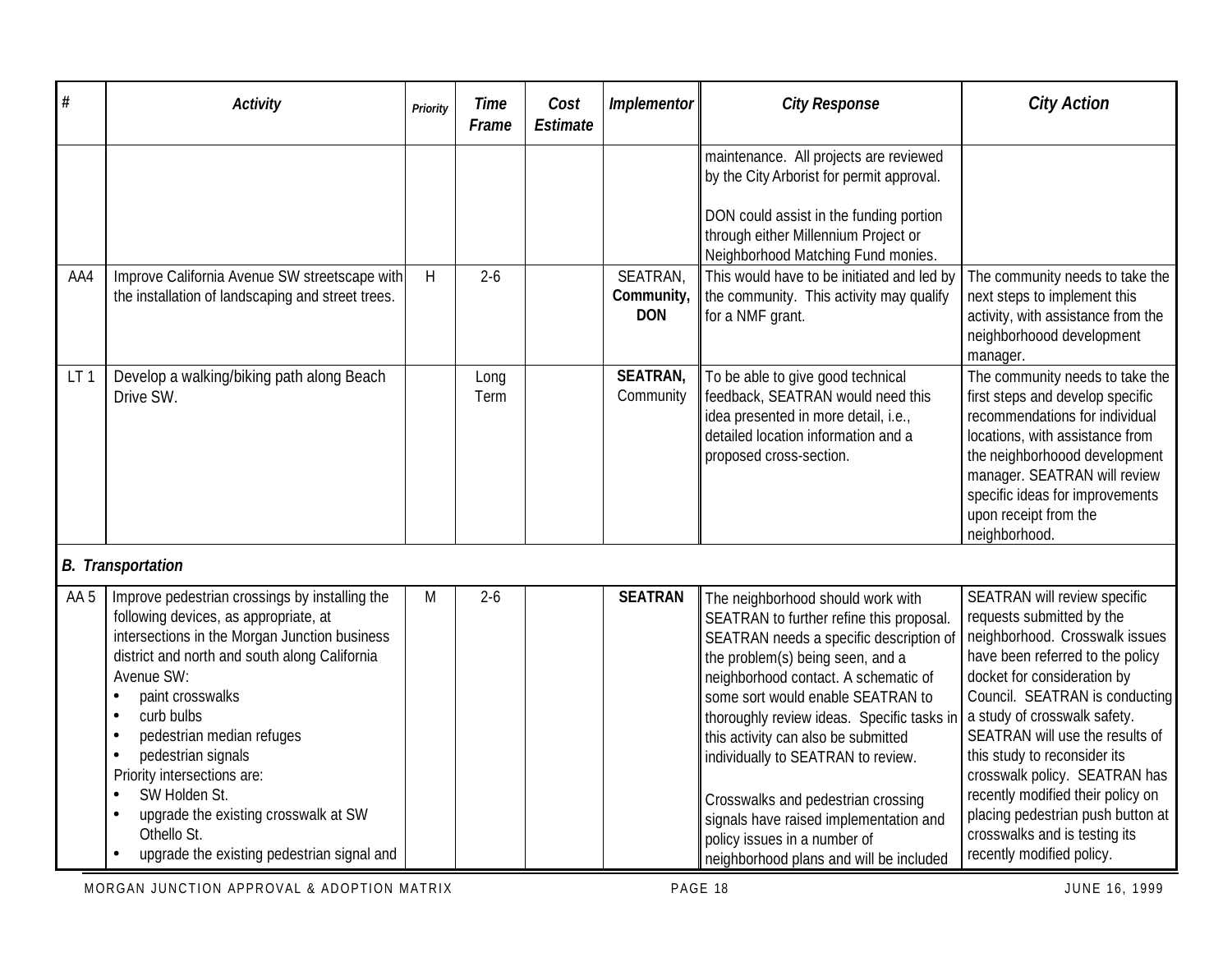| #               | Activity                                                                                                                                                                                                                                                                                                                                                            | Priority | <b>Time</b><br>Frame | Cost<br>Estimate | Implementor    | <b>City Response</b>                                 | <b>City Action</b>                                                                                                                                                                                                                                                                                                                                                                                                 |
|-----------------|---------------------------------------------------------------------------------------------------------------------------------------------------------------------------------------------------------------------------------------------------------------------------------------------------------------------------------------------------------------------|----------|----------------------|------------------|----------------|------------------------------------------------------|--------------------------------------------------------------------------------------------------------------------------------------------------------------------------------------------------------------------------------------------------------------------------------------------------------------------------------------------------------------------------------------------------------------------|
|                 | crosswalk at SW Frontenac St.<br>all bus stops south of Fauntleroy Wy SW<br>$\bullet$<br>north of Fauntleroy Wy SW: all bus stops<br>$\bullet$<br>and/or every second block (i.e., at some<br>regular interval that provides adequate<br>pedestrian access across California Ave<br>SW for the surrounding neighborhoods and<br>adjacent businesses and residences. |          |                      |                  |                | in the Policy Docket for City Council<br>discussion. | SEATRAN will forward a report on<br>the results of both studies and<br>how the new policies responds to<br>the range of neighborhood<br>recommendations to Council in<br>June, 1999.                                                                                                                                                                                                                               |
| AA 6            | Improve pedestrian crossings at signalized<br>cross-streets and at bus stops along 3 <sup>5h</sup><br>Avenue SW by the installation of the following,                                                                                                                                                                                                               | M        | $2 - 6$              |                  | <b>SEATRAN</b> | Please see the response to AA5                       | SEATRAN will review specific<br>requests submitted by the<br>neighborhood.                                                                                                                                                                                                                                                                                                                                         |
|                 | as appropriate:<br>paint crosswalks<br>curb bulbs<br>pedestrian median refuges<br>pedestrian signals                                                                                                                                                                                                                                                                |          |                      |                  |                |                                                      | Issues regarding new crosswalks<br>and pedestrian signals will be<br>included in the Policy Docket for<br>City Council discussion.                                                                                                                                                                                                                                                                                 |
|                 |                                                                                                                                                                                                                                                                                                                                                                     |          |                      |                  |                |                                                      | SEATRAN was awarded a \$4.2<br>million Transportation<br>Improvement Board grant for<br>improvements along 35th Ave.<br>SW from SW Roxbury to SW<br>Alaska St. This project will<br>consist principally of paving and<br>signal improvement/<br>interconnect work. SEATRAN<br>will work with the community to<br>explore opportunities to<br>implement neighborhood plan<br>recommendations through this<br>grant. |
| AA <sub>7</sub> | East-West Corridor Pedestrian Improvements:<br>SW Graham Street from California Avenue<br>SW to Fauntleroy Way SW                                                                                                                                                                                                                                                   | M        | $2 - 6$              |                  | <b>SEATRAN</b> | Please see the response to AA5                       | SEATRAN will review specific<br>requests submitted by the<br>neighborhood.                                                                                                                                                                                                                                                                                                                                         |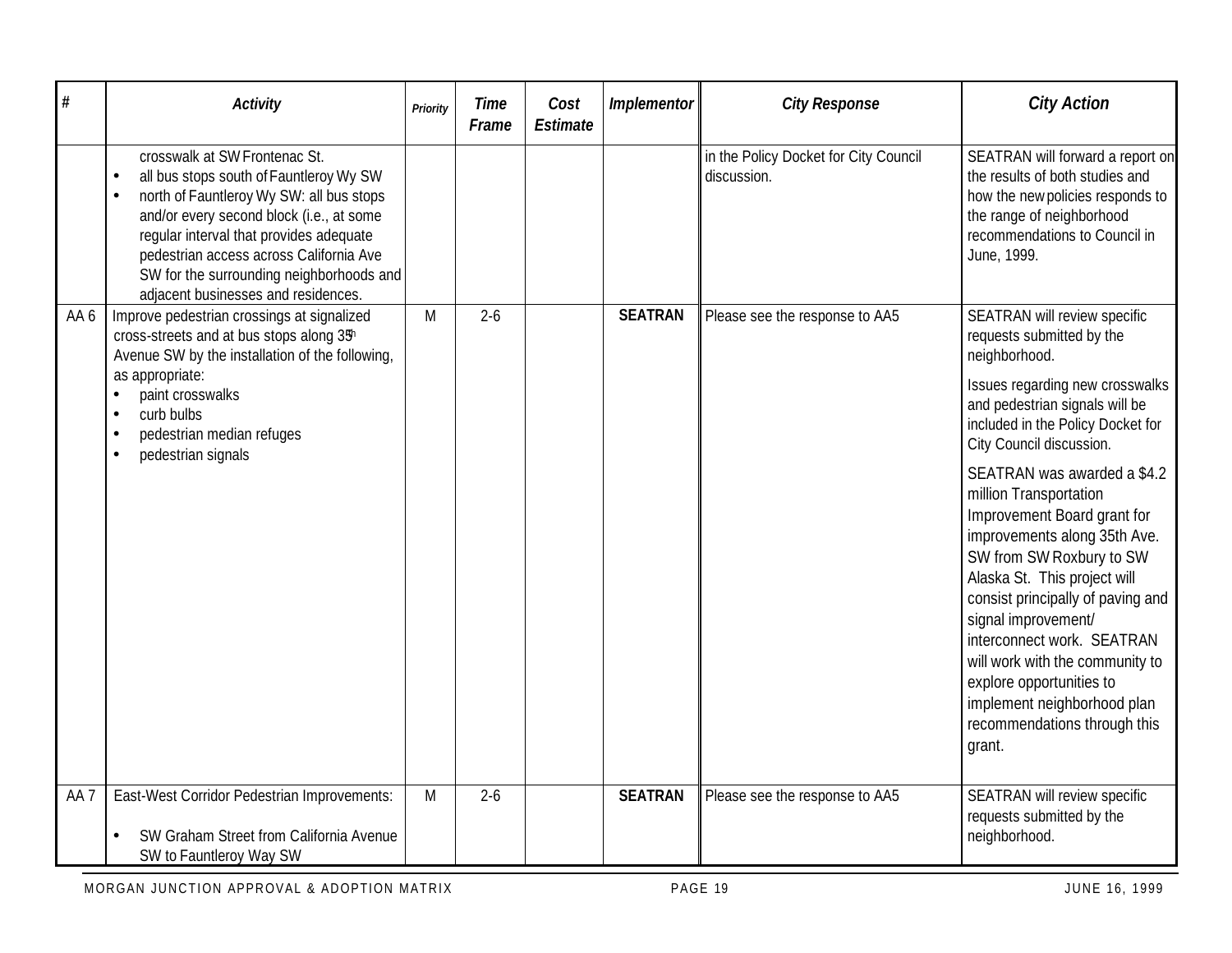| #    | <b>Activity</b>                                                                                                                                                                                                                                                                                                                                                                                                                                                                                                                                                                                                                                                                                                                                                                                                                                                                                                                                                                                                                                                                            | Priority | <b>Time</b><br>Frame | Cost<br>Estimate | Implementor    | <b>City Response</b>                                                                                                                                                                                                                                                                                                                                                                                                                                                                                                                                      | <b>City Action</b>                                                                                                                                                                                                                                                                                            |
|------|--------------------------------------------------------------------------------------------------------------------------------------------------------------------------------------------------------------------------------------------------------------------------------------------------------------------------------------------------------------------------------------------------------------------------------------------------------------------------------------------------------------------------------------------------------------------------------------------------------------------------------------------------------------------------------------------------------------------------------------------------------------------------------------------------------------------------------------------------------------------------------------------------------------------------------------------------------------------------------------------------------------------------------------------------------------------------------------------|----------|----------------------|------------------|----------------|-----------------------------------------------------------------------------------------------------------------------------------------------------------------------------------------------------------------------------------------------------------------------------------------------------------------------------------------------------------------------------------------------------------------------------------------------------------------------------------------------------------------------------------------------------------|---------------------------------------------------------------------------------------------------------------------------------------------------------------------------------------------------------------------------------------------------------------------------------------------------------------|
|      | SW Morgan Street from 42nd Avenue SW<br>$\bullet$<br>to 35th Avenue SW<br>SW Holden Street from California Avenue<br>$\bullet$<br>SW to 35th Avenue SW                                                                                                                                                                                                                                                                                                                                                                                                                                                                                                                                                                                                                                                                                                                                                                                                                                                                                                                                     |          |                      |                  |                |                                                                                                                                                                                                                                                                                                                                                                                                                                                                                                                                                           | Issues regarding new crosswalks<br>and pedestrian signals will be<br>included in the Policy Docket for<br>City Council discussion.                                                                                                                                                                            |
|      | tall the following devices, as appropriate, at bus<br>stops, on school walk routes, and at a spacing<br>of no greater than two blocks elsewhere:<br>paint crosswalks<br>curb bulbs<br>pedestrian median refuges<br>pedestrian signals<br>$\bullet$                                                                                                                                                                                                                                                                                                                                                                                                                                                                                                                                                                                                                                                                                                                                                                                                                                         |          |                      |                  |                |                                                                                                                                                                                                                                                                                                                                                                                                                                                                                                                                                           | Also, see response to activity AA<br>6 regarding 35th Ave SW.                                                                                                                                                                                                                                                 |
| AA 8 | Install traffic calming and traffic control devices<br>to decrease speeds and discourage through<br>traffic at the following locations as approved by<br>surrounding residents:<br>SW Holly Street from 41st Avenue SW to<br>California Avenue SW (speeding and cut<br>through traffic at 41st and Holly - assess<br>need for traffic circle)<br>48th Avenue SW from SW Raymond Street<br>to SW Juneau Street<br>SW Frontenac Street and SW Myrtle Street<br>$\bullet$<br>from Fauntleroy Way SW to California<br>Avenue SW (speeding and cut through traffic<br>at Frontenac between California and 35th.<br>Consider curb bulbs or traffic signal.)<br>38th Avenue SW from SW Findlay Street to<br>$\bullet$<br>SW Juneau Street<br>SW Juneau St. from 35 <sup>h</sup> Avenue SW to<br>$\bullet$<br>California Avenue SW (speeding and cut-<br>through traffic along Juneau; poor sight<br>distance at intersections at tops of steep<br>hills.)<br>42nd Avenue SW between SW Morgan and<br>SW Holly (overcrowding parking restricts 2-<br>way traffic -- consider zone parking, one-way | M        | $2 - 6$              |                  | <b>SEATRAN</b> | A traffic circle has been installed at the<br>intersection of 36th SW and SW Juneau<br>Street.<br>SEATRAN needs a specific description of<br>the problem(s) being seen, and a<br>neighborhood contact. A schematic of<br>some sort would enable SEATRAN to<br>thoroughly review ideas. Specific tasks in<br>this activity can also be submitted<br>individually to SEATRAN to review.<br>Submitting a contact name to SEATRAN<br>for each activity will help SEATRAN<br>identify the problem the neighborhood is<br>trying to solve at each intersection. | A portion of this recommendation<br>has been implemented through<br>departmental initiative.<br>SEATRAN will review specific<br>requests submitted by the<br>neighborhood, with assistance<br>from the neighborhoood<br>development manager.<br>Also, see response to activity AA<br>6 regarding 35th Ave SW. |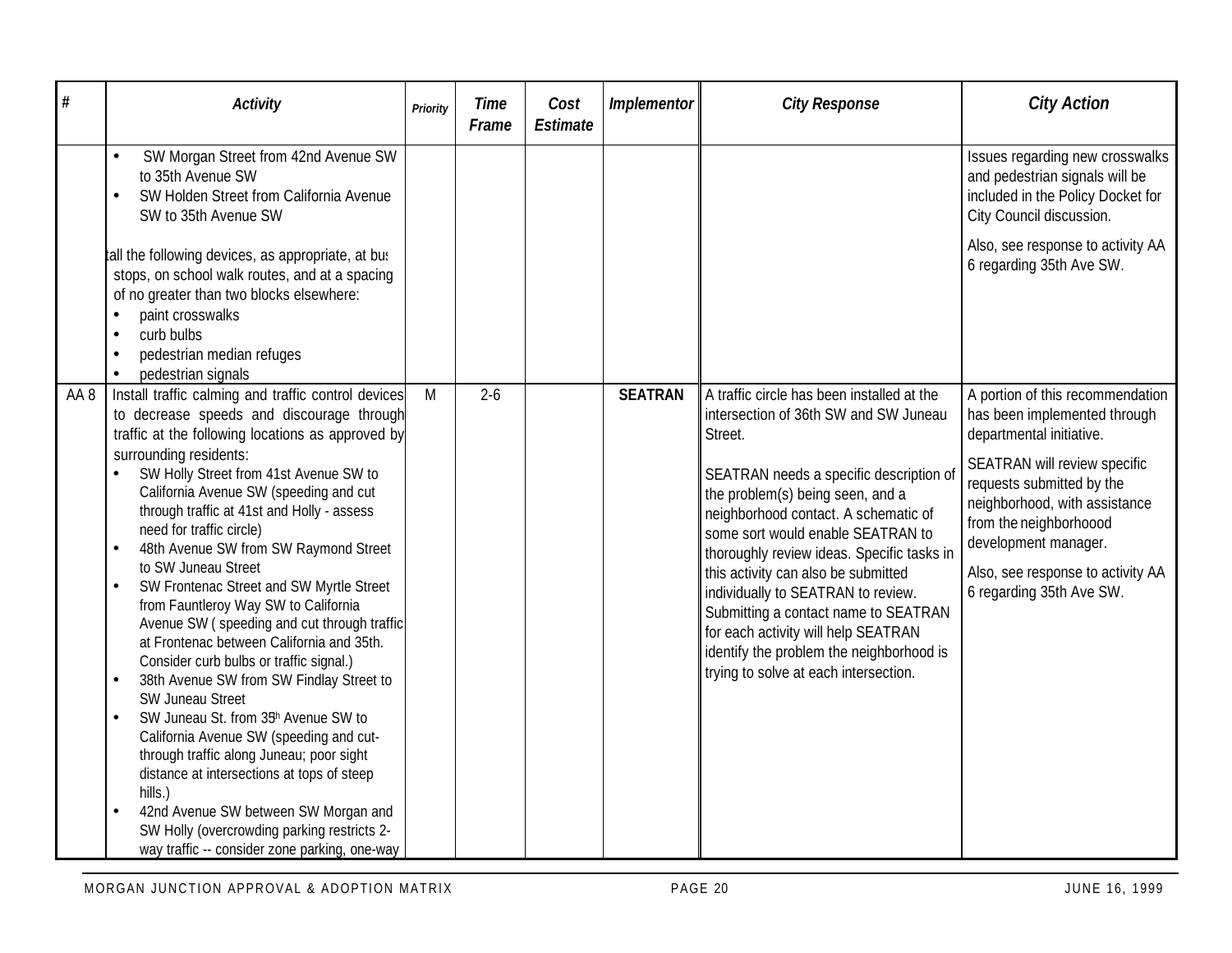| #               | <b>Activity</b>                                                                                                                                                                                                                                                                                                                                                                                                                                                                                                                                                                                                                                                                                                                                | Priority | <b>Time</b><br>Frame | Cost<br><b>Estimate</b> | Implementor                                                     | <b>City Response</b>                                                                                                                                                                                                                                                                                                                                                                                                                                                                                                                                                                                        | <b>City Action</b>                                                                                                                                                                                                                                                                                                                                                                                                                                                                           |
|-----------------|------------------------------------------------------------------------------------------------------------------------------------------------------------------------------------------------------------------------------------------------------------------------------------------------------------------------------------------------------------------------------------------------------------------------------------------------------------------------------------------------------------------------------------------------------------------------------------------------------------------------------------------------------------------------------------------------------------------------------------------------|----------|----------------------|-------------------------|-----------------------------------------------------------------|-------------------------------------------------------------------------------------------------------------------------------------------------------------------------------------------------------------------------------------------------------------------------------------------------------------------------------------------------------------------------------------------------------------------------------------------------------------------------------------------------------------------------------------------------------------------------------------------------------------|----------------------------------------------------------------------------------------------------------------------------------------------------------------------------------------------------------------------------------------------------------------------------------------------------------------------------------------------------------------------------------------------------------------------------------------------------------------------------------------------|
|                 | street. widening of street to accommodate<br>two-way flow.)<br>38th Avenue SW and SW Willow Street                                                                                                                                                                                                                                                                                                                                                                                                                                                                                                                                                                                                                                             |          |                      |                         |                                                                 |                                                                                                                                                                                                                                                                                                                                                                                                                                                                                                                                                                                                             |                                                                                                                                                                                                                                                                                                                                                                                                                                                                                              |
|                 | Transportation, Transit and Parking Note: Activities LT 4 - LT 9 are part of the larger West Seattle Transportation Action Agenda that was submittetbrdepartmental review in<br>February, 1999. Each neighborhood plan will contain all the peninsula-wide recommendations. Some offherecommendations may change based on final reviews by thecommunity.                                                                                                                                                                                                                                                                                                                                                                                       |          |                      |                         |                                                                 |                                                                                                                                                                                                                                                                                                                                                                                                                                                                                                                                                                                                             |                                                                                                                                                                                                                                                                                                                                                                                                                                                                                              |
| LT <sub>4</sub> | Develop and implement a comprehensive<br>"action program" of transportation system<br>improvements and actions that will fully address<br>the existing and future access needs of the<br>entire West Seattle community. The action<br>program must:<br>define and quantify existing and future<br>$\bullet$<br>access needs<br>be comprehensive: it must jointly address<br>all modes of transportation, and it must<br>address all levels of detail, from the<br>"universal" (e.g., transportation system<br>capacity) to the "microscopic" (e.g., traffic<br>operations on bridge on-ramps)<br>identify immediate, near-term, and long-<br>$\bullet$<br>range improvements and actions, and<br>develop an implementation program for<br>them |          | Long<br>Term         |                         | Community<br><b>SEATRAN</b>                                     | SEATRAN encourages the West Seattle<br>communities to work together in<br>identifying broad transportation issues of<br>high priority in West Seattle.<br>The West Seattle neighborhoods have<br>submitted a draft of the West Seattle<br>Transportation Action Agenda to the City<br>for review.<br>The West Seattle Transportation Action<br>Agenda requests that the City work with<br>the West Seattle community in identifying<br>- street-related needs that have broad<br>impact on West Seattle and<br>practical, action-oriented strategies for<br>addressing these broad transportation<br>needs. | The City will be reviewing the<br>West Seattle Transportation<br>Action Agenda in 1999 to help<br>determine the next steps in the<br>document's development and<br>how the community and City will<br>use it. This effort will require work<br>between the City and community<br>to flesh out the ideas in the<br>document and objectives for its<br>use. To begin these discussions,<br>the City Council and Executive<br>staff will hold a public meeting in<br>West Seattle in June 1999. |
| LT <sub>5</sub> | West Seattle Bridge - Spokane St. Viaduct Bus<br>Operations:<br>The City of Seattle, the Port of Seattle,<br>WSDOT, and Metro should cooperate to<br>provide roadway, intersection, and traffic control<br>improvements that give Sound Transit Regional<br>Express and Metro buses priority to, from, onto,<br>off of, and across the West Seattle Bridge and<br>the Spokane St. Viaduct. Such improvements<br>should include:<br>HOV lanes on the Bridge and the Viaduct                                                                                                                                                                                                                                                                     |          | Long<br>Term         |                         | <b>METRO</b><br><b>WSDOT</b><br><b>SEATRAN</b><br>Sound Transit | SEATRAN recognizes the importance of<br>the Spokane corridor in providing needed<br>access to and from West Seattle. Making<br>provisions for improved HOV/transit<br>service is a way of increasing the capacity<br>of this corridor. SEATRAN agrees that<br>the significant change that this idea<br>suggests would need the joint<br>commitment of the City, Port of Seattle,<br>WSDOT and KCMetro.                                                                                                                                                                                                      | See City Action for LT-4 above.<br><b>SEATRAN</b> is exploring<br>opportunities to provide a bus<br>lane on the West Seattle Bridge<br>and hopes to proceed with<br>installation in September 1999.                                                                                                                                                                                                                                                                                          |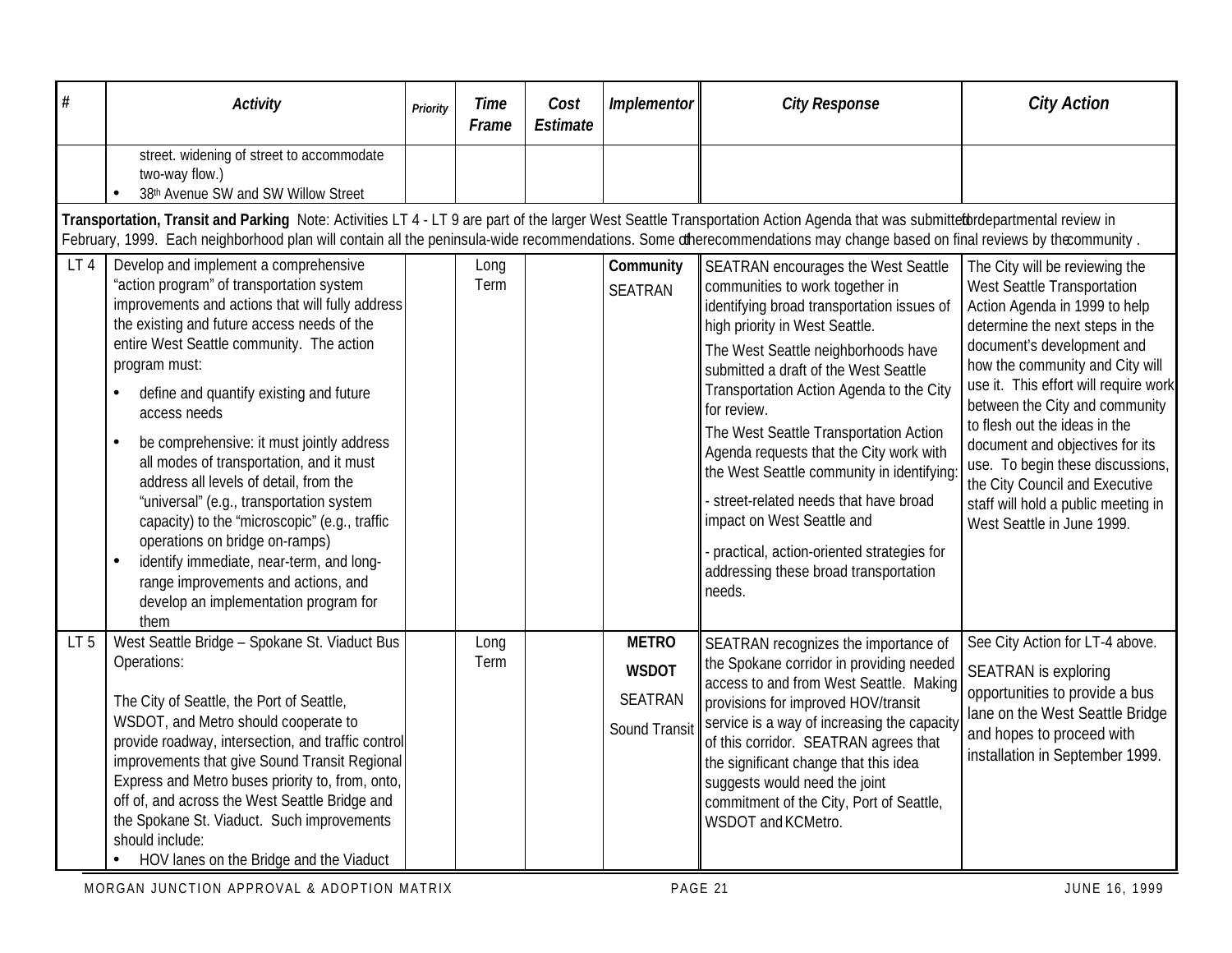| #   | <b>Activity</b>                                                                                                                                                                                                                                                                                                                                                                                                                                                                                                                                                                                                                                                                                                                                                                                                                                                                                                                                                      | Priority | Time<br>Frame | Cost<br>Estimate | Implementor             | <b>City Response</b>                                                                                                                                                                                                                                                                                                                                                                                                                                                                                                               | <b>City Action</b>                                                                                                                                                                                                                                         |
|-----|----------------------------------------------------------------------------------------------------------------------------------------------------------------------------------------------------------------------------------------------------------------------------------------------------------------------------------------------------------------------------------------------------------------------------------------------------------------------------------------------------------------------------------------------------------------------------------------------------------------------------------------------------------------------------------------------------------------------------------------------------------------------------------------------------------------------------------------------------------------------------------------------------------------------------------------------------------------------|----------|---------------|------------------|-------------------------|------------------------------------------------------------------------------------------------------------------------------------------------------------------------------------------------------------------------------------------------------------------------------------------------------------------------------------------------------------------------------------------------------------------------------------------------------------------------------------------------------------------------------------|------------------------------------------------------------------------------------------------------------------------------------------------------------------------------------------------------------------------------------------------------------|
|     | intersection and ramp queue jump/bypass<br>$\bullet$<br>lanes on Bridge and Viaduct access routes<br>traffic signal priority and preemption<br>$\bullet$                                                                                                                                                                                                                                                                                                                                                                                                                                                                                                                                                                                                                                                                                                                                                                                                             |          |               |                  |                         | SEATRAN has presented a plan for the<br>installation of a bus lane on the West<br>Seattle Bridge that would extend<br>eastbound from SW Avalon Way to 1st<br>Ave S. This new lane would be created<br>by taking space from the roadway's<br>shoulders and slightly narrowing the<br>adjacent lanes on the bridge.<br>For further comment, please see LT-4<br>above.                                                                                                                                                                |                                                                                                                                                                                                                                                            |
| LT6 | Regional Express (Sound Transit) Bus Service:<br>"Regional Express," the express bus division of<br>Sound Transit, (Sound Transit) plans to begin<br>operating a number of express bus routes<br>throughout the region in the fall of 1999. One of<br>the Regional Express routes will operate<br>between Sea-Tac Airport and downtown Seattle<br>via Burien, White Center, Fauntleroy, and West<br>Seattle.<br>Recognizing the need to make limited stops on<br>this express service, the Regional Express<br>West Seattle route should maximize the<br>connections and access it provides in West<br>Seattle, including transfers with Metro routes<br>and access to the Fauntleroy Ferry Terminal,<br>ensuring that the Regional Express bus route<br>serves the urban villages along California Ave<br>SW.<br>The Regional Express West Seattle route<br>should be extended or through-routed via I-90<br>to the Eastside after stopping in downtown<br>Seattle. |          | Long<br>Term  |                  | Sound<br><b>Transit</b> | The City is aware of Sound Transit draft<br>plans for the Regional Express West<br>Seattle route which appear to address the<br>community's concerns in this<br>recommendation. The proposed Regiona<br>Express route will provide access to the<br>Fauntleroy Ferry Terminal and the West<br>Seattle Junction commercial district. In<br>addition, the Regional Express route will<br>continue into the Chinatown/International<br>District to provide transfers to routes<br>serving the Eastside.<br>See City Response to LT 4. | See City Action, for LT 4<br>The City will convey the concerns<br>of this activity in its involvment<br>with Sound Transit on Regional<br>Express service. The community<br>should stay involved with the<br>planning for Regional Express<br>bus service. |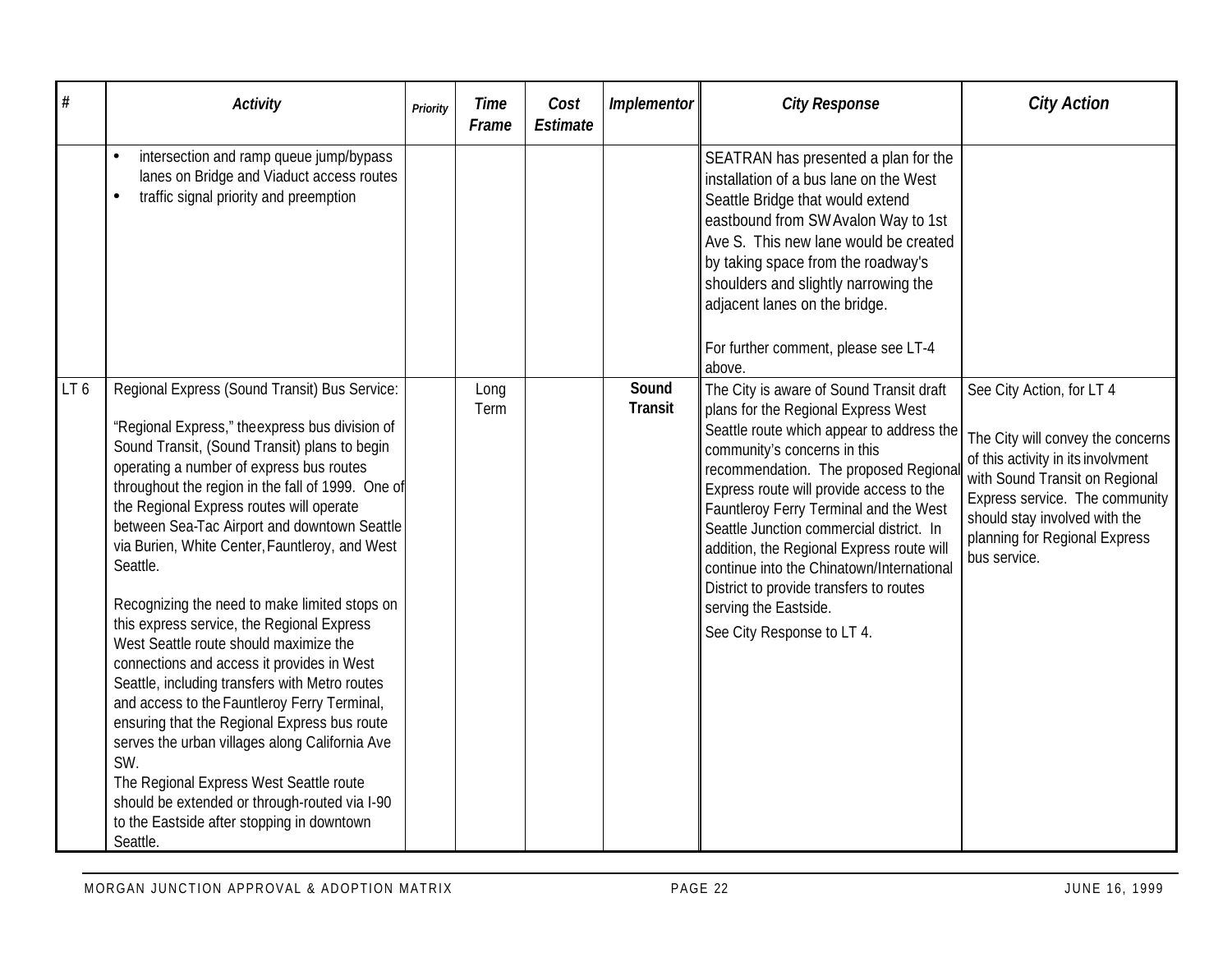| #               | <b>Activity</b>                                                                                                                                                                                                                                                                                                                                                                                                                                                                                                                                                                                                                                                                                                                                                                                                                                                                                                                                      | Priority | <b>Time</b><br>Frame | Cost<br><b>Estimate</b> | Implementor                                  | <b>City Response</b>                                                                                                                                                                                                                                                                                                                                                                                                                                                                                                                                                                                                                                                                                                                                                                                                                                                                                                                                                                                                                                                                                                                                                                                                                                           | <b>City Action</b>                                                                                                                                                                               |
|-----------------|------------------------------------------------------------------------------------------------------------------------------------------------------------------------------------------------------------------------------------------------------------------------------------------------------------------------------------------------------------------------------------------------------------------------------------------------------------------------------------------------------------------------------------------------------------------------------------------------------------------------------------------------------------------------------------------------------------------------------------------------------------------------------------------------------------------------------------------------------------------------------------------------------------------------------------------------------|----------|----------------------|-------------------------|----------------------------------------------|----------------------------------------------------------------------------------------------------------------------------------------------------------------------------------------------------------------------------------------------------------------------------------------------------------------------------------------------------------------------------------------------------------------------------------------------------------------------------------------------------------------------------------------------------------------------------------------------------------------------------------------------------------------------------------------------------------------------------------------------------------------------------------------------------------------------------------------------------------------------------------------------------------------------------------------------------------------------------------------------------------------------------------------------------------------------------------------------------------------------------------------------------------------------------------------------------------------------------------------------------------------|--------------------------------------------------------------------------------------------------------------------------------------------------------------------------------------------------|
| LT <sub>7</sub> | Elliott Bay 'Seabus"<br>The existing Elliott Bay Water Taxi, begun in<br>1997, is a summer-season passenger-only ferry<br>service connecting West Seattle and downtown<br>Seattle. The Water Taxi service should be<br>expanded into a permanent year-round system<br>(like Vancouver, BC's Seabus) that is designed<br>to be an integral and important element of the<br>transportation system serving West Seattle. In<br>order to determine the capital and operational<br>requirements of such a system and to quide its<br>incremental development, a long range<br>comprehensive master plan for facilities and<br>services - on both sides of Elliott Bay - should<br>be prepared.<br><b>Connections to the West SeattleSeabus</b><br>terminal should be expanded and improved.<br>Bus service, shuttle/circulator service, a<br>potential tram/funicular system, parking (or lack<br>thereof), and bike/ped pathways should be<br>addressed. |          | Long<br>Term         |                         | <b>METRO</b><br><b>SEATRAN</b><br><b>DON</b> | The Executive supports the concept of<br>water taxi service in Seattle and the<br>region, as a means of expanding the<br>public transit system, and will aid in efforts<br>to explore its feasibility and<br>implementation. However, the overall<br>maintenance and operation of such<br>services are the responsibility of King<br>County/Metro.<br>SEATRAN has completed a docking<br>study to examine alternative terminal<br>locations in West Seattle and Downtown<br>with associated capital costs, permitting<br>requirements, and possible funding<br>sources. This study was released in<br>February 1999. Based on experiences<br>with the existing water taxi service, and<br>the results of the docking study (i.e., a<br>lack of potential sites for even the existing<br>small boat), it is unlikely that full operation<br>similar to Seabus service in Vancouver,<br>B.C. would be implemented in the near-<br>term due to the need for major terminal<br>construction in both West Seattle and<br>Downtown.<br>The Executive is aware of some work<br>being pursued at Metro regarding water<br>axi service and will continue to work with<br>King County on these issues where a City<br>role is appropriate.<br>See City Response to LT 4. | The City will work with King<br>County/Metro during their<br>planning processes to assure<br>consideration of the<br>recommendations expressed in<br>this activity.<br>See City Action for LT 4. |
| LT8             | Improve and expand public transportation<br>facilities and services providing access to/from<br>West Seattle:<br>Improve speed and efficiency of existing                                                                                                                                                                                                                                                                                                                                                                                                                                                                                                                                                                                                                                                                                                                                                                                            |          | Long<br>Term         |                         | <b>METRO</b><br><b>SPO</b><br><b>SEATRAN</b> | The Executive will forward this and<br>related transit requests to King County<br>Metro on the community's behalf.<br>See City Response to LT 4.                                                                                                                                                                                                                                                                                                                                                                                                                                                                                                                                                                                                                                                                                                                                                                                                                                                                                                                                                                                                                                                                                                               | These recommendations will be<br>forwarded to King County/Metro<br>for consideration during their<br>planning processes. SPO,                                                                    |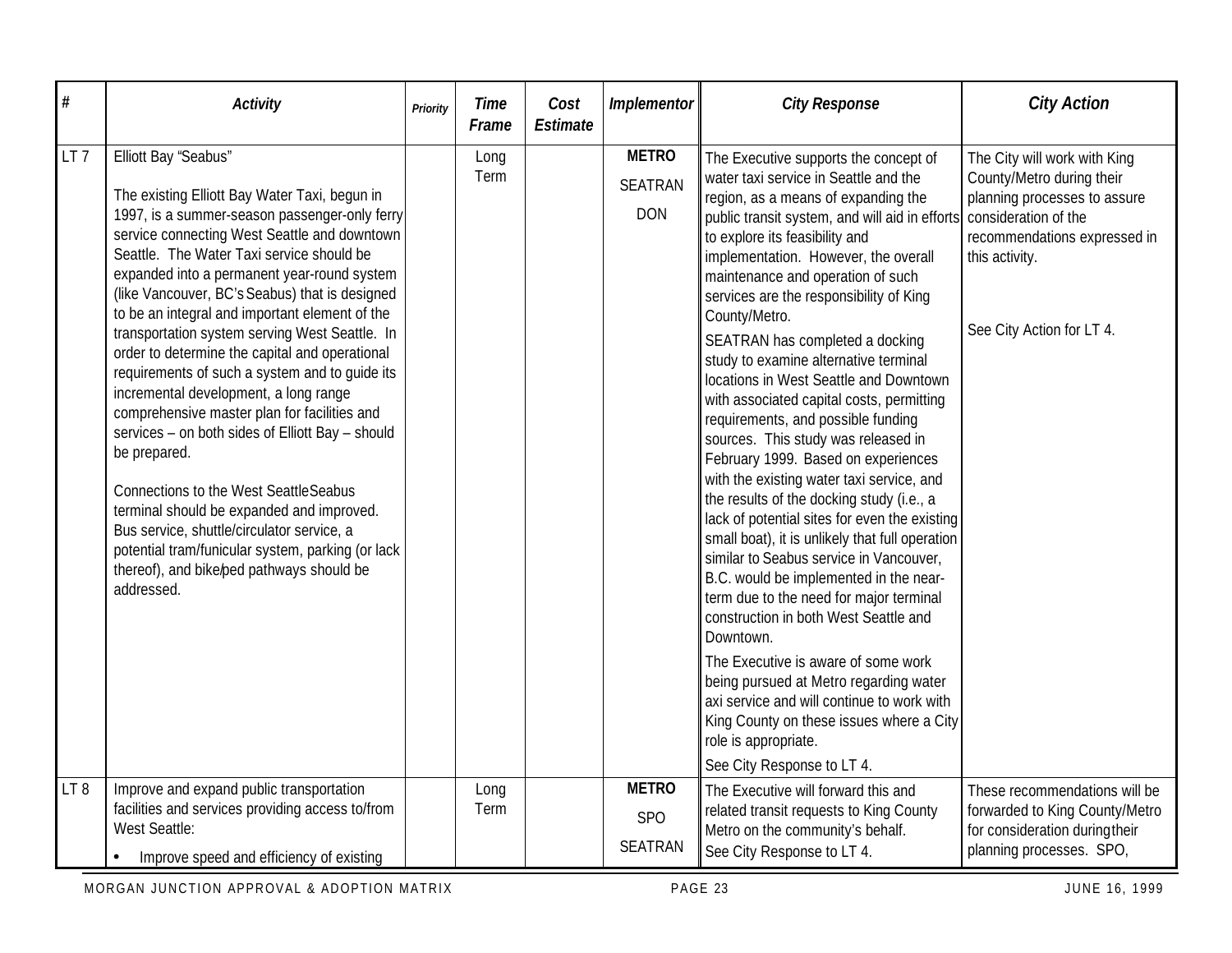| # | <b>Activity</b>                                                                                                                                                                                                                                                                               | Priority | Time<br>Frame | Cost<br>Estimate | Implementor | <b>City Response</b> | <b>City Action</b>                                                                                                                                             |
|---|-----------------------------------------------------------------------------------------------------------------------------------------------------------------------------------------------------------------------------------------------------------------------------------------------|----------|---------------|------------------|-------------|----------------------|----------------------------------------------------------------------------------------------------------------------------------------------------------------|
|   | and future bus service by enabling buses to<br>avoid traffic congestion                                                                                                                                                                                                                       |          |               |                  | <b>DON</b>  |                      | SEATRAN and DON will review<br>the transit service requests and                                                                                                |
|   | Expand service coverage in West Seattle:<br>make transit services more easily<br>accessible to more people and activities                                                                                                                                                                     |          |               |                  |             |                      | transit stop improvements<br>identified in the neighborhood<br>plans and integrate those<br>requested improvements into the                                    |
|   | Expand transit network connections:<br>$\bullet$<br>provide more and better linkages between<br>West Seattle and other parts of the City<br>and region                                                                                                                                        |          |               |                  |             |                      | work being done under Strategy<br>T4 "Establish and Implement<br>Transit Service Priorities" in the<br>City's Transportation Strategic                         |
|   | Develop new, alternative modes of public<br>transportation to provide additional "auto-<br>less" access to West Seattle (e.g.,<br>waterborne transit, monorail)                                                                                                                               |          |               |                  |             |                      | Plan (TSP). The Executive will<br>report to the City Council<br>Transportation Committee on its<br>progress on Strategy T4 as part<br>of its ongoing reporting |
|   | Metro should continue to expand service hours<br>and frequency of its West Seattle service. Also,<br>Metro should continue to increase the number<br>of West Seattle, Seattle, and King County<br>origins/destinations served by West Seattle<br>routes. Work with Metro to locate routes and |          |               |                  |             |                      | requirements on the TSP and to<br>the Neighborhoods, Growth<br>Planning and Civic Engagement<br>Committee.                                                     |
|   | site bus stops for maximumridership and<br>minimal impact to adjacent property owners.                                                                                                                                                                                                        |          |               |                  |             |                      | See City Action, LT 4.                                                                                                                                         |
|   | Several transit "hubs," where multiple bus and<br>rail routes can exchange passengers, should be<br>developed to improve the efficiency,<br>effectiveness, and utility of West Seattle transit<br>service:                                                                                    |          |               |                  |             |                      |                                                                                                                                                                |
|   | A transit hub on Spokane St. near I-5 would<br>provide West Seattle buses with direct<br>Eastside connections, transfers with South<br>Seattle, South King County, and Eastside<br>bus routes inbound and outbound to/from<br>downtown, and a link to theRTA's future                         |          |               |                  |             |                      |                                                                                                                                                                |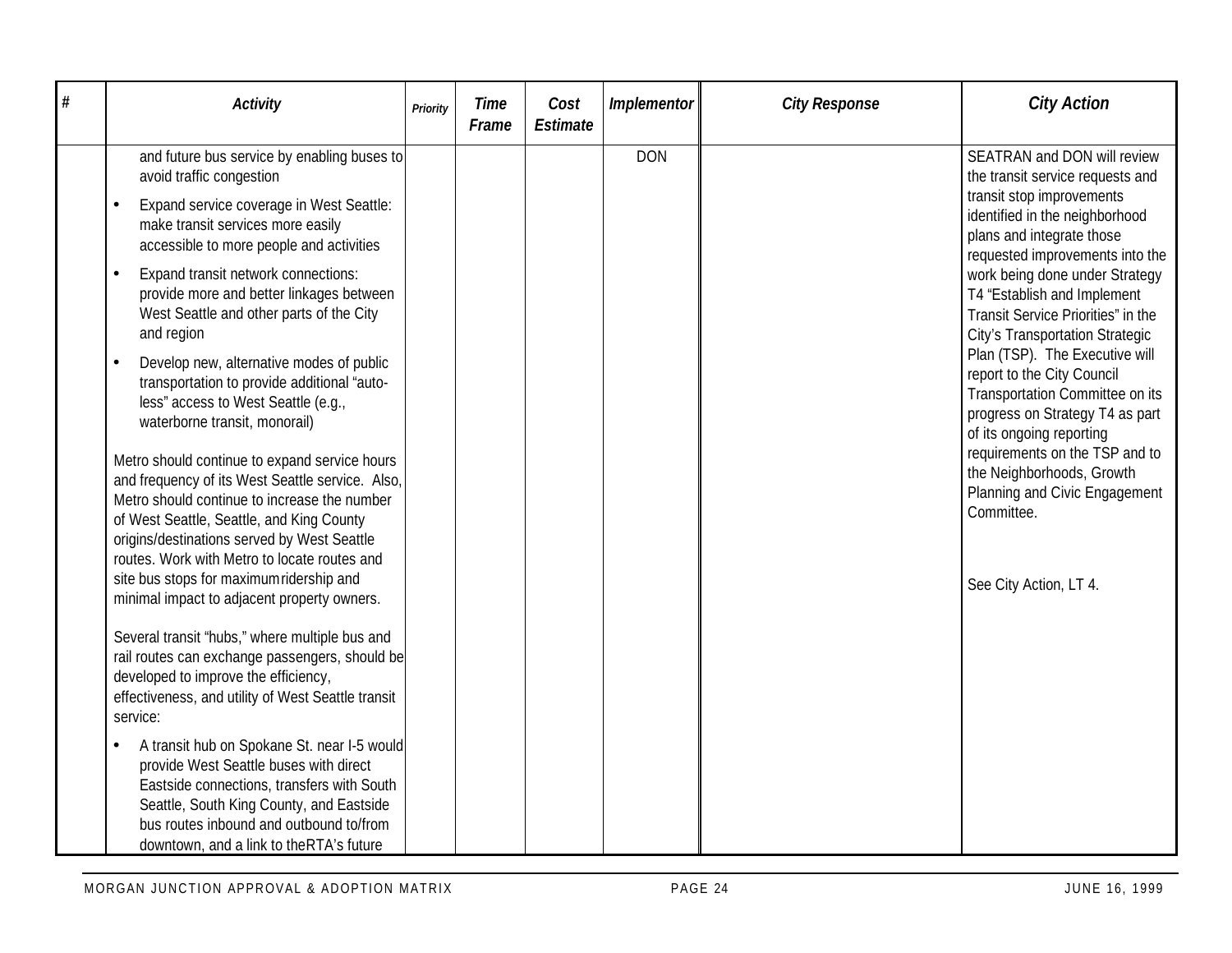| #     | <b>Activity</b>                                                                                                                                                                                                                                                                                                                                                                                                                                                                                                                                                                                                                                                                                                                                                                                                                                                                                                                         | Priority | Time<br>Frame            | Cost<br>Estimate | Implementor                      | <b>City Response</b>                                                                                                                                                                      | <b>City Action</b>                                                                                                                                                                                                                                            |  |  |  |  |
|-------|-----------------------------------------------------------------------------------------------------------------------------------------------------------------------------------------------------------------------------------------------------------------------------------------------------------------------------------------------------------------------------------------------------------------------------------------------------------------------------------------------------------------------------------------------------------------------------------------------------------------------------------------------------------------------------------------------------------------------------------------------------------------------------------------------------------------------------------------------------------------------------------------------------------------------------------------|----------|--------------------------|------------------|----------------------------------|-------------------------------------------------------------------------------------------------------------------------------------------------------------------------------------------|---------------------------------------------------------------------------------------------------------------------------------------------------------------------------------------------------------------------------------------------------------------|--|--|--|--|
| LT9   | Commuter Rail line.<br>A transit hub at the west end of the West<br>$\bullet$<br>Seattle Bridge would provide a connection<br>point for Metro and Regional Express bus<br>routes serving various parts of West Seattle<br>(including shuttles/circulators) and for<br>access to the Elliott Bay 'Seabus" terminal.<br>A transit hub at the West Seattle Junction<br>$\bullet$<br>would provide a connection point for Metro<br>and Regional Express bus routes serving<br>various parts of West Seattle.<br>Encourage electrification of local West<br>Seattle bus routes.<br>In addition to the hubs, direct bus-only ramps<br>connecting the Spokane St. Viaduct and the E-3<br>Busway (to/from the downtown transit tunnel)<br>are needed to improve travel times for West<br>Seattle-downtown transit service.<br>Work with Fauntleroy Community Association to<br>encourage the rerouting of State ferries to<br>downtown Seattle. |          | Long<br>Term             |                  | Wa State<br>Ferries<br>Community | This activity has been identified as along<br>term priority by the neighborhood. Any<br>changes to ferry routes will be made by<br>Washington State Ferries.                              | The City will forward this<br>recommendation to the State.<br>The City will consider supporting<br>this activity at the state level after<br>further development and review of<br>the West Seattle Transportation<br>Action Agenda.<br>See City Action, LT 4. |  |  |  |  |
|       | C. Housing and Land Use                                                                                                                                                                                                                                                                                                                                                                                                                                                                                                                                                                                                                                                                                                                                                                                                                                                                                                                 |          |                          |                  |                                  |                                                                                                                                                                                           |                                                                                                                                                                                                                                                               |  |  |  |  |
| AA 10 | Protect the character and integrity of the<br>existing single family areas through City<br>adoption of the following policies:<br>Do not approve changes in zoning from<br>single-family zone (all zones with SF prefix)                                                                                                                                                                                                                                                                                                                                                                                                                                                                                                                                                                                                                                                                                                                | H        | Upon<br>plan<br>adoption |                  | DCLU, SPO<br>Community           | The Executive recognizes the<br>community's desire to maintain the<br>character of its single family<br>neighborhoods. Goal G42 of the City's<br>Comprehensive Plan states: 'Maintain the | Comprehensive Plan policies in<br>response to the proposed activity<br>are being considered with<br>adoption of this neighborhood<br>plan.                                                                                                                    |  |  |  |  |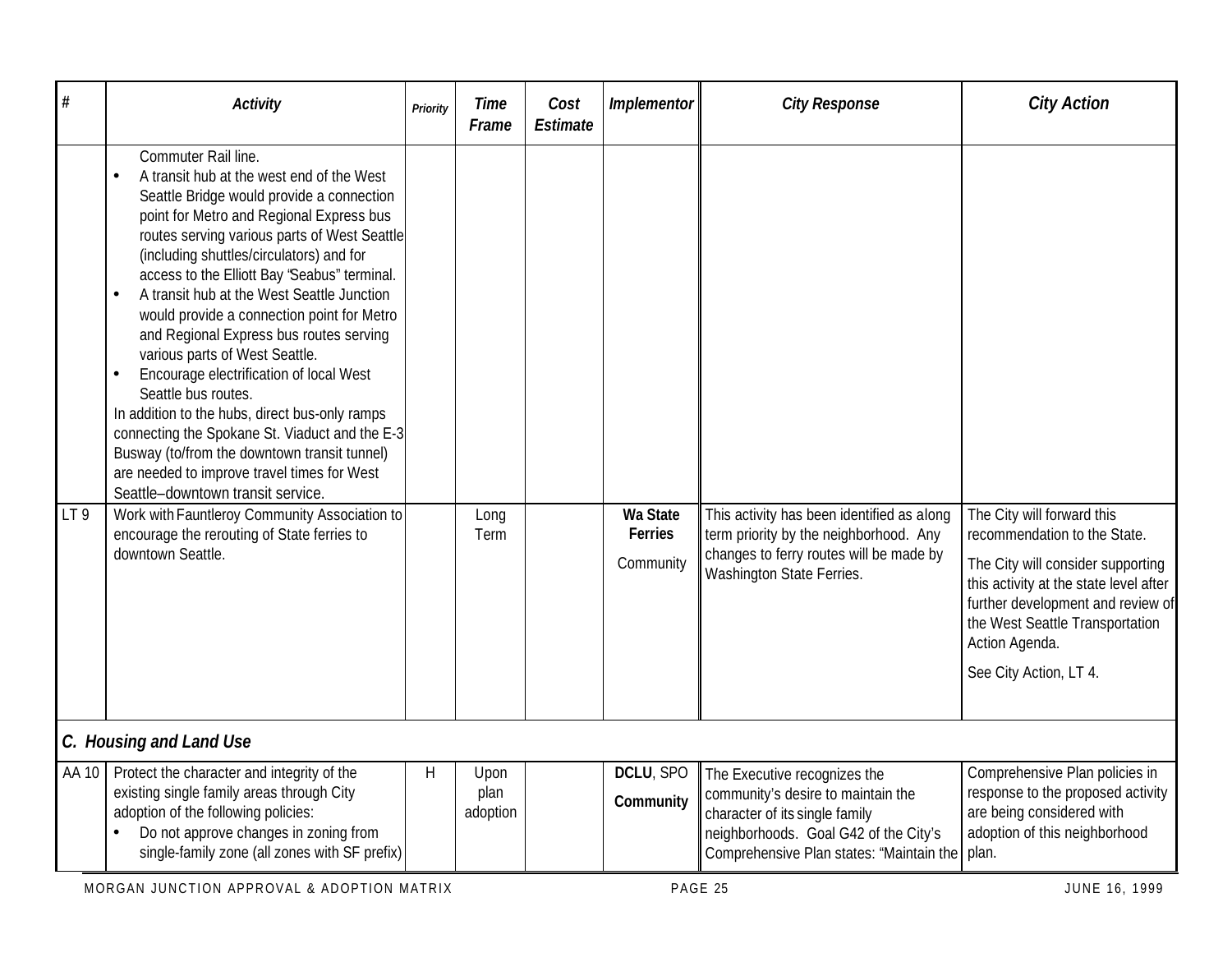| $\#$                             | <b>Activity</b>                                                                                                                                                                                                                                                                                                                 | Priority     | Time<br>Frame            | Cost<br>Estimate | Implementor            | <b>City Response</b>                                                                                                                                                                                                                                                                                                                                                                                                                                                                                                                                                                                                                                                                                                                                                                                                                                                                                                                                                                                                       | <b>City Action</b>                                                                                     |
|----------------------------------|---------------------------------------------------------------------------------------------------------------------------------------------------------------------------------------------------------------------------------------------------------------------------------------------------------------------------------|--------------|--------------------------|------------------|------------------------|----------------------------------------------------------------------------------------------------------------------------------------------------------------------------------------------------------------------------------------------------------------------------------------------------------------------------------------------------------------------------------------------------------------------------------------------------------------------------------------------------------------------------------------------------------------------------------------------------------------------------------------------------------------------------------------------------------------------------------------------------------------------------------------------------------------------------------------------------------------------------------------------------------------------------------------------------------------------------------------------------------------------------|--------------------------------------------------------------------------------------------------------|
|                                  | to multi-family or commercial zoning in the<br>Morgan Junction planning area.<br>Do not approve changes in zone<br>boundaries, development standards or<br>permitted uses for any zone within the<br>Morgan Junction community regardless of<br>whether that zone is located inside or<br>outside the urban village boundaries. |              |                          |                  |                        | character of areas that are predominantly<br>developed with single family structures,<br>including the use, development and<br>density characteristics of existing single-<br>family areas." In addition, the rezone<br>criteria in the Land Use Code currently<br>provide a great deal of protection to single<br>family zones. Section 23.34.010A and B<br>state that areas zoned single family may<br>be rezoned only if they do not meet the<br>criteria for single family designation. The<br>exception is for single family zones within<br>adopted urban village boundaries, but<br>even these areas may not be considered<br>for rezoning unless the adopted<br>neighborhood plan has designated the<br>area as appropriate for another zone<br>designation, and the rezone meets<br>additional criteria.<br>While the Executive does not support<br>broadly worded, prohibitive zoning<br>directives, the neighborhood is<br>encouraged to articulate its vision for what<br>the community will be in the future. | Otherwise, this may be a<br>community-based activity.                                                  |
| AA 11<br>(cont'<br>from<br>AA10) | $\bullet$<br>Permit new multifamily housing only in<br>areas zoned for multi-family and<br>commercial use as of April 1, 1998.<br>Permit new commercial uses only in areas<br>$\bullet$<br>zoned for commercial and mixed-use as of<br>April 1, 1998.                                                                           | $\mathsf{H}$ | Upon<br>plan<br>adoption |                  | DCLU, SPO<br>Community | In order to remain responsive to the<br>changing needs and interests of the City,<br>the City Council does not support policies<br>that prevent the City from changing<br>zoning regulations in the future. In<br>addition, rezone requests are judged on<br>the basis of adopted criteria. These<br>criteria ensure that land use decisions<br>across the City are based on the same<br>rules and the City cannot automatically<br>reject rezones if they meet all of the                                                                                                                                                                                                                                                                                                                                                                                                                                                                                                                                                 | The City does not support this<br>recommendation as written.<br>This is a community based<br>activity. |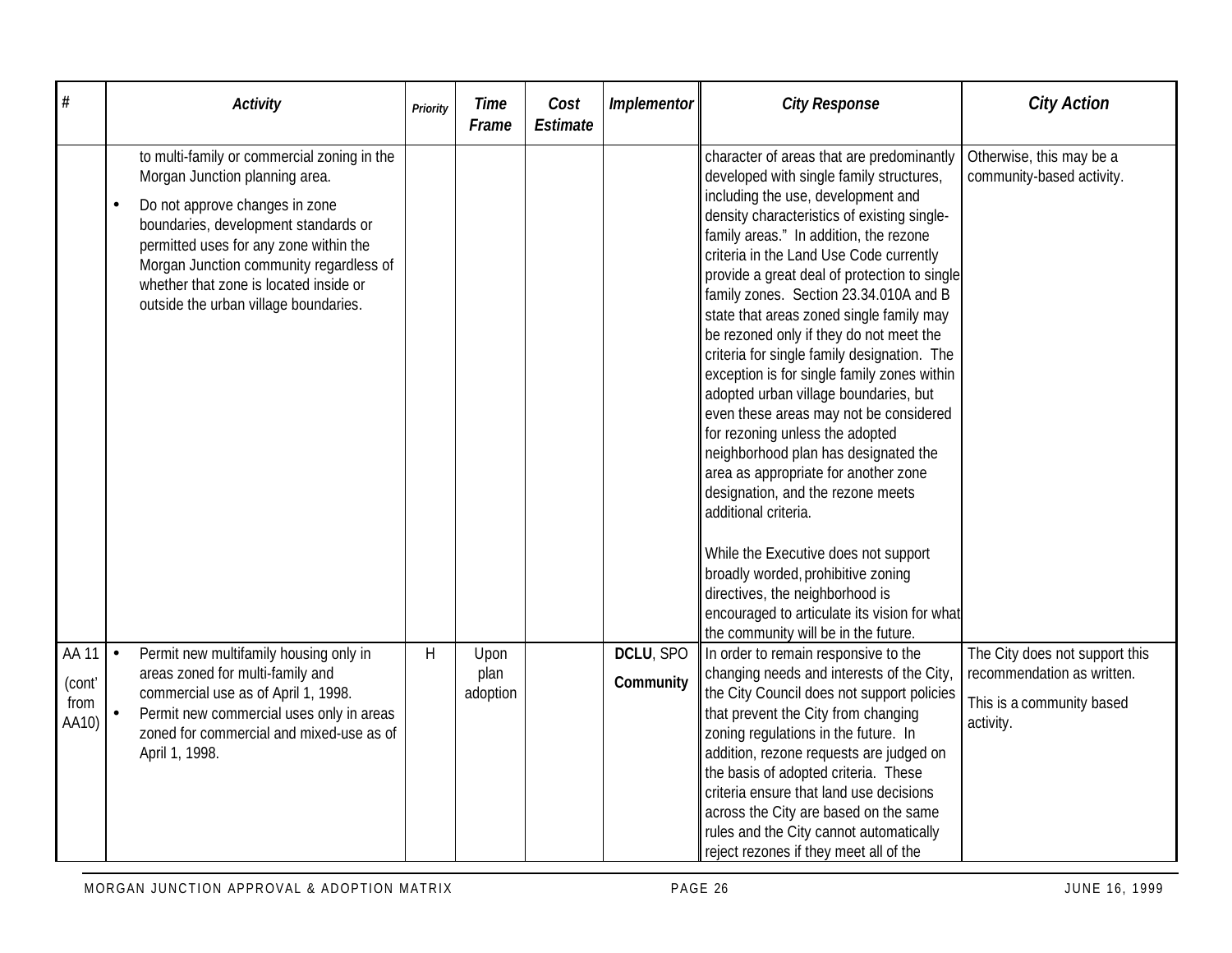| #     | <b>Activity</b>                                                                                                                                                                                                                                                                                 | Priority | <b>Time</b><br>Frame     | Cost<br><b>Estimate</b> | <i>Implementor</i>     | <b>City Response</b>                                                                                                                                                                                                                                                                                                                                                                                                                                                                                                                                                                                                                                  | <b>City Action</b>                                                                                                                                                                                                                                                                                                                                                                                                                                                                                                                                                                                   |
|-------|-------------------------------------------------------------------------------------------------------------------------------------------------------------------------------------------------------------------------------------------------------------------------------------------------|----------|--------------------------|-------------------------|------------------------|-------------------------------------------------------------------------------------------------------------------------------------------------------------------------------------------------------------------------------------------------------------------------------------------------------------------------------------------------------------------------------------------------------------------------------------------------------------------------------------------------------------------------------------------------------------------------------------------------------------------------------------------------------|------------------------------------------------------------------------------------------------------------------------------------------------------------------------------------------------------------------------------------------------------------------------------------------------------------------------------------------------------------------------------------------------------------------------------------------------------------------------------------------------------------------------------------------------------------------------------------------------------|
|       |                                                                                                                                                                                                                                                                                                 |          |                          |                         |                        | criteria.                                                                                                                                                                                                                                                                                                                                                                                                                                                                                                                                                                                                                                             |                                                                                                                                                                                                                                                                                                                                                                                                                                                                                                                                                                                                      |
| AA 12 | Maintain the appropriate scale of multi-family<br>housing in the Morgan Junction planning area<br>by City adoption of the following policy:                                                                                                                                                     | H        | Upon<br>plan<br>adoption |                         | SPO, DCLU<br>Community | Please see A11 above.                                                                                                                                                                                                                                                                                                                                                                                                                                                                                                                                                                                                                                 | The City does not support<br>portions of this recommendation<br>as written.                                                                                                                                                                                                                                                                                                                                                                                                                                                                                                                          |
|       | Do not approve changes in zoning from<br>LDT, L1, L2 or L3 to any zoning<br>classification of L4 or higher. Land use<br>changes that take effect automatically,<br>unless a neighborhood plan provides<br>otherwise, shall not take effect in the<br>Morgan Junction Residential Urban Village. |          |                          |                         |                        |                                                                                                                                                                                                                                                                                                                                                                                                                                                                                                                                                                                                                                                       | A Comprehensive Plan policy and<br>land use code amendment to<br>exempt the Morgan Junction<br>Urban Village from certain L3 and<br>L4 rezone evaluation criteria that<br>go into effect in the urban village<br>unless a neighborhood plan<br>provides otherwise, are being<br>considered with adoption of this<br>neighborhood plan.<br>Otherwise this is a community<br>based activity.                                                                                                                                                                                                           |
| AA 13 | Adopt resolution directing DCLU to encourage<br>developers of new commercial, mixed-use and<br>multi-family buildings to provide sufficient off-<br>street parking (over and above code minimum<br>requirements) for customers, residents and<br>quests of building tenants.                    | H        | Upon<br>plan<br>adoption |                         | SPO, DCLU              | The parking requirements are established<br>in the Land Use Code. DCLU cannot<br>require parking over and above what is in<br>the code. There are Comprehensive Plan<br>policies that guide the City to reduce<br>parking, and therefore the City would not<br>encourage more parking than what is<br>required. Furthermore, it would be<br>difficult for the City to adopt parking<br>requirements for West Seattle without<br>considering the parking requirements for<br>the rest of the city. A City-wide parking<br>study is planned that will look at parking<br>issues such as these, but will not be<br>focused on any specific neighborhood. | SPO is conducting a<br>comprehensive, though focused,<br>parking study to provide<br>background information that will<br>form the basis for recommending<br>approaches or solutions for: the<br>appropriateness of parking<br>requirements for certain land<br>uses; specific parking<br>management strategies to<br>promote transit-oriented design<br>around Sound Transit stations;<br>and on-street parking restrictions<br>that minimize "hide-and-ride"<br>around Sound Transit stations.<br>It is highly unlikely that this<br>parking study will result in<br>recommendations affecting this |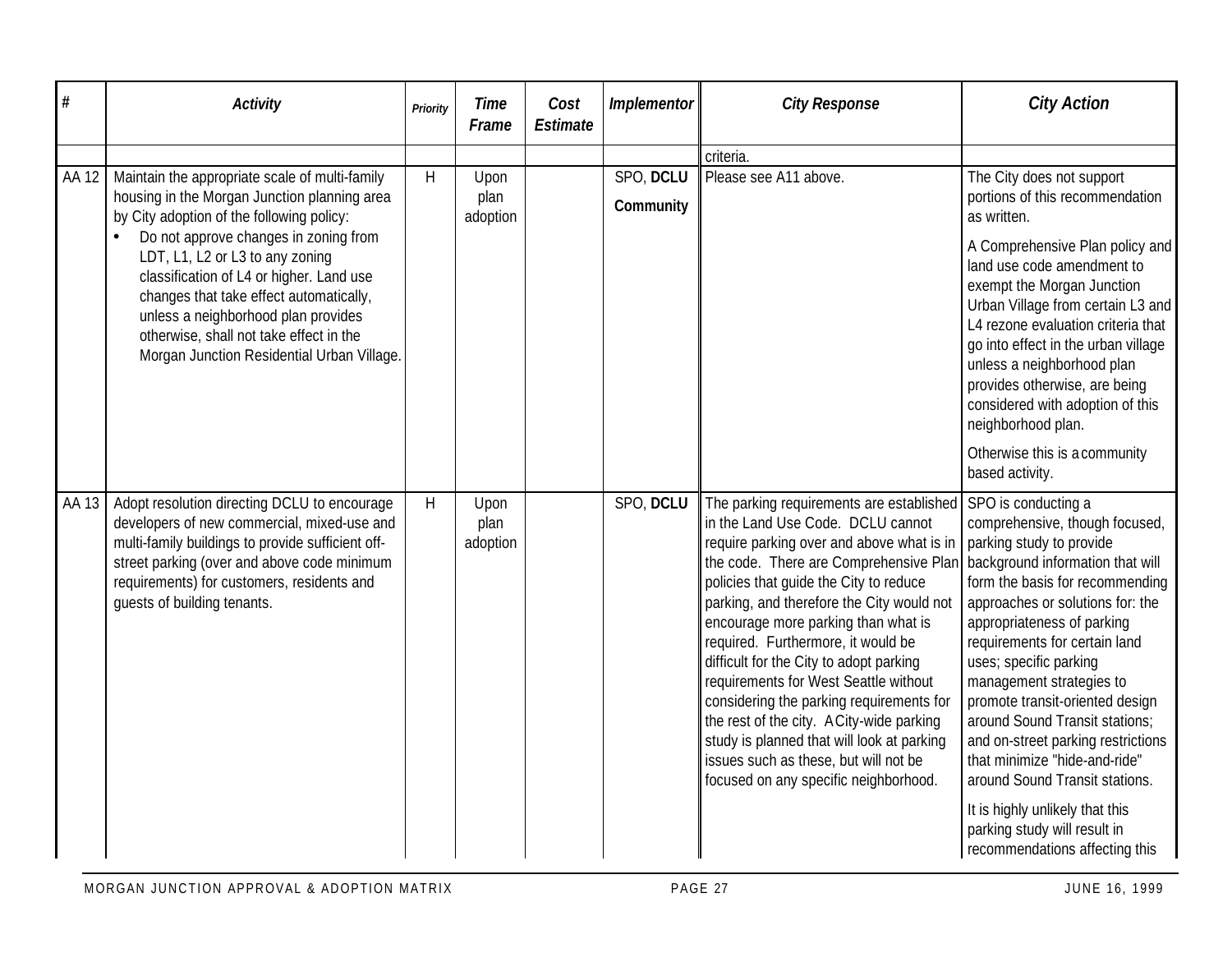| $\#$  | <b>Activity</b>                                                                                                                                                                                                                                                    | Priority | <b>Time</b><br>Frame | Cost<br><b>Estimate</b> | Implementor                    | <b>City Response</b>                                                                                                                                                                                                                                                            | <b>City Action</b>                                                                                                                                                                                                                                                                                                                                                                                                                                                                               |
|-------|--------------------------------------------------------------------------------------------------------------------------------------------------------------------------------------------------------------------------------------------------------------------|----------|----------------------|-------------------------|--------------------------------|---------------------------------------------------------------------------------------------------------------------------------------------------------------------------------------------------------------------------------------------------------------------------------|--------------------------------------------------------------------------------------------------------------------------------------------------------------------------------------------------------------------------------------------------------------------------------------------------------------------------------------------------------------------------------------------------------------------------------------------------------------------------------------------------|
|       |                                                                                                                                                                                                                                                                    |          |                      |                         |                                |                                                                                                                                                                                                                                                                                 | activity. However, this study may<br>result in recommendations that<br>will quide the development of<br>parking management systems<br>and other tools that could be<br>applied by the neighborhood to<br>achieve the same goals. The<br>Study may also may result in<br>recommendations that will affect<br>future parking requirements<br>subject to the limitations<br>described in the City Action for<br>AA 14.<br>The City does not support the<br>recommendation to adopt a<br>resolution. |
| AA 14 | Conduct study to determine the vehicle<br>ownership ratio (vehicles per household) for<br>multifamily households in West Seattle and<br>adjust the minimum off-street parking<br>requirements for multifamily and mixed-use<br>developments to reflect this ratio. | H        | $1-2$                |                         | SP <sub>O</sub><br><b>DCLU</b> | As part of the parking study referenced in<br>AA 13, SPO will evaluate the issue of<br>"what is the most effective residential<br>parking requirement?" That evaluation<br>will entail examining the latest available<br>data on automobile ownership for Seattle<br>residents. | Based on the SPO parking<br>study's scope of work - only those<br>neighborhoods included in the<br>study may see potential changes<br>to parking requirements. Due to<br>limited funding and the source of<br>the funding, the scope of the<br>study cannot be expanded.<br>However, the study may result in<br>recommendations that will affect<br>future parking requirements in<br>other neighborhoods.<br>See Activity AA 13.                                                                |
| AA 15 | Conduct study to determine the percentage of<br>compact cars registered in West Seattle, based<br>on Department of Licensing license data, and<br>adjust the compact-car stall                                                                                     | H        | $1 - 2$              |                         | <b>SPO</b><br><b>DCLU</b>      | The neighborhood may be able to utilize<br>grant funding to conduct this study<br>independently to support the request to<br>change the compact car stall                                                                                                                       | The community needs to take the<br>next steps to implement this<br>activity. The results of the<br>community based study will be                                                                                                                                                                                                                                                                                                                                                                 |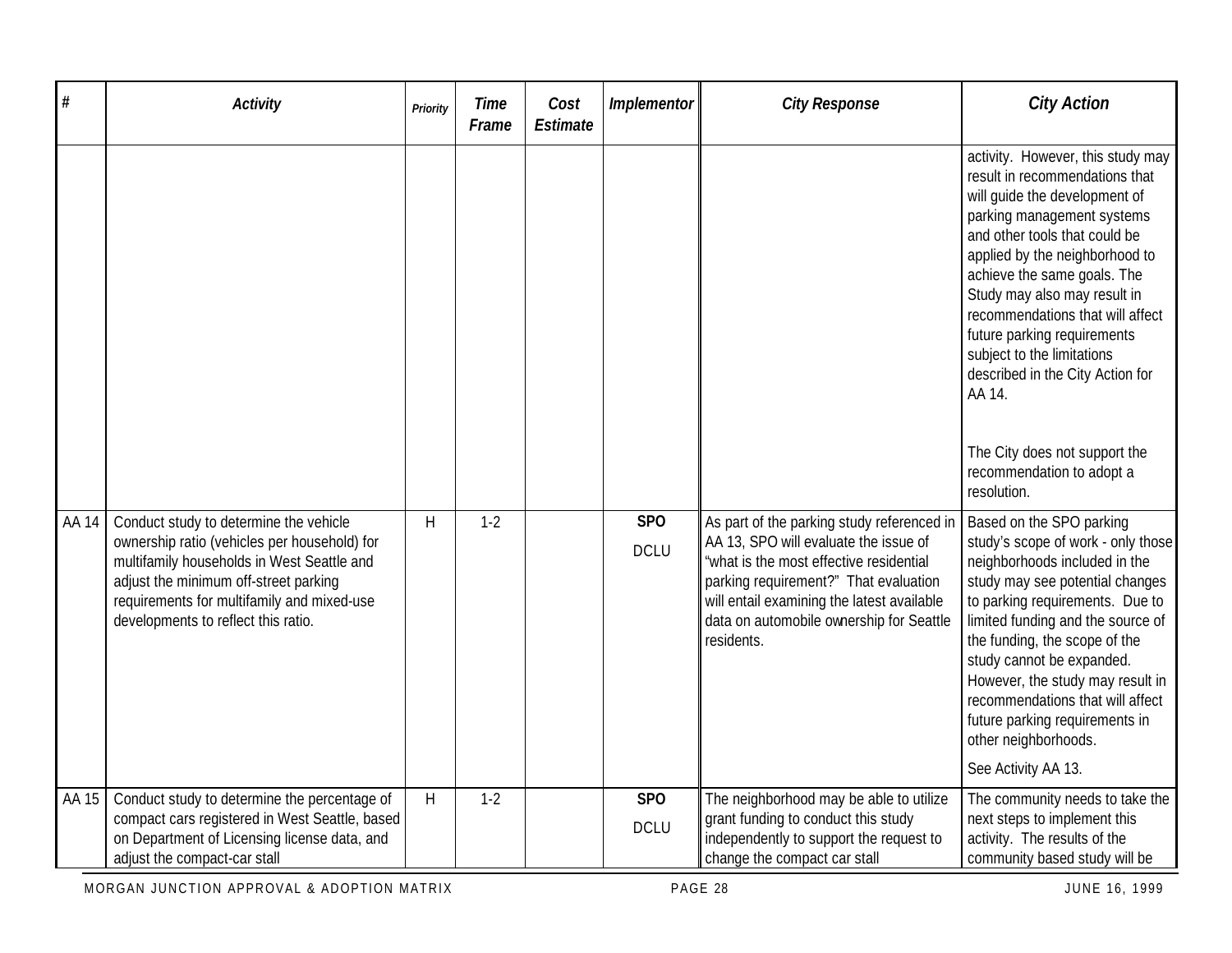| #            | <b>Activity</b>                                                                                                                                                                                                        | Priority | <b>Time</b><br>Frame | Cost<br>Estimate | Implementor                          | <b>City Response</b>                                                                                                                                                                                                                                                                                                                                                                                              | <b>City Action</b>                                                                                                                                                                                                                                                                                                                                                                                                                                                                                                                                                                                                                                                                                                                                                                                                                                                                    |
|--------------|------------------------------------------------------------------------------------------------------------------------------------------------------------------------------------------------------------------------|----------|----------------------|------------------|--------------------------------------|-------------------------------------------------------------------------------------------------------------------------------------------------------------------------------------------------------------------------------------------------------------------------------------------------------------------------------------------------------------------------------------------------------------------|---------------------------------------------------------------------------------------------------------------------------------------------------------------------------------------------------------------------------------------------------------------------------------------------------------------------------------------------------------------------------------------------------------------------------------------------------------------------------------------------------------------------------------------------------------------------------------------------------------------------------------------------------------------------------------------------------------------------------------------------------------------------------------------------------------------------------------------------------------------------------------------|
|              | allowance/requirement to reflect this ratio.                                                                                                                                                                           |          |                      |                  | Community                            | allowance/requirements.                                                                                                                                                                                                                                                                                                                                                                                           | evaluated by SPO & DCLU.                                                                                                                                                                                                                                                                                                                                                                                                                                                                                                                                                                                                                                                                                                                                                                                                                                                              |
| AA 16        | Conduct study to explore methods for creating<br>wider sidewalks, including setbacks, in<br>appropriate locations adjacent to commercial,<br>multifamily and mixed-use developments.                                   | M        | 3                    |                  | SEATRAN,<br>Consultant,<br>Community | SEATRAN agrees that there are locations<br>that would benefit from having wider<br>sidewalks. By and large, the pragmatic<br>constraints in sidewalk construction and<br>widening work are:<br>• funding, in locations where sidewalk<br>presently exists. Presently there is no<br>mechanism for making improvements<br>like this.<br>• zoning requirements, in locations<br>where development is to take place. | Issues regarding construction and<br>maintenance of sidewalks have<br>been referred to the policy docket.<br>A report on status of current<br>studies and recommendations is<br>expected in June 1999.<br>Policy docket work will include<br>review of the potential for using<br>setbacks of buildings to provide<br>wider sidewalks. This work will be<br>conducted with other policy<br>docket work concerning<br>sidewalks, on which there will be<br>a report to Council in January<br>2000.<br>SEATRAN evaluates sidewalk<br>construction requests on a case<br>by case basis. The community<br>will need to submit specific<br>locations to the department for<br>consideration. The neighborhood<br>development manager will help<br>the community develop a process<br>for identifying specific locations.<br>Funding is limited and is<br>distributed on a city-wide basis. |
| <b>AA 17</b> | Conduct study to evaluate the effects on new<br>development of requiring thatall mechanical<br>equipment and mechanical penthouses remain<br>within the maximum or base height limits set<br>forth in the zoning code. |          | 5                    |                  | DCLU,<br>Consultant,<br>Community    | DCLU would encourage the community to<br>incorporate this acitivity into their<br>proposed design guidelines. It will be<br>more difficult to justify a code amendment<br>to alter the height limit in the Morgan<br>community. This is because height limits<br>are tied to impacts, and it would be                                                                                                             | The City does not support this<br>recommendation. The community<br>may want to address this<br>recommendation within the<br>development of their design<br>quidelines.                                                                                                                                                                                                                                                                                                                                                                                                                                                                                                                                                                                                                                                                                                                |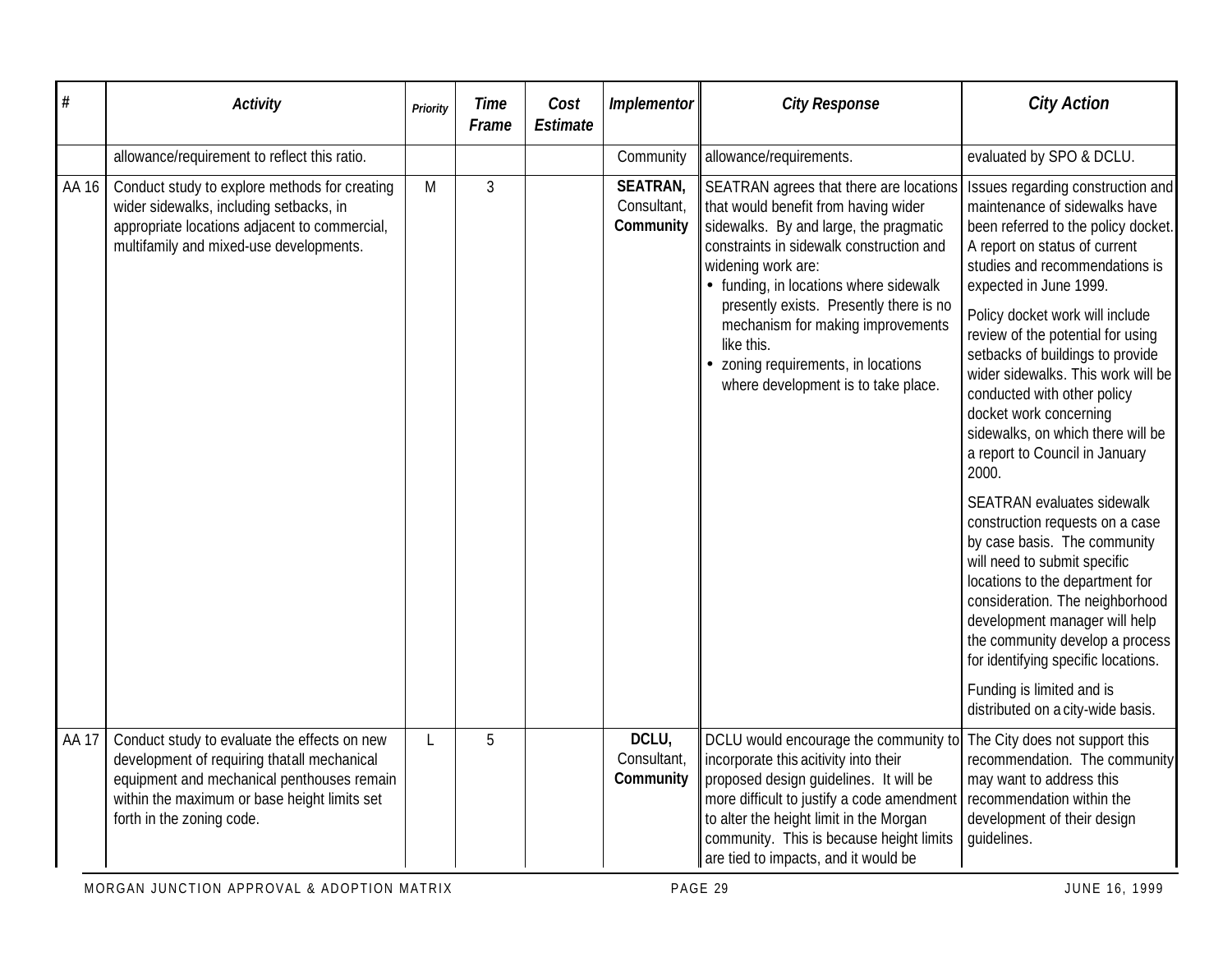| #     | <b>Activity</b>                                                                                                                                                                                                                                                                                                | Priority | <b>Time</b><br>Frame | Cost<br>Estimate | Implementor                              | <b>City Response</b>                                                                                                                                                                                                                                                                                                                                                                     | <b>City Action</b>                                                                                                                                                                                                                                                                                                                                                                                                                                                                                                                                                                                                                                                                                                                                                                                                                                                                                                                                                                                                                                                                 |
|-------|----------------------------------------------------------------------------------------------------------------------------------------------------------------------------------------------------------------------------------------------------------------------------------------------------------------|----------|----------------------|------------------|------------------------------------------|------------------------------------------------------------------------------------------------------------------------------------------------------------------------------------------------------------------------------------------------------------------------------------------------------------------------------------------------------------------------------------------|------------------------------------------------------------------------------------------------------------------------------------------------------------------------------------------------------------------------------------------------------------------------------------------------------------------------------------------------------------------------------------------------------------------------------------------------------------------------------------------------------------------------------------------------------------------------------------------------------------------------------------------------------------------------------------------------------------------------------------------------------------------------------------------------------------------------------------------------------------------------------------------------------------------------------------------------------------------------------------------------------------------------------------------------------------------------------------|
|       |                                                                                                                                                                                                                                                                                                                |          |                      |                  |                                          | challenging to articulate an impact that is<br>unique to the Morgan community.<br>However, DCLU would be happy to<br>review and comment on any research<br>done by the community on these impacts.                                                                                                                                                                                       |                                                                                                                                                                                                                                                                                                                                                                                                                                                                                                                                                                                                                                                                                                                                                                                                                                                                                                                                                                                                                                                                                    |
| AA 18 | Develop community-based design guidelines for<br>new multi-family, commercial and mixed-use<br>developments to ensure their compatibility with<br>the character of the Morgan Junction<br>neighborhood. These guidelines should address<br>building height, building setbacks, and building<br>bulk and shape. | M        | 3                    |                  | Community,<br>Consultant,<br><b>DCLU</b> | DCLU will be addressing design<br>quidelines proposed by all neighborhoods<br>simultaneously, in order to revise thecity-<br>wide design review program in the most<br>efficient manner. This is scheduled to<br>begin in 1999. For this and other<br>activities that involve design guidelines,<br>neighborhoods should give direction on<br>their vision & intent as soon as possible. | The community needs to take the<br>first steps and develop a vision<br>statement and concept plan for<br>DCLU. The neighborhood<br>development manager will assist<br>in this effort. DCLU will then work<br>with the community to take the<br>next steps to implement this<br>recommendation.<br>DCLU will address neighborhood<br>specific design guideline<br>proposals starting 2 <sup>nd</sup> quarter<br>1999 and ongoing throughout<br>2000. DCLU will work with<br>neighborhoods using a three<br>phased process, which will<br>package neighborhood proposals<br>in sets of approximately 6<br>neighborhoods each. First, more<br>fully developed neighborhood<br>design guideline proposals will be<br>reviewed by DCLU and the<br>neighborhoods with the goal of<br>Council adoption of the first<br>package before the end of 1999.<br>In the second and third phases<br>DCLU will work with remaining<br>neighborhoods whose guideline<br>proposals are more formulative<br>for presentation to Council in<br>2000, likely in the 2 <sup>nd</sup> and 4 <sup>th</sup> |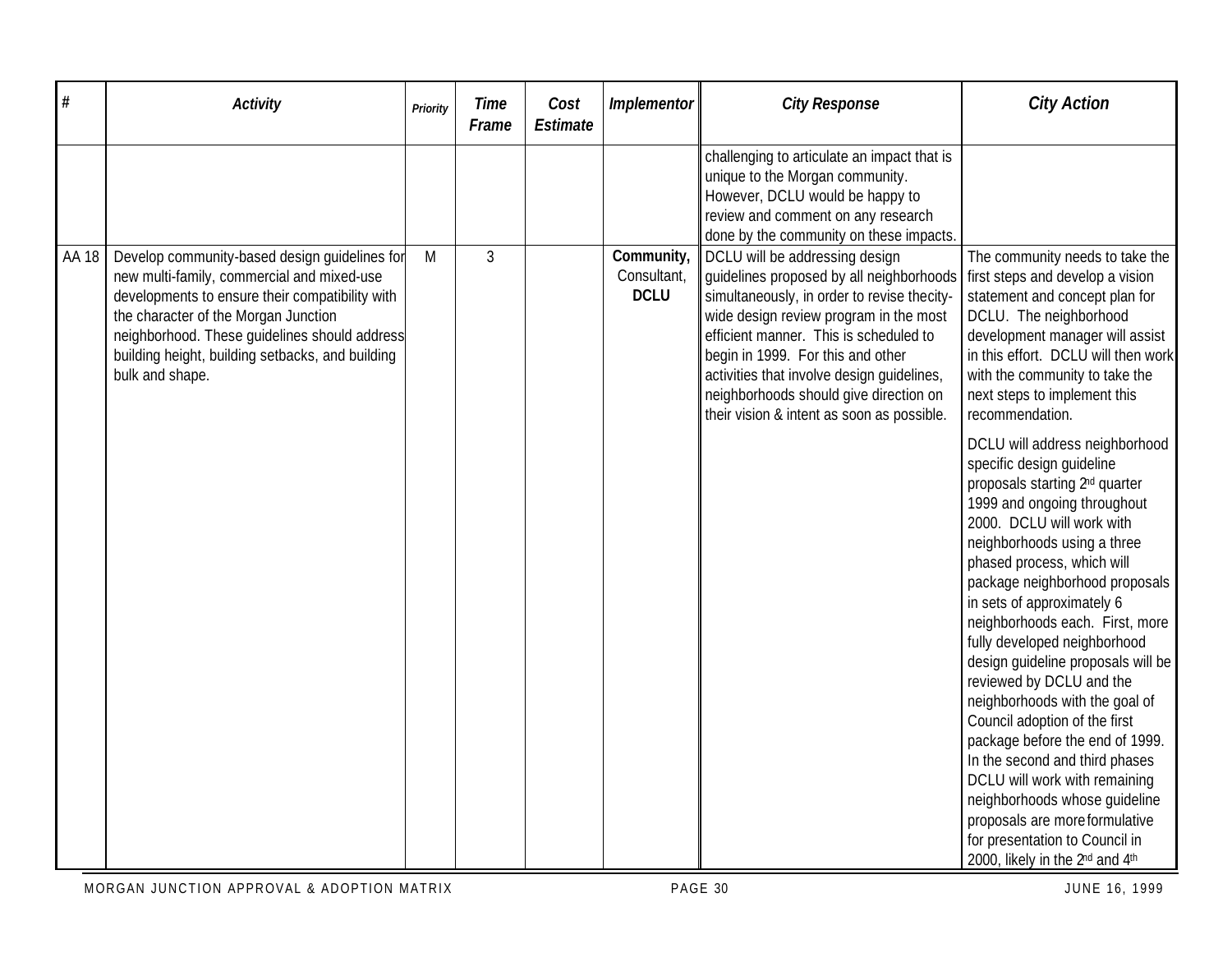| $\#$  | <b>Activity</b>                                                                                                                                                                                                                                                                                                                                          | Priority | <b>Time</b><br>Frame     | Cost<br><b>Estimate</b> | Implementor                                  | <b>City Response</b>                                                                                                                                                                                                                                                                                                                                                                                                                                                                                                                                                                                                                                                                                                                                                                                                                                                                           | <b>City Action</b>                                                                                                                                                                                                                                                                                                                                                                              |
|-------|----------------------------------------------------------------------------------------------------------------------------------------------------------------------------------------------------------------------------------------------------------------------------------------------------------------------------------------------------------|----------|--------------------------|-------------------------|----------------------------------------------|------------------------------------------------------------------------------------------------------------------------------------------------------------------------------------------------------------------------------------------------------------------------------------------------------------------------------------------------------------------------------------------------------------------------------------------------------------------------------------------------------------------------------------------------------------------------------------------------------------------------------------------------------------------------------------------------------------------------------------------------------------------------------------------------------------------------------------------------------------------------------------------------|-------------------------------------------------------------------------------------------------------------------------------------------------------------------------------------------------------------------------------------------------------------------------------------------------------------------------------------------------------------------------------------------------|
|       |                                                                                                                                                                                                                                                                                                                                                          |          |                          |                         |                                              |                                                                                                                                                                                                                                                                                                                                                                                                                                                                                                                                                                                                                                                                                                                                                                                                                                                                                                | quarters.                                                                                                                                                                                                                                                                                                                                                                                       |
| AA 19 | Adopt resolution directing DCLU to place notice<br>in the West Seattle Herald, post notices at the<br>project site, and provide advance notice to<br>MoCA of all design reviews, land use permit<br>applications, rezone applications, variance<br>requests, conditional use requests and<br>proposed changes to land use or development<br>regulations. | H        | Upon<br>plan<br>adoption |                         | <b>DCLU</b>                                  | The West Seattle Herald has already<br>been added to the GMR. The Morgan<br>Community Association will also be<br>placed on the mailing list for General<br>Mailed Release. Community<br>organizations are placed on the GMR<br>listfor free; with the expectation that<br>representatives receiving the GMR are<br>responsible for posting, distributing, or<br>perusing the publication for relevant<br>projects and issuing further notice.<br>The Land Use Code currently requires<br>posting of notice at the site of all type II, III<br>and IV land use projects. This includes<br>design review projects, quasi-judicial<br>rezone applications, variance requests,<br>and conditional uses. More general<br>notice is given for legislative rezones.<br>Also, posting of notice is not required for<br>type I decisions (including permits for<br>uses permitted outright in a zone). | A portion of this recommendation<br>has been addressed by<br>departmental action. A resolution<br>is not planned. The City includes<br>the West Seattle Herald among<br>those who receive DCLU's<br>General Mailed Release notice of<br>permit applications, and the<br>Herald may publish notices, but<br>the City does not plan to publish<br>notice in local papers, as a<br>general policy. |
| AA 20 | Adopt resolution directing the appropriate public<br>agencies to consider the proximity and impact<br>of the High Point public housing project on the<br>Morgan Junction Residential Urban Village<br>when considering the citywide distribution of low<br>and moderate-income housing.                                                                  | H        | Upon<br>plan<br>adoption |                         | <b>SPO</b><br><b>HSD</b><br>OH<br><b>SHA</b> | Dispersion of subsidized housing outside<br>of areas of concentration is a long-<br>standing policy of the city. Dispersion<br>policies are spelled out in the annually-<br>updated Consolidated Plan, prepared and<br>administered by HSD. This area is in a<br>Special Objective Area, which already<br>limits the types of projects that can be<br>developed here. In addition, there is a<br>complete prohibition on the addition of<br>any subsidized rental housing within a<br>quarter mile of any of the SHA garden<br>communities, including High Point.                                                                                                                                                                                                                                                                                                                              | This recommendation is already<br>being implemented through City<br>housing policy. A resolution is not<br>necessary.                                                                                                                                                                                                                                                                           |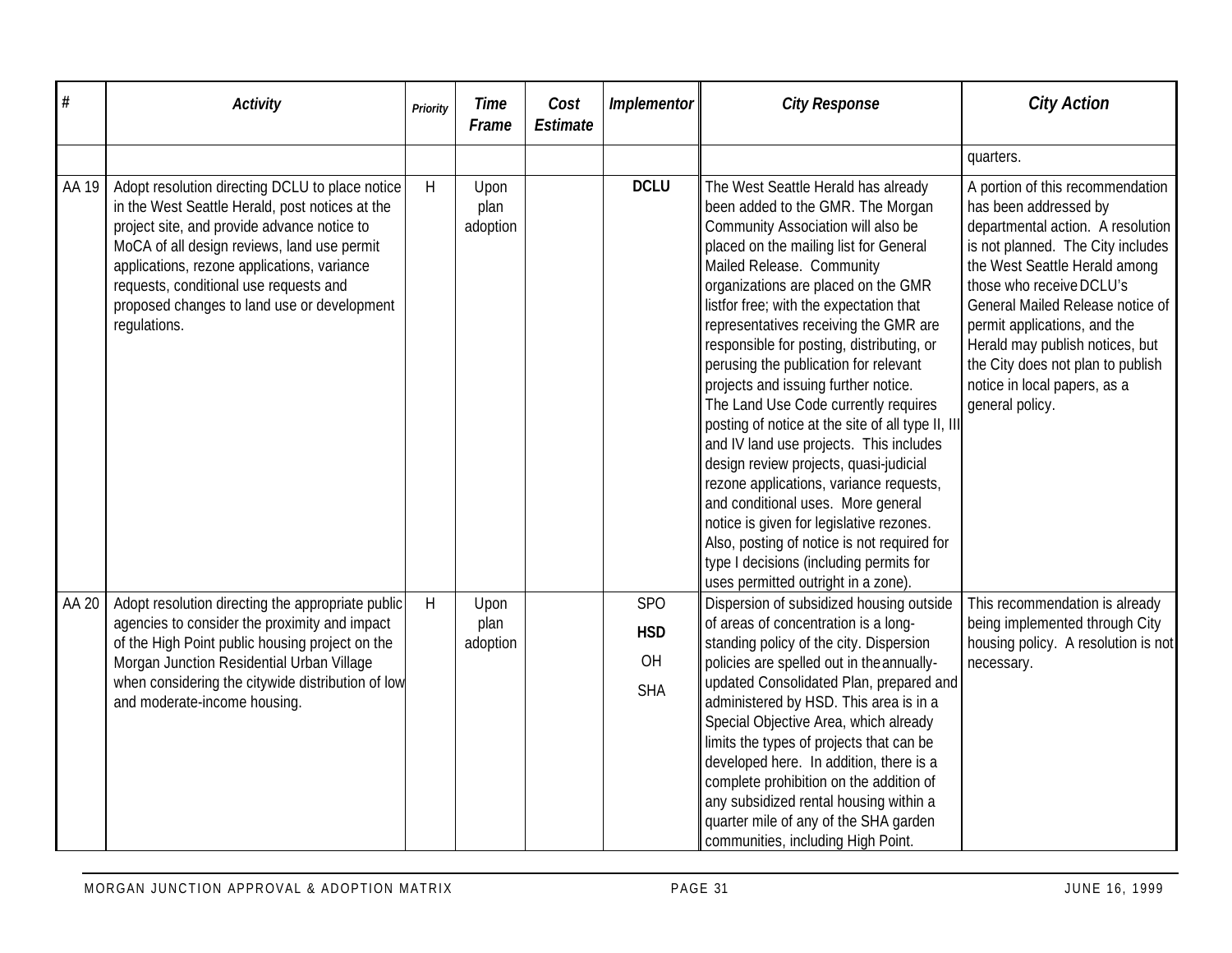| $\#$  | <b>Activity</b>                                                                                                                                                                                                                                                                                                                  | Priority | <b>Time</b><br>Frame                                                            | Cost<br>Estimate | <b>Implementor</b>                                                                                                            | <b>City Response</b>                                                                                                                                                                                                                                                                                                                                                                                                                                                                                                                                                                                                                                                                                                    | <b>City Action</b>                                                                                                                                                                                                                                                                                                                                                                        |  |  |  |  |  |
|-------|----------------------------------------------------------------------------------------------------------------------------------------------------------------------------------------------------------------------------------------------------------------------------------------------------------------------------------|----------|---------------------------------------------------------------------------------|------------------|-------------------------------------------------------------------------------------------------------------------------------|-------------------------------------------------------------------------------------------------------------------------------------------------------------------------------------------------------------------------------------------------------------------------------------------------------------------------------------------------------------------------------------------------------------------------------------------------------------------------------------------------------------------------------------------------------------------------------------------------------------------------------------------------------------------------------------------------------------------------|-------------------------------------------------------------------------------------------------------------------------------------------------------------------------------------------------------------------------------------------------------------------------------------------------------------------------------------------------------------------------------------------|--|--|--|--|--|
|       | D. Human Development, Community and Culture                                                                                                                                                                                                                                                                                      |          |                                                                                 |                  |                                                                                                                               |                                                                                                                                                                                                                                                                                                                                                                                                                                                                                                                                                                                                                                                                                                                         |                                                                                                                                                                                                                                                                                                                                                                                           |  |  |  |  |  |
| AA 21 | Explore the feasibility of a community center or<br>gathering place centrally located to serve the<br>Junction and Morgan neighborhoods.<br>Note: this recommendation is consistent<br>with The Friends of the Junction Plan<br>recommendation.                                                                                  | H        | feasibility<br>study<br>complete<br>in $2-3$<br>years<br>after plan<br>adoption |                  | Community,<br>DPR, local<br>schools<br>(Pathfinder<br>would like to<br>site)<br>DON -<br>possible<br>matching fund<br>project | The West Seattle peninsula is currently<br>served by 5 community centers Delridge,<br>SW, Hiawatha, SW Alki, and High Point.<br>Based on DPR's goals for community<br>center access, we do not see the need for<br>be considered another community center west of $35h$<br>as a potential Ave. SW. It is the department's goal to<br>develop a full sized center at High Point<br>that will serve the Morgan Junction and<br>other West Seattle communities. The<br>neighborhood has communicated to staff<br>that this recommendation should focus on<br>a community gathering space rather than<br>a community center. Both types of space<br>are being discussed within the community<br>center policy docket issue. | This recommendation will<br>continue to be tracked through<br>the Sector Work Program.<br>Community centers and similar<br>community spaces have raised<br>implementation and policy issues<br>in a number of neighborhood<br>plans and has been placed on the<br>policy docket. An<br>interdepartmental team report on<br>options and recommendations is<br>due to Council in June 1999. |  |  |  |  |  |
| AA 22 | Complete a West Seattle inventory, needs<br>assessment and human development strategic<br>plan to guide service delivery and funding over<br>the next 20 years.<br>Note: this recommendation is consistent<br>with The Friends of the Junction Plan<br>recommendations.                                                          | M        | $2 - 6$                                                                         | \$15,000         | Community,<br><b>HSD</b>                                                                                                      | HSD fully supports the community<br>undertaking a Human Development<br>inventory to guide their service delivery.<br>This is very consistent with the needs of<br>our own department to gather information<br>for the Consolidated Plan based on<br>geographical information. HSD staff<br>would also offer technical assistance to<br>the community group in the design of the<br>inventory or in its implementation.                                                                                                                                                                                                                                                                                                  | The community needs to take the<br>next steps to implement this<br>activity. HSD will providetecnical<br>assistance to the community.                                                                                                                                                                                                                                                     |  |  |  |  |  |
| AA 23 | Develop a multi-faceted set of<br>communication/public outreach tools to better<br>serve clients and increase knowledge of<br>available services. Tools may include: a web<br>page, written flyers, non-written<br>communications/announcements, and public<br>service announcements.<br>Note: this recommendation is consistent | M        | $2 - 6$                                                                         |                  | Community,<br>Local Service<br>Providers,<br><b>HSD</b>                                                                       | HSD supports and is willing to participate<br>in this endeavor, but is unable to provide<br>principal staff for the project.                                                                                                                                                                                                                                                                                                                                                                                                                                                                                                                                                                                            | The community needs to take the<br>next steps to implement this<br>activity. HSD will participate in<br>the endeavor.                                                                                                                                                                                                                                                                     |  |  |  |  |  |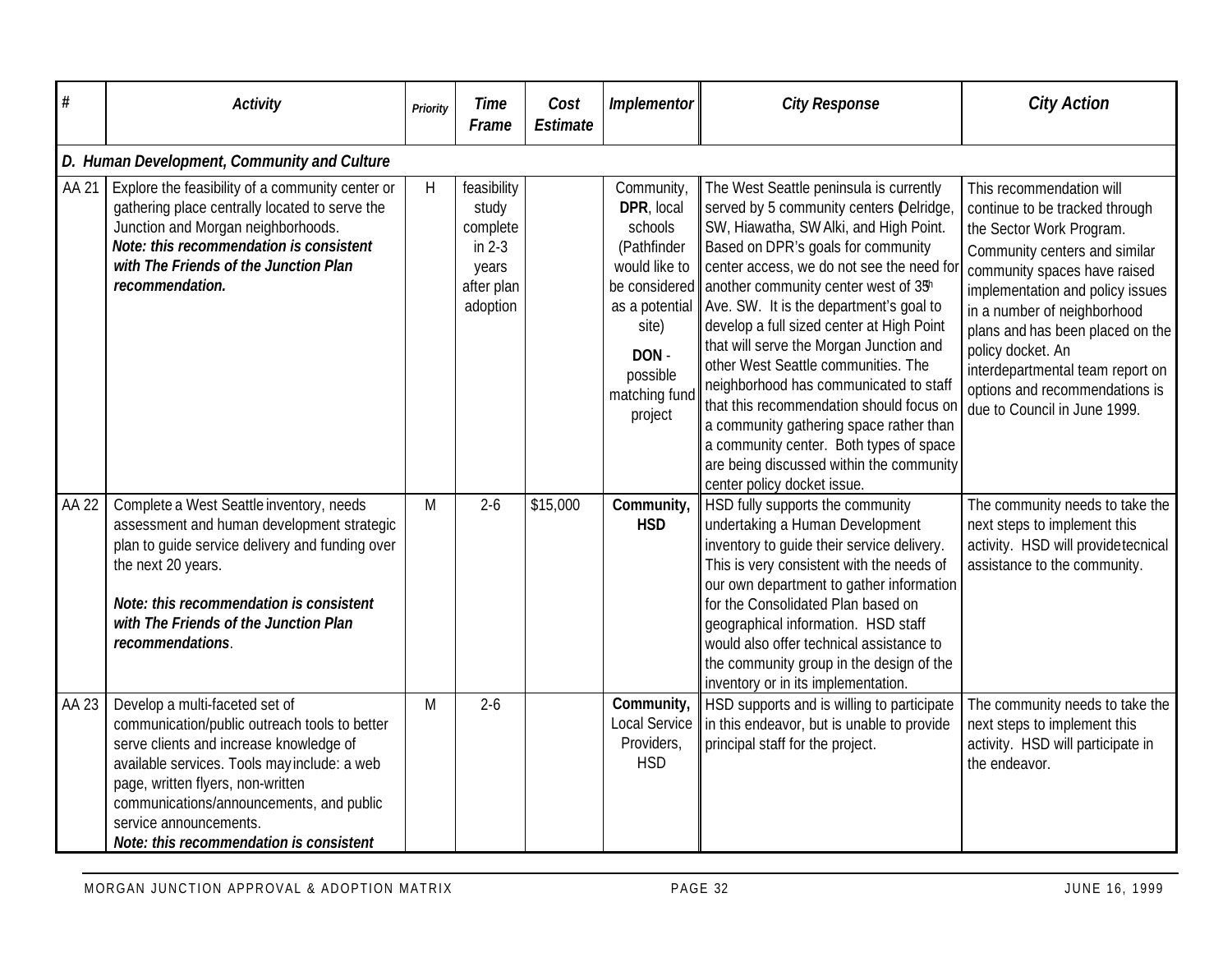| #               | <b>Activity</b>                                                                                                                                                                                                                                                                                                                                        | Priority | <b>Time</b><br>Frame | Cost<br><b>Estimate</b> | Implementor              | <b>City Response</b>                                                                                                                                                                                                                                                                                                                                                                                                                                                                                                                                                                                                                                     | <b>City Action</b>                                                                                                                                                                                                                                                                                                                                                                         |
|-----------------|--------------------------------------------------------------------------------------------------------------------------------------------------------------------------------------------------------------------------------------------------------------------------------------------------------------------------------------------------------|----------|----------------------|-------------------------|--------------------------|----------------------------------------------------------------------------------------------------------------------------------------------------------------------------------------------------------------------------------------------------------------------------------------------------------------------------------------------------------------------------------------------------------------------------------------------------------------------------------------------------------------------------------------------------------------------------------------------------------------------------------------------------------|--------------------------------------------------------------------------------------------------------------------------------------------------------------------------------------------------------------------------------------------------------------------------------------------------------------------------------------------------------------------------------------------|
|                 | with The Friends of the Junction Plan<br>recommendations.                                                                                                                                                                                                                                                                                              |          |                      |                         |                          |                                                                                                                                                                                                                                                                                                                                                                                                                                                                                                                                                                                                                                                          |                                                                                                                                                                                                                                                                                                                                                                                            |
| AA 24           | Work with other West Seattle neighborhoods<br>and agencies to develop a Human Services<br>Provider Information Network that would result<br>in more knowledgeable referral information<br>being provided to the consumer of human<br>services.<br>Note: this recommendation is consistent<br>with The Friends of the Junction Plan<br>recommendations. | M        | $2 - 3$              |                         | Community,<br><b>HSD</b> | HSD supports the development of a<br>Human Services Provider Information<br>Network that would result in an expanded<br>referral information system being provided<br>to the consumer of human services. We<br>suggest that the neighborhood contact the<br>Seattle Human Services Coalition and or<br>Crisis Center for technical assistance, if<br>funding is provided. Another resource for<br>the neighborhood is Sound Connections,<br>a non-profit organization that is currently<br>implementing technical/computer<br>assistance to non-profits. Sound<br>Connections is located in the same offices<br>as the Seattle Human Services Coalition. | The community needs to take the<br>next steps to implement this<br>activity.                                                                                                                                                                                                                                                                                                               |
| LT <sub>2</sub> | Develop a community cultural center serving all<br>of the West Seattle/Duwamish area.                                                                                                                                                                                                                                                                  |          | Long<br>Term         |                         | DPR, DON                 | The West Seattle peninsula is currently<br>served by 5 community centers Delridge,<br>SW, Hiawatha, SW Alki, and High Point.<br>Based on DPR's goals for community<br>center access, we do not see the need for<br>another commfunity center west of 35h<br>Ave SW. It is the department's goal to<br>develop a full sized center at High Point<br>that will serve the Morgan Junction and<br>other West Seattle communities.                                                                                                                                                                                                                            | This recommendation will<br>continue to be tracked through<br>the Sector Work Program.<br>Community centers and similar<br>community spaces have raised<br>implementation and policy issues<br>in a number of neighborhood<br>plans and have been placed on<br>the policy docket. An<br>interdepartmental team report on<br>options and recommendations is<br>due to Council in June 1999. |
| LT <sub>3</sub> | Work with ArtsWest to bring arts and cultural<br>activities to the Morgan Junction                                                                                                                                                                                                                                                                     |          | Long<br>Term         |                         | Community                | This is a community based activity.                                                                                                                                                                                                                                                                                                                                                                                                                                                                                                                                                                                                                      | The community needs to take the<br>next steps to implement this<br>activity. The neighborhood<br>development manager will assist<br>in this activity.                                                                                                                                                                                                                                      |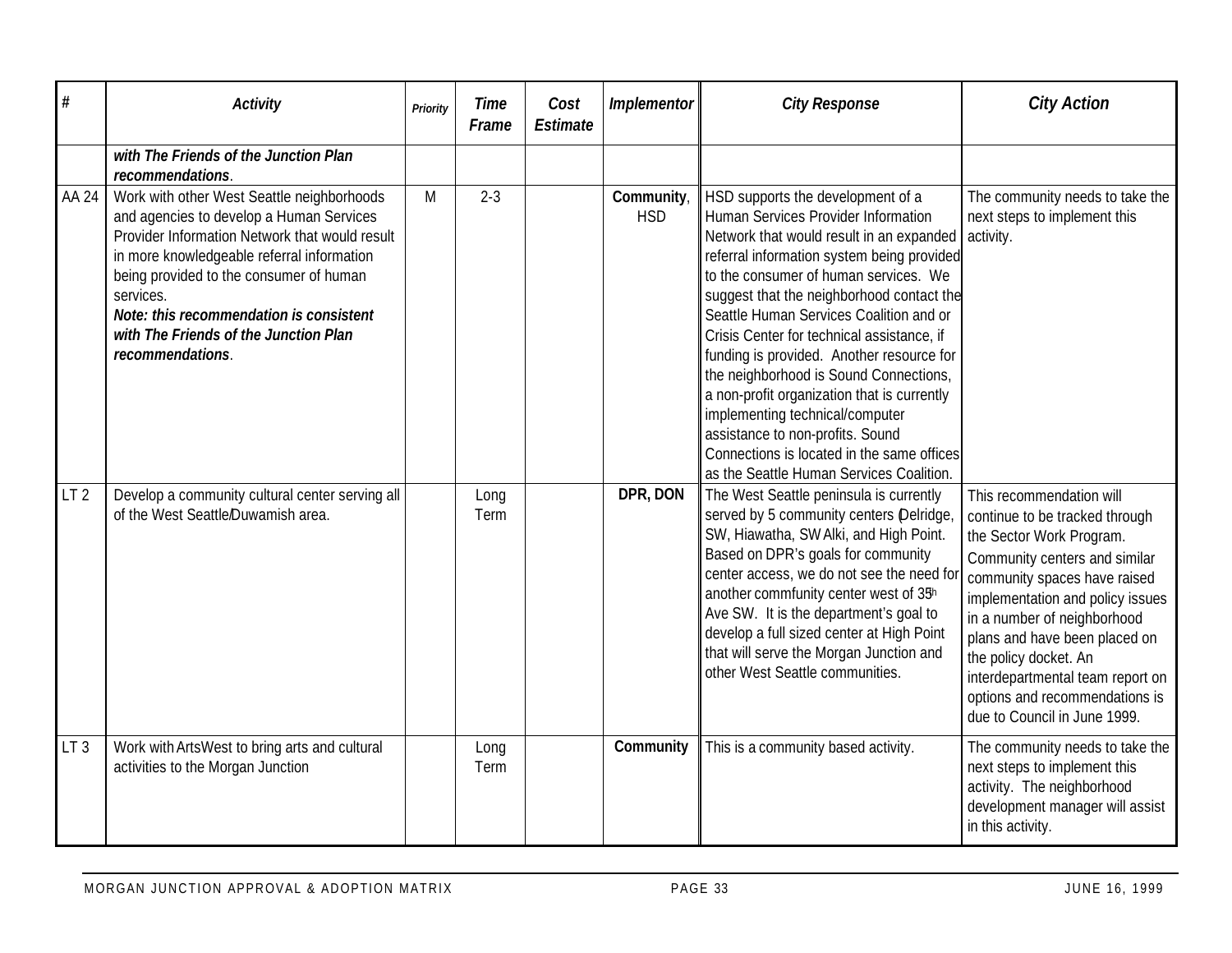|       |                                                                                                                                                                                                                                                                                                                                                                                                                                                                                                                                                                                                    |              | Frame   | Estimate |                   | <b>City Response</b>                                                                                                                                                                                                                                                                                                                                                                                                                                                                                                                                                                                                   | <b>City Action</b>                                                                                                                                                                              |  |  |  |  |  |
|-------|----------------------------------------------------------------------------------------------------------------------------------------------------------------------------------------------------------------------------------------------------------------------------------------------------------------------------------------------------------------------------------------------------------------------------------------------------------------------------------------------------------------------------------------------------------------------------------------------------|--------------|---------|----------|-------------------|------------------------------------------------------------------------------------------------------------------------------------------------------------------------------------------------------------------------------------------------------------------------------------------------------------------------------------------------------------------------------------------------------------------------------------------------------------------------------------------------------------------------------------------------------------------------------------------------------------------------|-------------------------------------------------------------------------------------------------------------------------------------------------------------------------------------------------|--|--|--|--|--|
|       | E. Public Safety                                                                                                                                                                                                                                                                                                                                                                                                                                                                                                                                                                                   |              |         |          |                   |                                                                                                                                                                                                                                                                                                                                                                                                                                                                                                                                                                                                                        |                                                                                                                                                                                                 |  |  |  |  |  |
| AA 25 | Develop a fully staffed West Seattle Police<br>precinct with 24 hour operation, 7 days a week.                                                                                                                                                                                                                                                                                                                                                                                                                                                                                                     | Н            | $2 - 6$ |          | <b>SPD</b><br>ESD | This is one of the priority goals of not only<br>the Morgan Neighborhood, but the Police<br>Department as well. The creation of a<br>Southwest Precinct will not only<br>strengthen relationship with communities<br>such as Morgan, but also provide a<br>mechanism for improved response time to<br>priority emergency calls.<br>SPD recognizes the community's desire<br>for a new police precinct and supports<br>working with the neighborhood on this<br>issue. ESD is beginning work on property<br>acquisition and precinct design issues,<br>and is seeking funding for establishing a<br>Southwest Precinct. | This next steps to implement this<br>are being addressed through<br>department initiative.                                                                                                      |  |  |  |  |  |
| AA 26 | Twice yearly, distribute a Crime Prevention<br>Newsletter specific to the Morgan Junction<br>Planning area stakeholders that presents crime<br>statistics and trends in tabular and map form<br>and then also would teach people about Crime<br>Prevention Through Environmental Design<br>(CPTED) and other concepts they can use<br>around their home and business. The<br>newsletter should be written by the Morgan<br>Community Association, in cooperation with the<br>Seattle Police Department and the West Seattle<br>Crime Prevention Council, and should be<br>distributed by the City. | M            | Ongoing |          | SPD,<br>Community | The Police Department's Community<br>Crime Prevention section currently<br>produces a crime prevention newsletter<br>on a quarterly basis which is distributed<br>through the Block Watch network. Crime<br>Prevention would be willing to work with<br>the Morgan Community Association on<br>the development of a newsletter specific<br>to this community.                                                                                                                                                                                                                                                          | SPD already produces a crime<br>prevention newsletter. The<br>community needs to take the next<br>steps to implement this activity if<br>they want a newsletter authored<br>by Morgan Junction. |  |  |  |  |  |
| AA 27 | The Seattle Police Department conducts<br>emphasis patrols, as needed, that target<br>specific issues expressed by neighborhood<br>residents and businesses. These issues<br>include, but are not limited to, speeding traffic<br>MORGAN JUNCTION APPROVAL & ADOPTION MATRIX                                                                                                                                                                                                                                                                                                                       | $\mathsf{H}$ | Ongoing |          | <b>SPD</b>        | SPD will work with the neighborhood to<br>address needs for crime prevention and<br>police emphasis, recognizing that<br>resources are limited and that needs must<br>be addressed fairly across<br>PAGE 34                                                                                                                                                                                                                                                                                                                                                                                                            | This recommendation will be<br>referred to the Southwest<br>Neighborhood Development<br>Manager for prioritization and<br>JUNE 16, 1999                                                         |  |  |  |  |  |